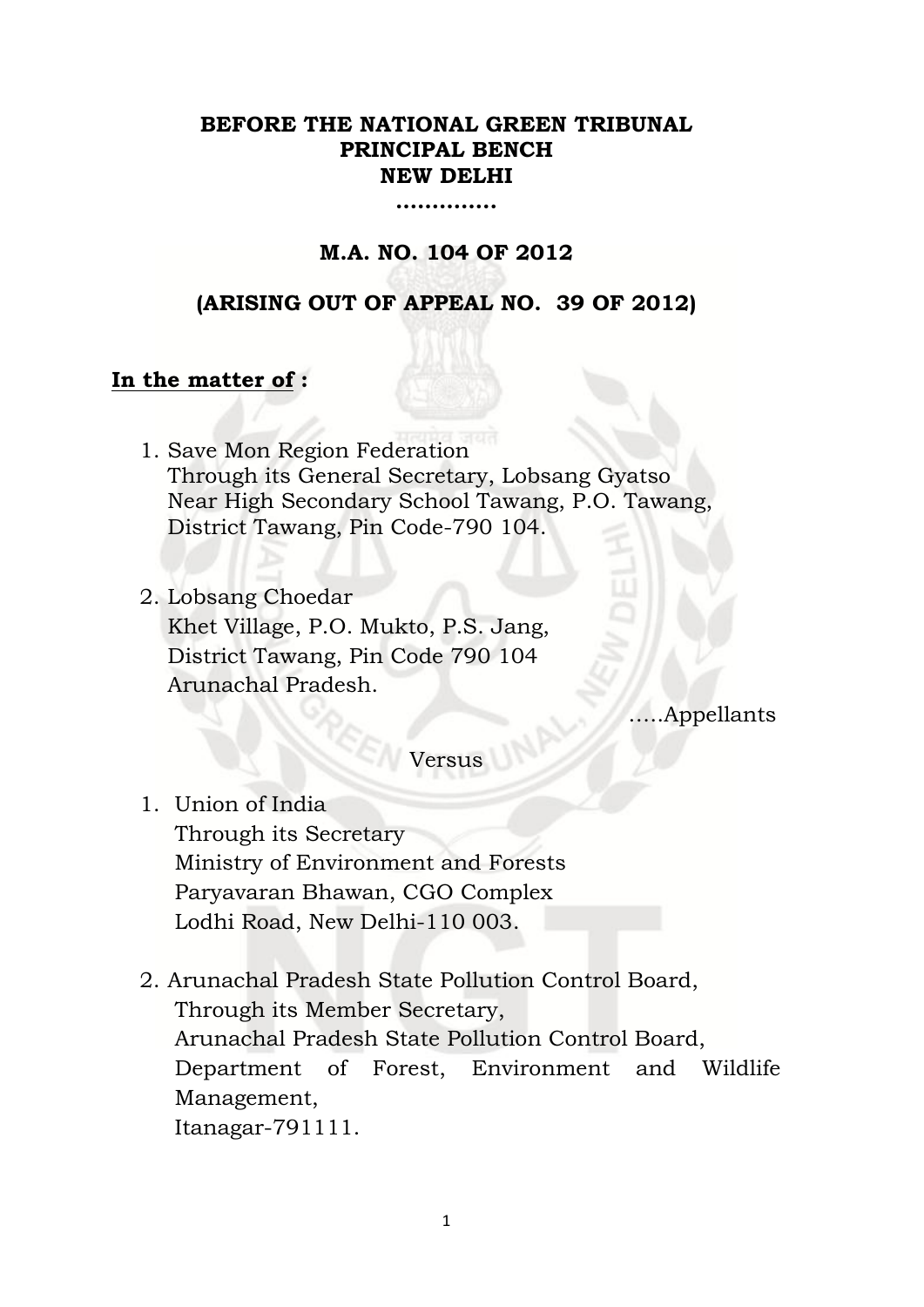3. NJC Hydro Power Limited

Through its Vice President and CFO With its registered office at A-12, Bhilwara Towers, Sector-1, Noida-201301. Uttar Pradesh.

…….Respondents

# **Counsel for Appellants** :

Mr. Ritwick Dutta, Advocate, Mr. Rahul Choudhary, Advocate and Ms. Parul Gupta, Advocate.

# **Counsel for Respondents :**

Mr. Vikramjeet, Advocate, for Respondent No.1 Mr. Raj Panjwani, Sr. Advocate, with Ms. Divya Sharma, Advocate for Respondent No.3.

# **ORDER**

# **CORAM :**

**Hon'ble Mr. Justice Swatanter Kumar (Chairperson) Hon'ble Mr. Justice P. Jyothimani (Judicial Member) Hon'ble Dr. D.K. Agrawal (Expert Member) Hon'ble Dr.G.K. Pandey (Expert Member) Hon'ble Prof. A.R. Yousuf (Expert Member)**

|  | Dated: March 14, 2013 |
|--|-----------------------|
|  |                       |
|  |                       |
|  |                       |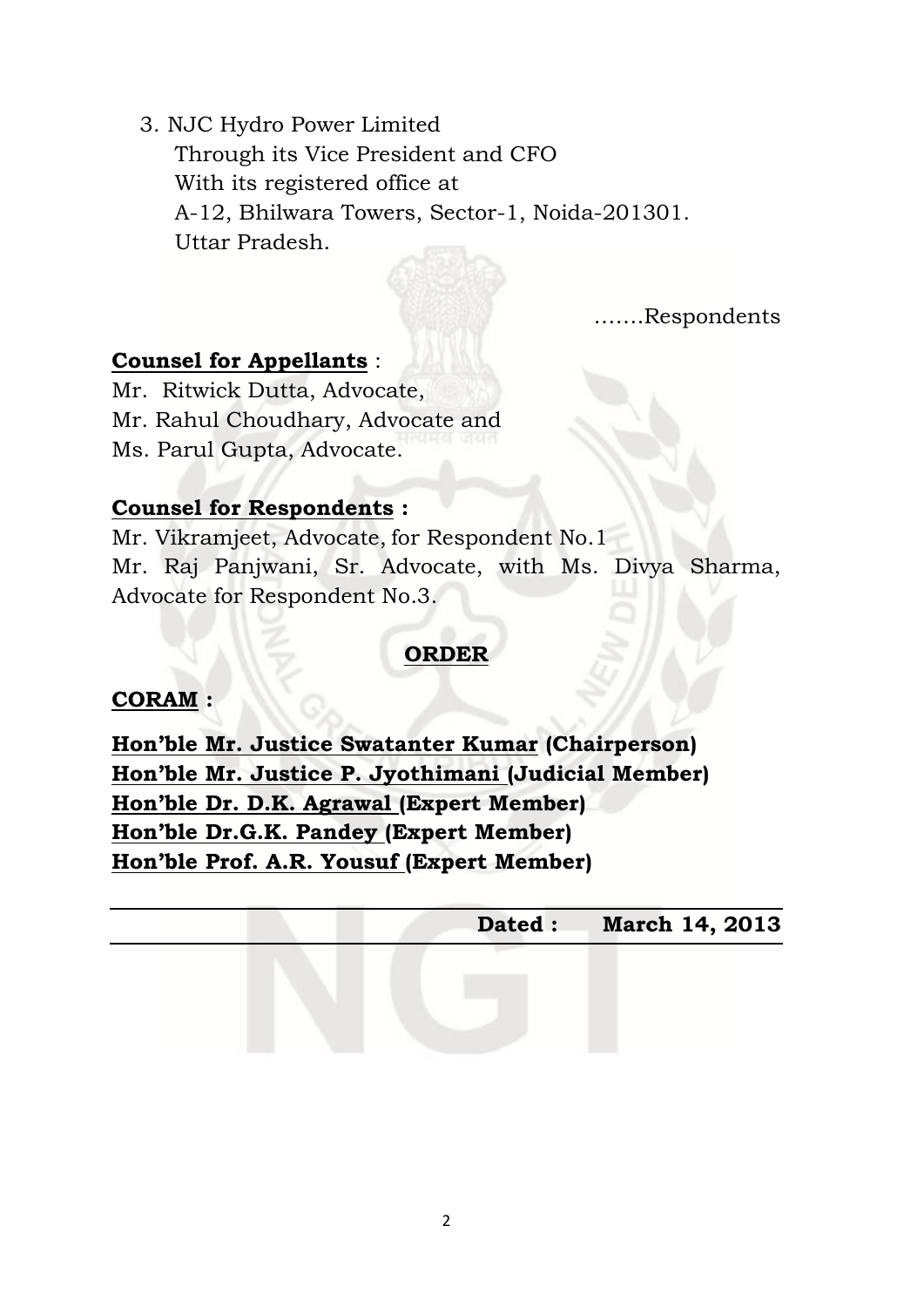#### **JUSTICE SWATANTER KUMAR (CHAIRPERSON)**

1. The Ministry of Environment and Forests (for short 'MoEF') accorded clearance for construction of 780 Mega Watts Naymjang Chhu Hydroelectric Project in Tawang district of Arunachal Pradesh. The applicant is an organization based in Tawang, consisting of citizens of Monpa indigenous community who advocate environmentally and culturally sensitive development in the ecologically and geologically fragile, seismically active and culturally sensitive Mon-Tawang region of the State. The applicant being aggrieved from the order dated 19th April, 2012 has preferred an appeal questioning the legality and correctness of the said order.

2. The appeal apparently and admittedly has been filed beyond 30 days from the date of communication of the order to the appellant. The appeal being barred by time, is accompanied by an application (MA No. 104 of 2012) praying for condonation of delay in filing the appeal. In view of the objections raised with regard to the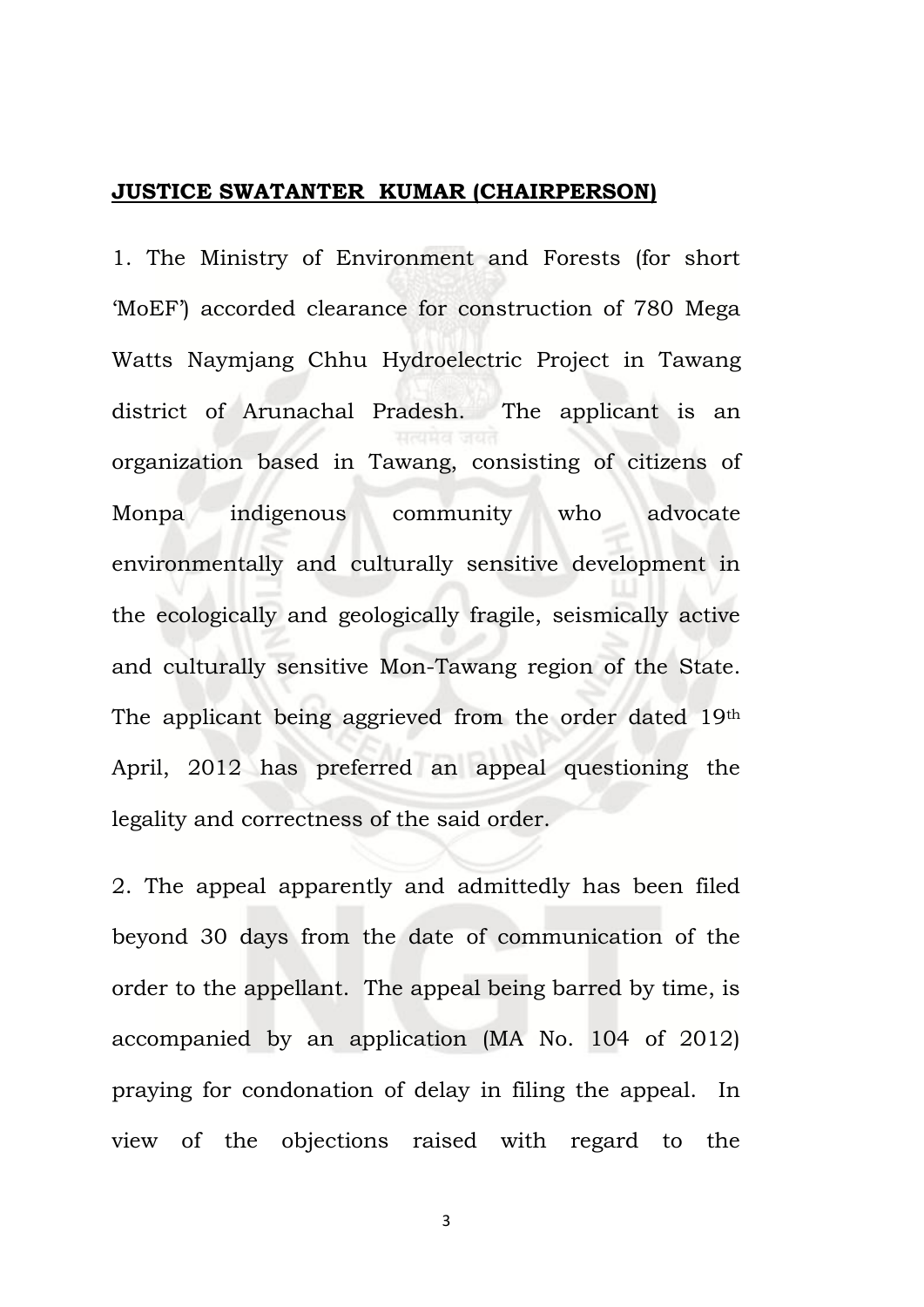maintainability of the appeal in as much as it is barred by time, we have to deal with the question of limitation at the first instance and before we dwell upon the merits of the case. Thus, in view of the limited controversy, we shall refer only to the necessary facts relating to the application for condonation of delay.

3. The MoEF granted Environmental Clearance to the project vide its order dated 19th April, 2012. According to the applicant he received no information of passing of the order till 17th May, 2012, when the applicant visited Delhi and came to know that a news item had appeared, mentioning about the environmental clearance. On 15th May, 2012, one Himanshu Thakker informed the MoEF that its website had no information of the said Environmental Clearance. He also mentioned of the nonavailability of the compliance reports on the website. Even the Central Information Commissioner had passed an order on 18th January, 2012 stating that the Environmental Clearance should be uploaded on the website at the earliest and should be available to the public. Immediate non-placing of the order dated 19th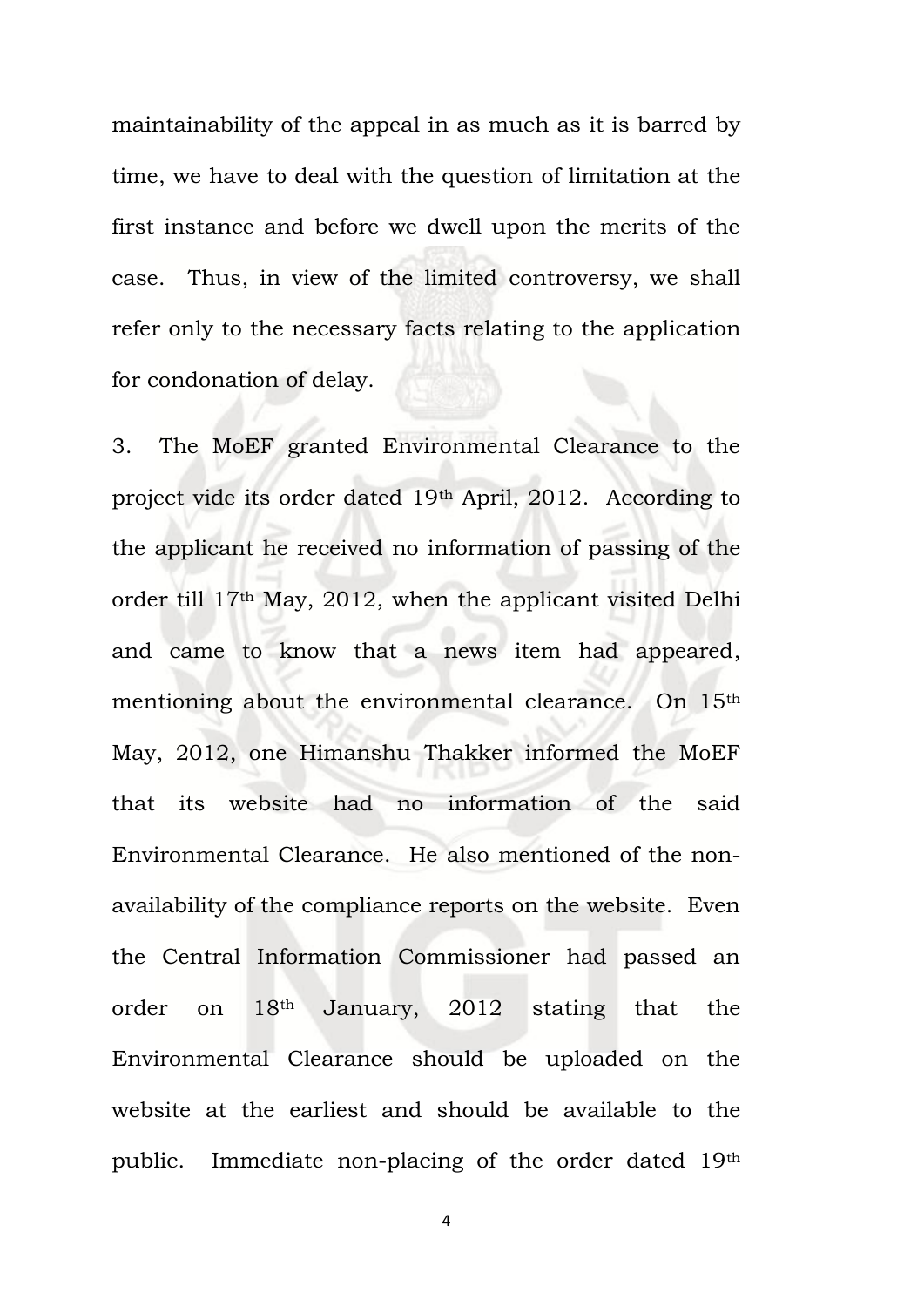April, 2012 on the website, thus, was in violation of the order of the Central Information Commissioner dated 18th January, 2012. The MoEF uploaded the order on its website on 22nd May, 2012. However, still as per the email of the Director of MoEF dated 5th June, 2012, (Annexure R1/2) the Environmental Clearance could not be made available as on that date. In this email to Himanshu Thakker the Director (MoEF) stated that she had tried her level best to upload the Environmental Clearance but there were glitches in the synchronization of their new website with the old one. The said order could only be downloaded by the applicant from the website of MoEF on  $8<sup>th</sup>$  June, 2012, the date on which applicant claims the completion of communication of the order. The applicant could download the copy of the Scoping (ToR) Clearance granted to the Project Proponent only on 24th June, 2012. The applicant came to Delhi on 4th July, 2012 for obtaining Form-I, which was received by him on  $12<sup>th</sup>$  July, 2012. He filed the appeal on 17th/18th July, 2012, i.e. on the 90th day from the date of clearance, i.e. 19th April, 2012. It is further the contention of the applicant that he got copy of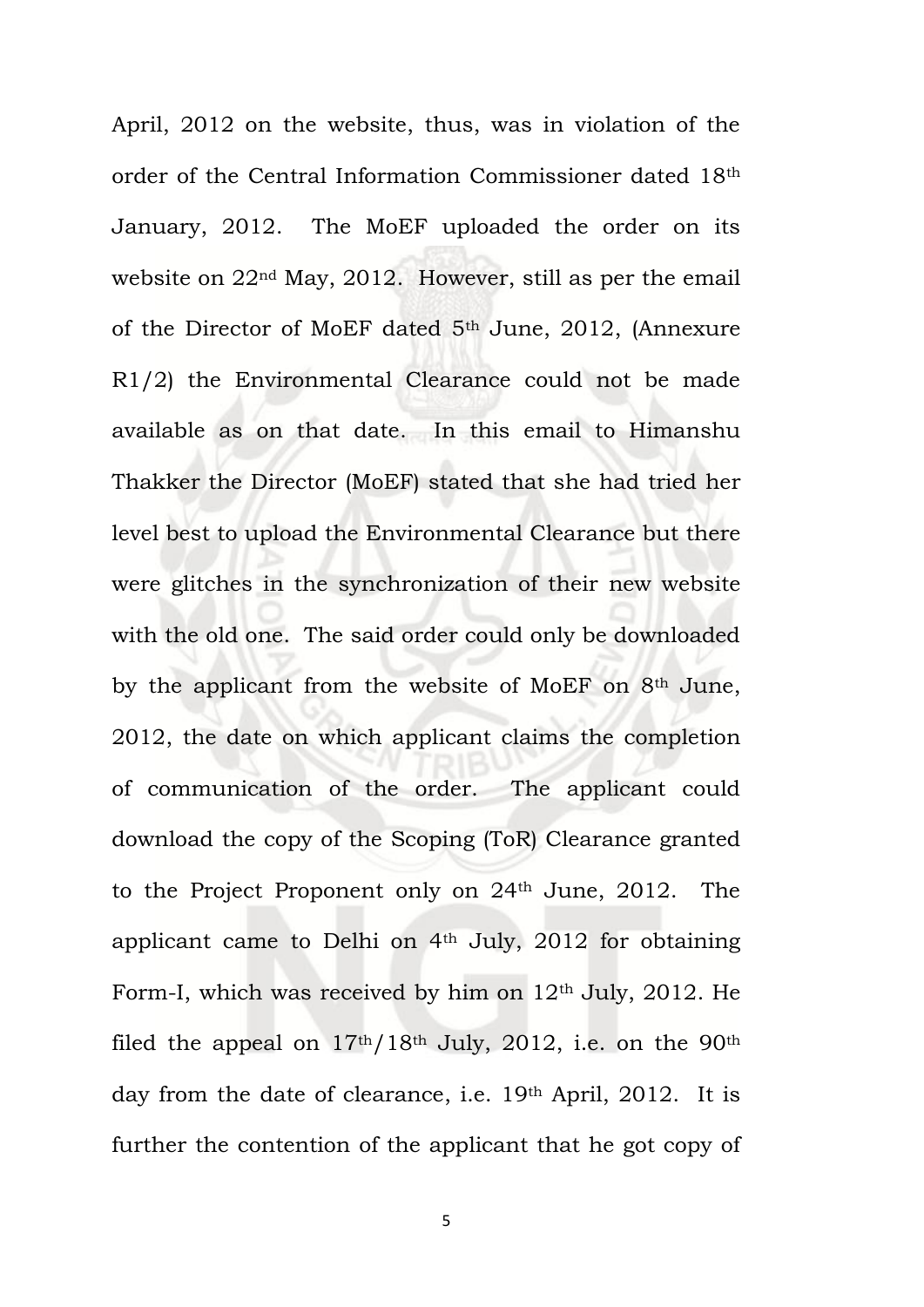the Environmental Clearance only on 8th June, 2012 and could prepare the appeal on  $17<sup>th</sup>$  July, 2012 which was received in the Registry of the NGT on 18th July, 2012. Therefore, according to the applicant, the appeal has been filed within the extended period of 60 days but beyond the prescribed limitation of 30 days and there being sufficient cause for non-filing of the appeal within 30 days, the delay in filing the appeal may be condoned and the appeal be heard on merits.

4. The MoEF, in its reply, has taken up the stand that the minutes of the Expert Appraisal Committee (EAC)for the River Valley and the Hydro Electric Power (HEP) Projects are displayed on the Ministry's website in a timely manner. It is admitted that the Environmental Clearance was granted to the applicant on 19th April, 2012 and was displayed on the website on 22nd May, 2012. In terms of EIA Notification 2006, the Project Proponent was required to submit the EIA and EMP reports along with the proceedings of public hearing as prayed.

5. The draft reports were submitted to the Ministry and the same were displayed on the website on 15th December,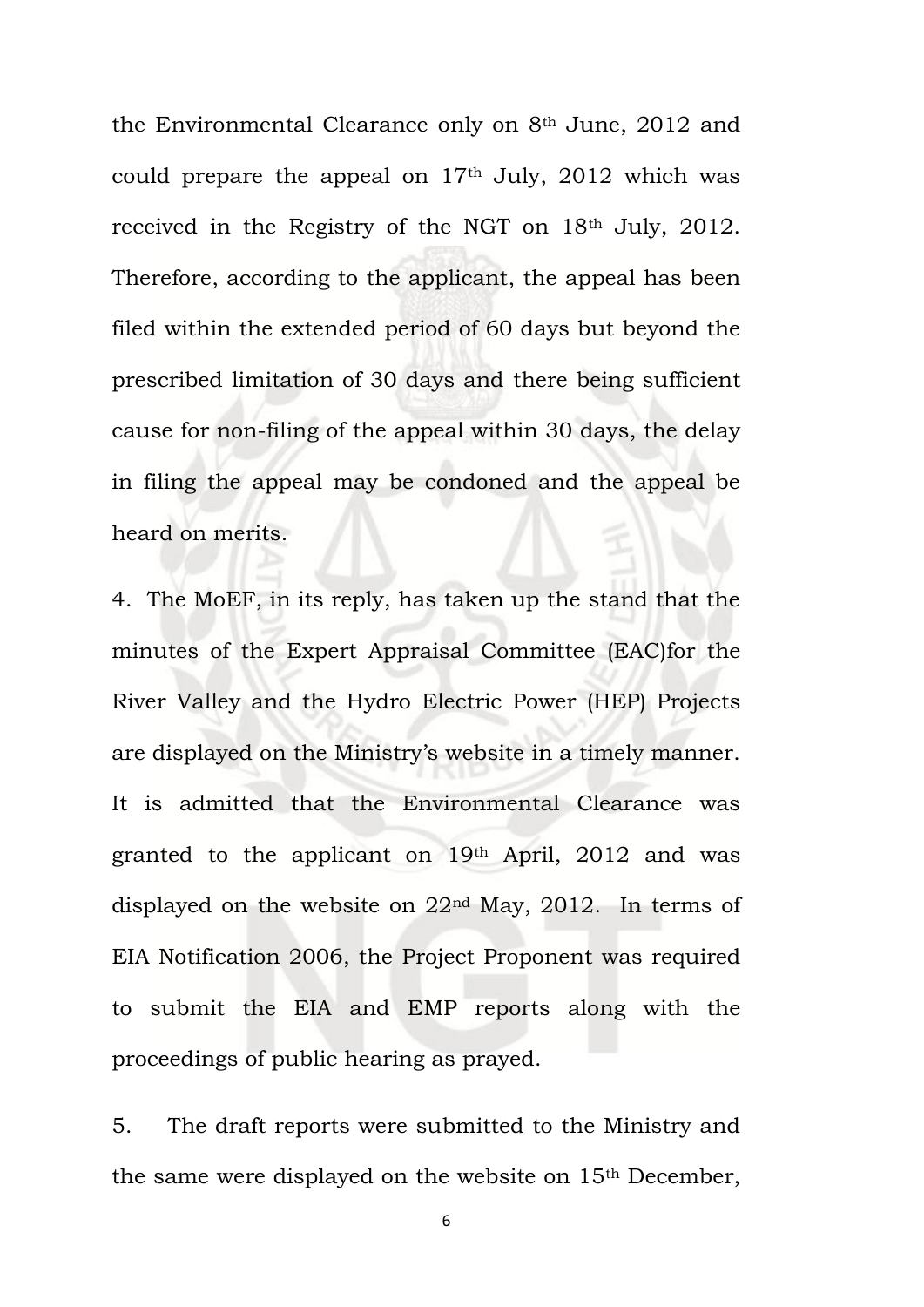2010. It was mentioned in the order of the Environmental Clearance that the Project Proponent should, within seven days, advertise the same in at least two local newspapers circulated in the region around the project and the same should be available on the website as well. According to the MoEF, even after getting the copy of the Environmental Clearance on 8th June, 2012, the appeal has not been filed within 30 days and as such, the applicant cannot shift the burden onto the Ministry on the ground of negligence, omission and carelessness.

6. The stand of the Project Proponent is that once the public hearing had been conducted on 8th February, 2011, and the proposal was considered by the EAC on 26th March, 2011 and  $16<sup>th</sup> - 17<sup>th</sup>$  September, 2011 and eventually after the grant of the Environmental Clearance on 19th April, 2012, the same was uploaded on 30th April, 2012 on the website of the Respondent No. 3 Company and the relevant information had also been published in the newspaper on 1st May, 2012. Resultantly, the Project Proponent has complied with the conditions by following the due process of law. According to this respondent, the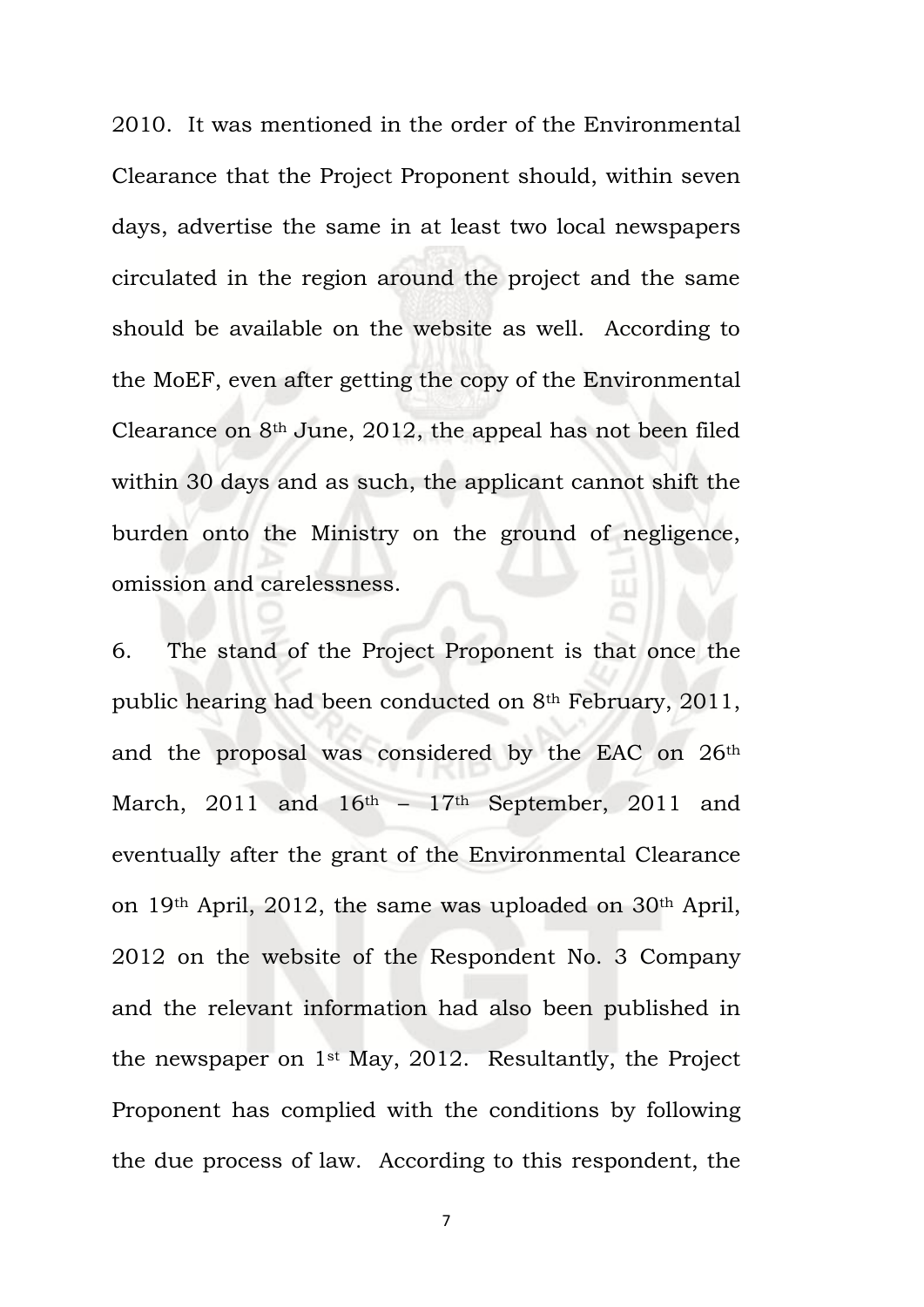MoEF, somewhere in May 2012, had put the Environmental Clearance order on the website.

7. A collective reading of the replies filed on behalf of the non-applicants and the submissions made, shows that their main contention is that the factum of publication of information in the newspaper on 1st May, 2012, the circulation of the order amongst the *panchayats* and putting it on the website is sufficient compliance of the relevant provisions of the National Green Tribunal Act, 2010 (for short 'the NGT Act') and there is no sufficient cause shown by the applicant for not filing the appeal within the prescribed period of limitation under Section 16 *EN TRIBUN* of the NGT Act.

8. It is also stated by these non-applicants that the copy of the Environmental Clearance order was circulated in the area affected by the project on 24th April, 2012 and was uploaded on the website of the Project Proponent on 30th April, 2012. The Environmental Clearance was uploaded on the MoEF website on 30th May, 2012.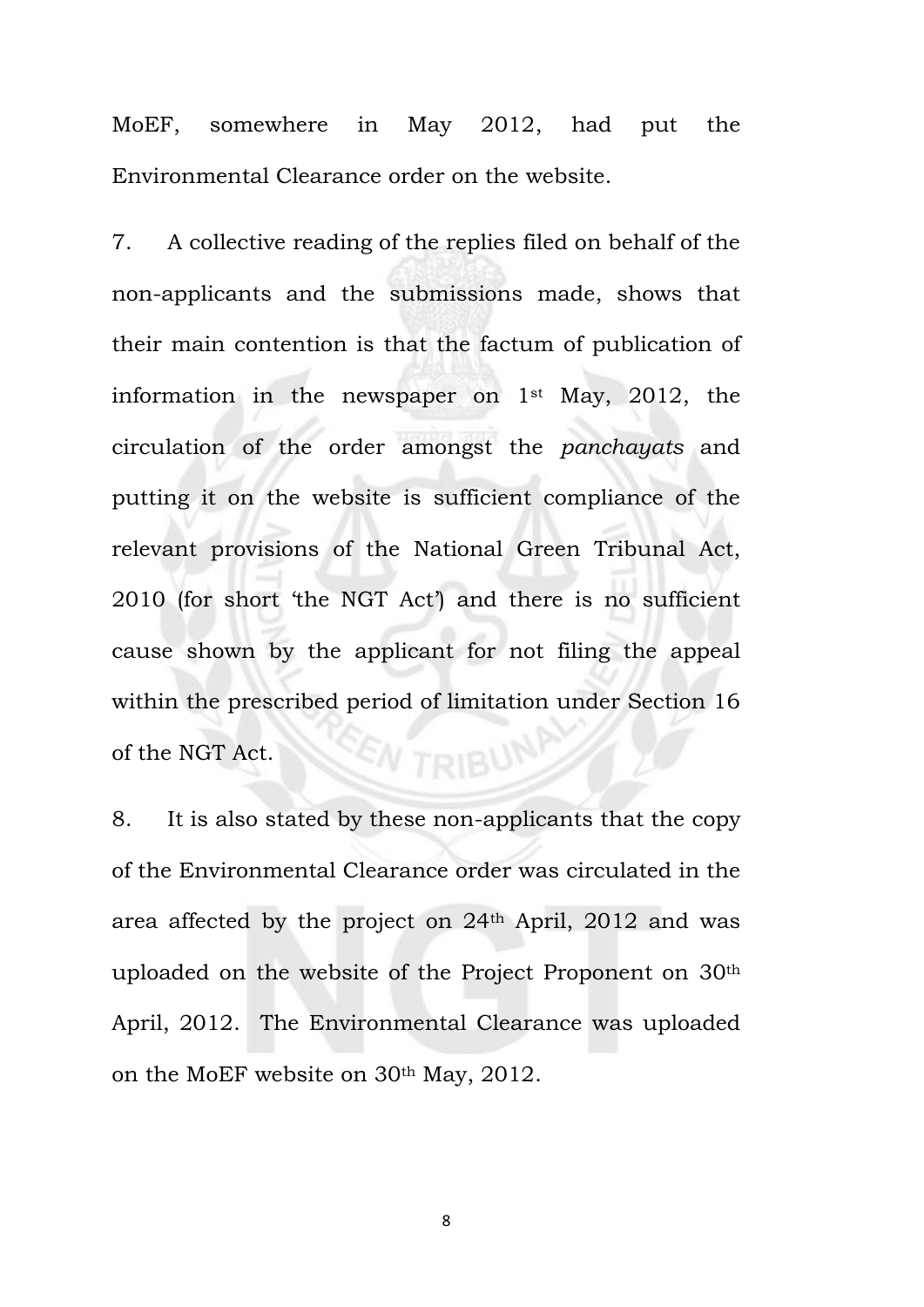9. In the rejoinder filed on behalf of the applicant, besides reiterating the facts already noted, it has also been averred that the Project Proponent, Respondent No.3, to whom the Environmental Clearance was granted, has no website in existence even till date. Also, the website of the MoEF does not reflect the complete information. It is contended that the expression 'date on which the order is communicated to him' appearing in the relevant provisions of the NGT Act signifies not merely constructive communication but the actual communication, satisfying all mandatory requirements. The Environmental Clearance was not available on the website of the MoEF till 8th June, 2012. The email sent by the Director, MoEF to Mr. Himanshu Thakker on 5<sup>th</sup> June, 2012 clearly establishes the fact that the Environmental Clearance was not available on the website of the MoEF. The requisite information, it is contended, had not even been published by the Respondent No. 3 Company in the newspapers, in accordance with law.

10. Undisputedly and admittedly, this is not a case where the appeal has been filed beyond the period of 90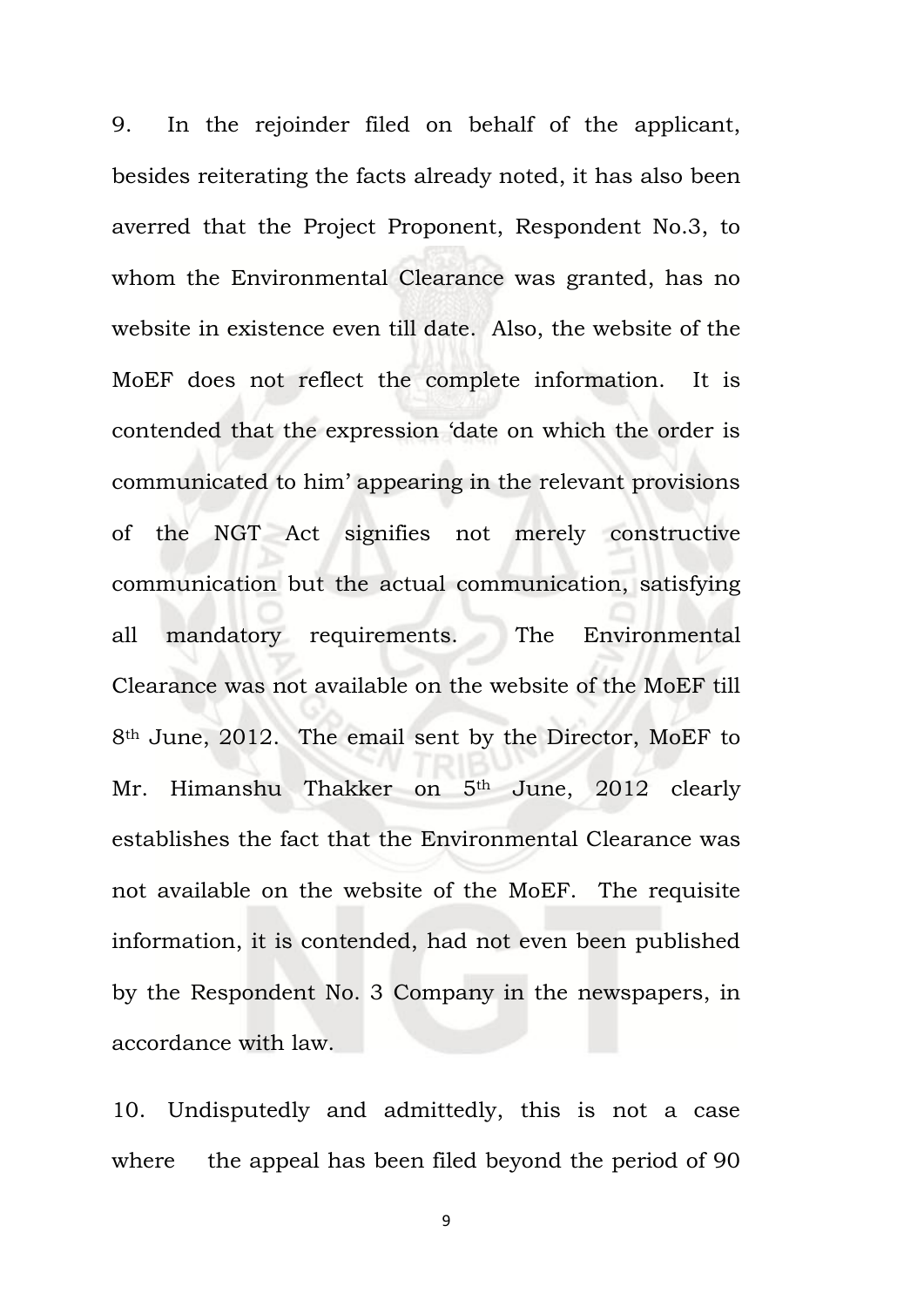days (i.e. within 30 days from the date of which the order or decision is communicated to him plus further period of 60 days, as permissible under the NGT Act). Thus, we are called upon to decide if there exists sufficient cause for filing the appeal beyond 30 days but within 90 days from the date of communication of the order. Before we advert to examine the sufficiency of cause relatable to the facts and circumstances of the present case, it is necessary for us to examine the legal framework of applicability of the law of limitation to the cases arising under the NGT Act. Section 16 of the NGT Act confers appellate jurisdiction upon the Tribunal and gives the right to appeal to 'any person' aggrieved by any of the orders as stated under sub-sections (a) to (j) of Section 16 of the NGT Act. It will be useful to reproduce the relevant extract of this provision:

> "**16. Tribunal to have appellate jurisdiction. –** Any person aggrieved by, - XXXX XXXX XXXX XXXX XXX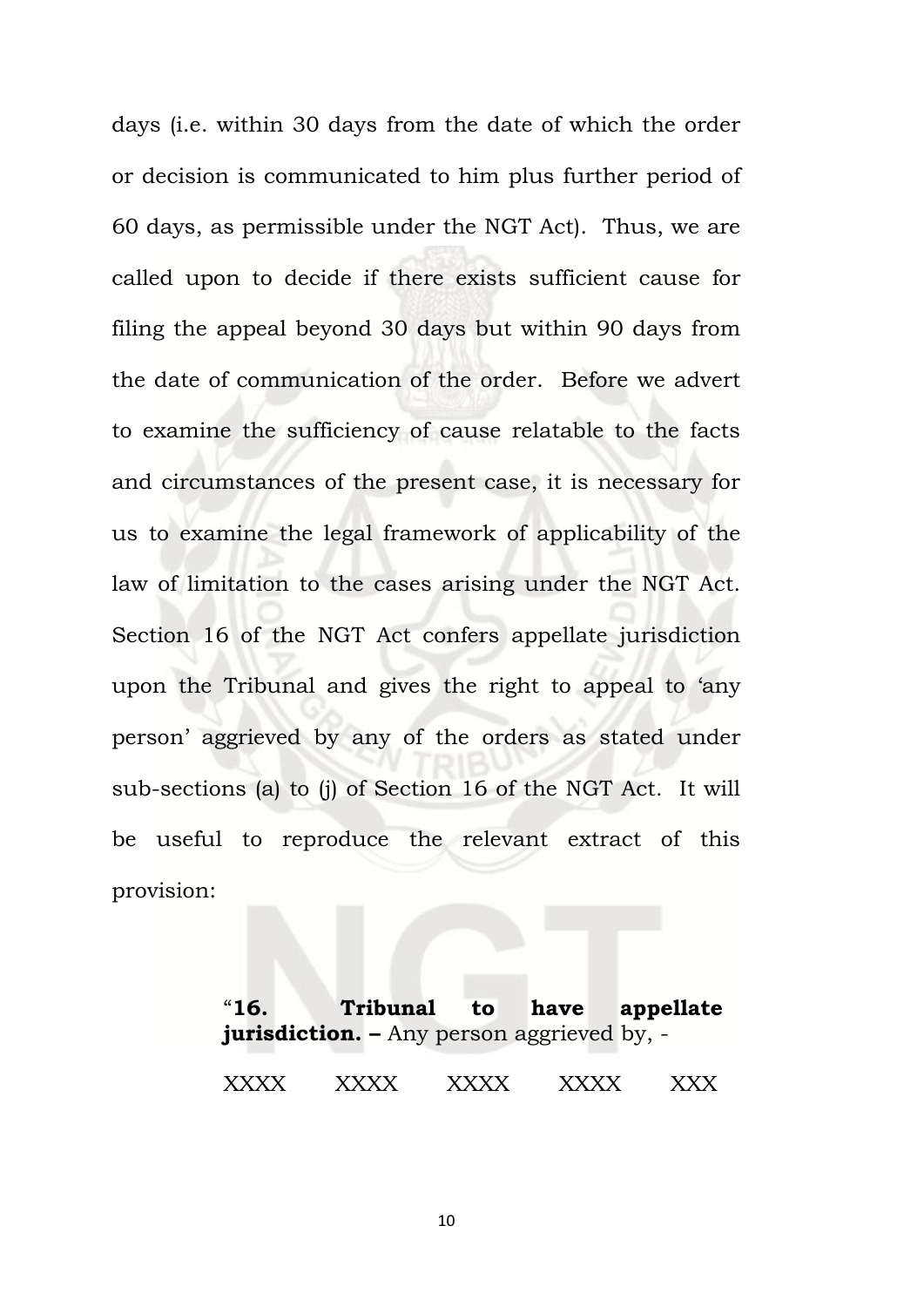(h) an order made, on or after the commencement of the National Green Tribunal Act, 2010, granting environmental clearance in the area in which any industries, operations or processes or class of industries, operations and processes shall not be carried out or shall be carried out subject to certain safeguards under the Environment (Protection) Act, 1986 (29 of 1986);

#### XXXXX XXXXX XXXXX XXXXX

May, within a period of thirty days from the date of which the order or decision or direction or determination is communicated to him prefer an appeal to the Tribunal:

Provided that the Tribunal may, if it is satisfied that the appellant was prevented by sufficient cause from filing the appeal within the said period, allow it to be filed under this section within a further period not exceeding sixty days."

11. The framers of law have worded the limitation provision somewhat differently. It has been worded in the negative language by stating that the Tribunal could condone the delay where the appeal is filed beyond 30 days but not exceeding the further period of 60 days. The legislative intent of applying the period of limitation with its rigors to the appeals under the NGT Act, is clear and unambiguous from the language of the Section itself. The bare reading of the above provision shows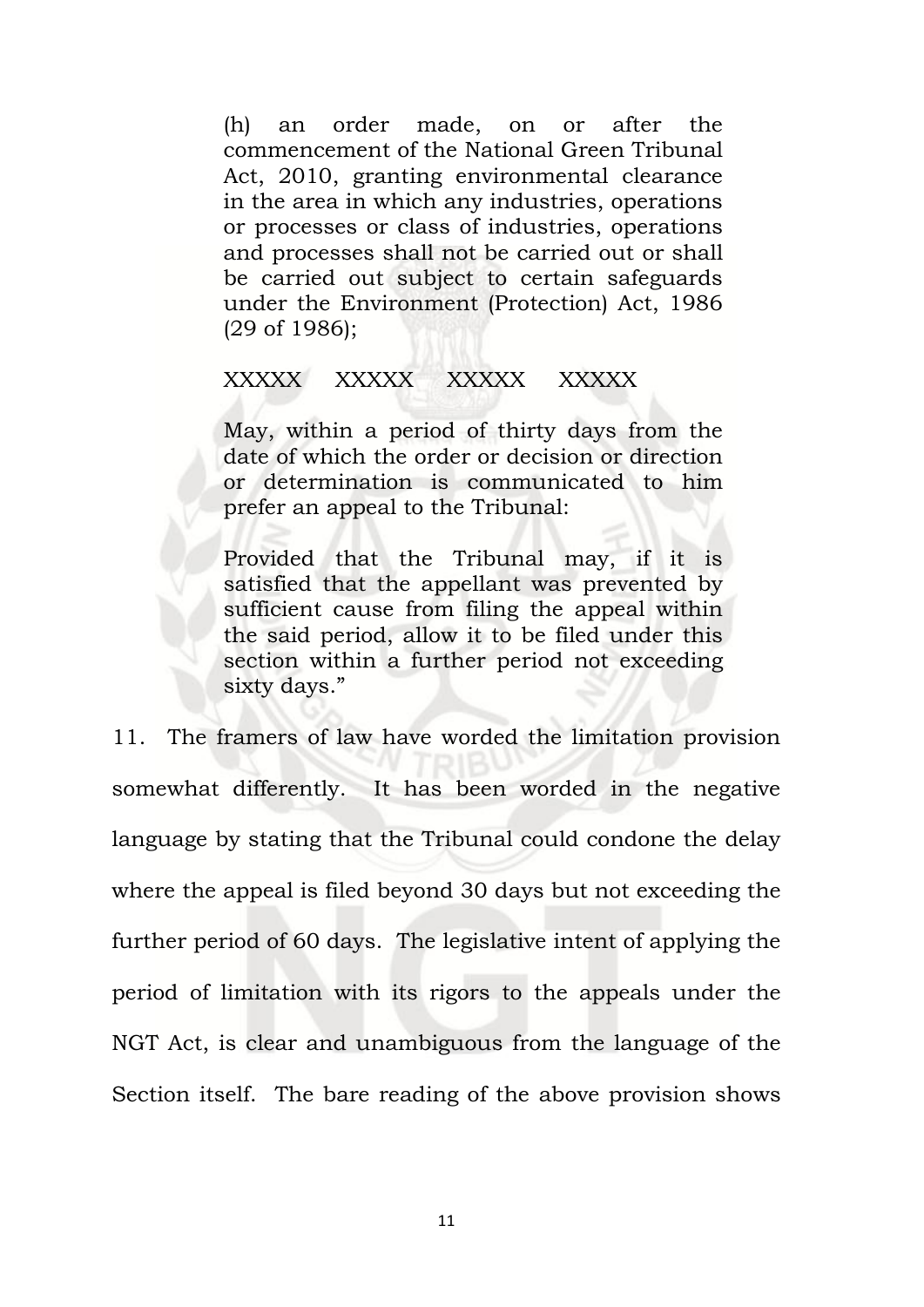that legislature has used the following significant expressions which require clear interpretation by the Tribunal:

- a. Within a period of 30 days from the date on which the order or decision or direction or determination is *communicated to him*.
- b. If the Tribunal is satisfied that the appellant was prevented *by sufficient cause* from filing the appeal within the said period.
- c. Allow it to file an appeal within a further period *not exceeding 60 days*.

(emphasis supplied)

12. Thus, we are required to examine the interpretation and application of these expressions to enable us to appropriately address and answer the controversy in issue in the present case.

13. The legislature, in its wisdom, has used the expression 'communicated to him' under Section 16 of the NGT Act in contradistinction to 'serving', 'receiving', 'delivery' or 'passing' of the order. Normally, these are the expressions which are used in the provisions relating to limitation.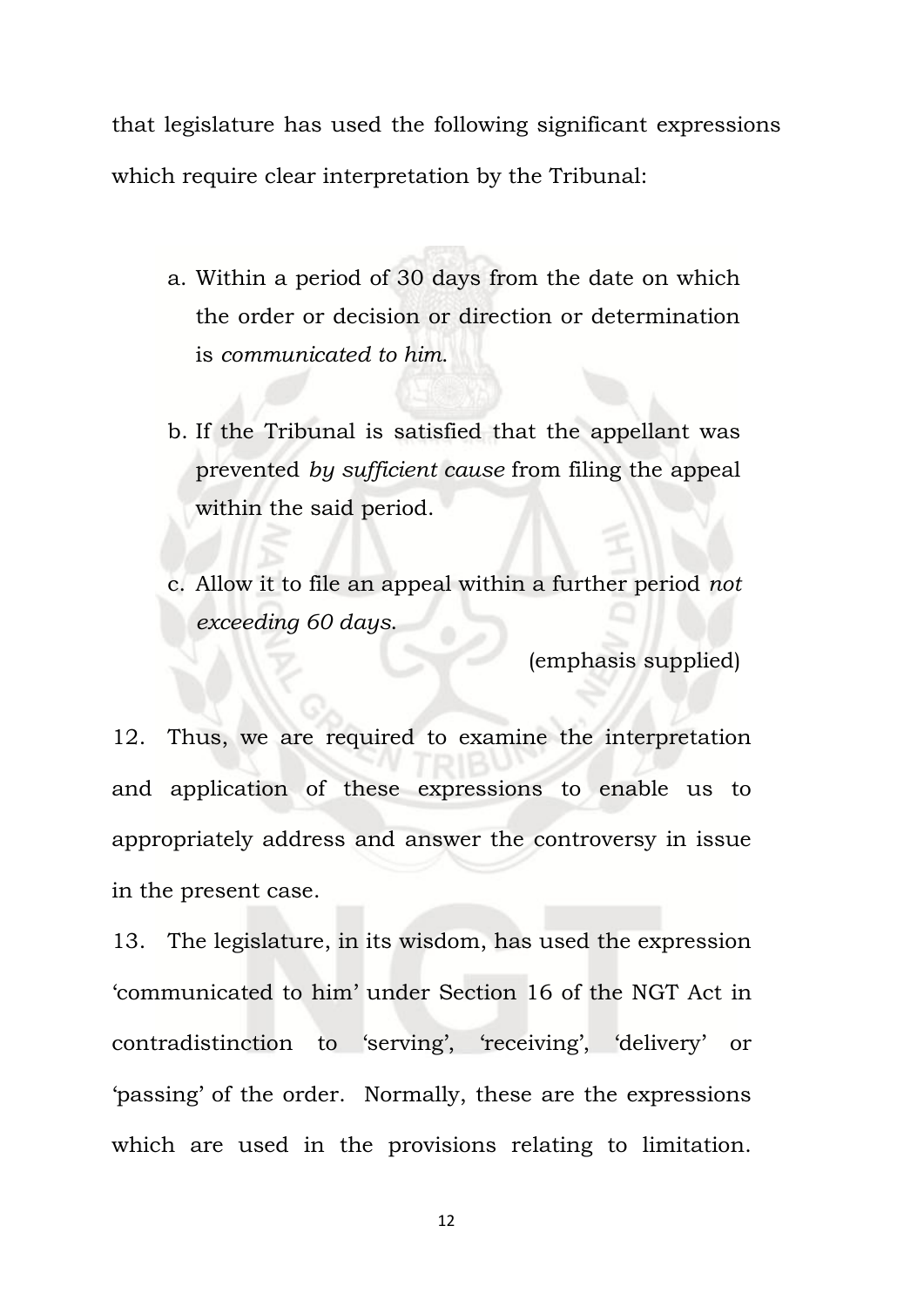Generally, limitation is to be reckoned from the date which is relatable to these expressions. For instance, the period of limitation may commence from the date the order is received by or served upon an individual, as presented in the relevant provisions. The expression 'communication' is neither synonymous nor even equivalent in law to the above mentioned expressions. The above-mentioned expressions require merely a unilateral act, that is, dispatch of the order, receipt of the order or service of the order upon an individual. But the act of communication cannot be completed unilaterally. It does require the element of participation by two persons, one who initiates communication and the other to whom the communication is addressed and who receives the same, i.e. the intended receiver.

At this stage, we may examine what is the legal meaning and connotation of the expression 'communication'. "Communication" is initiated by transforming a thought into words, act and expression. It is then converted into a message which is transmitted to the receiver. The receiver understands the message. It may or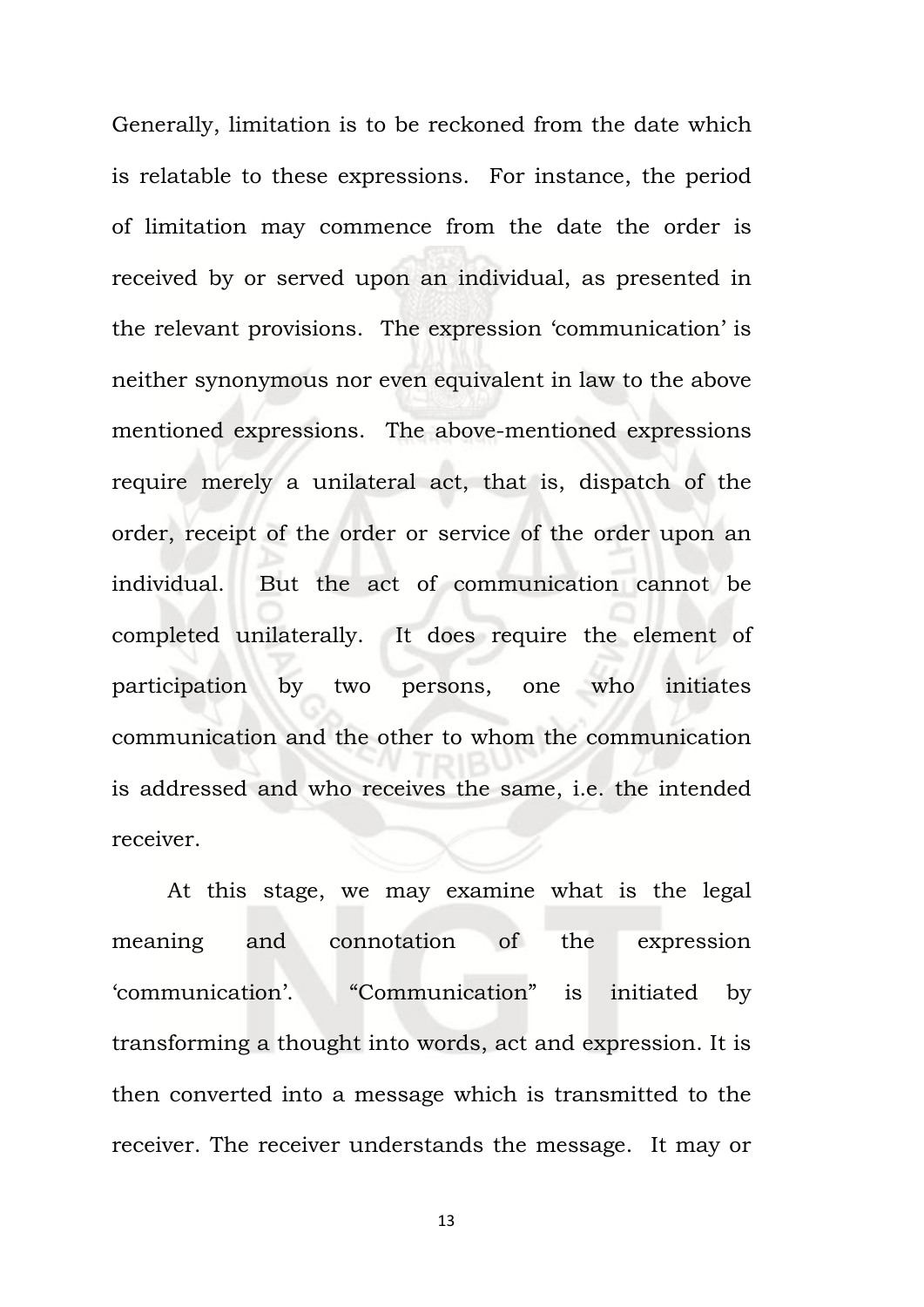may not evoke a response. There may be cases where only the sender and the receiver alone are not of significance but even the channel of communication may have some importance. The Black's Law Dictionary, 9th Edition, explains 'communication' as:

> "1. The expression or exchange of information by speech, writing, gestures, or conduct; the process of bringing an idea to another's perception.

> 2. The information so expressed or exchanged."

The Law Lexicon, 3rd Edition, defines 'communication' as:

"A statement made in writing or by word of mouth by one person to another; the transfer of information by speech and by acts, signs, and appearances."

14. Wharton's Law Lexicon, 15<sup>th</sup> Edition, explains the terms 'communicate', 'communicated', 'communication' as well as 'communication to the public' as under:

> "**Communicate,** means that sufficient knowledge of the basic facts constituting the "grounds" should be imparted effectively and fully to the detenu in writing in a language which he understands, *Lallubhai Jogibhai Patel v. Union of India*, (1981) 2 SCC 427 (733) : AIR 1981 SC 728 : (1981) 2 SCR 352.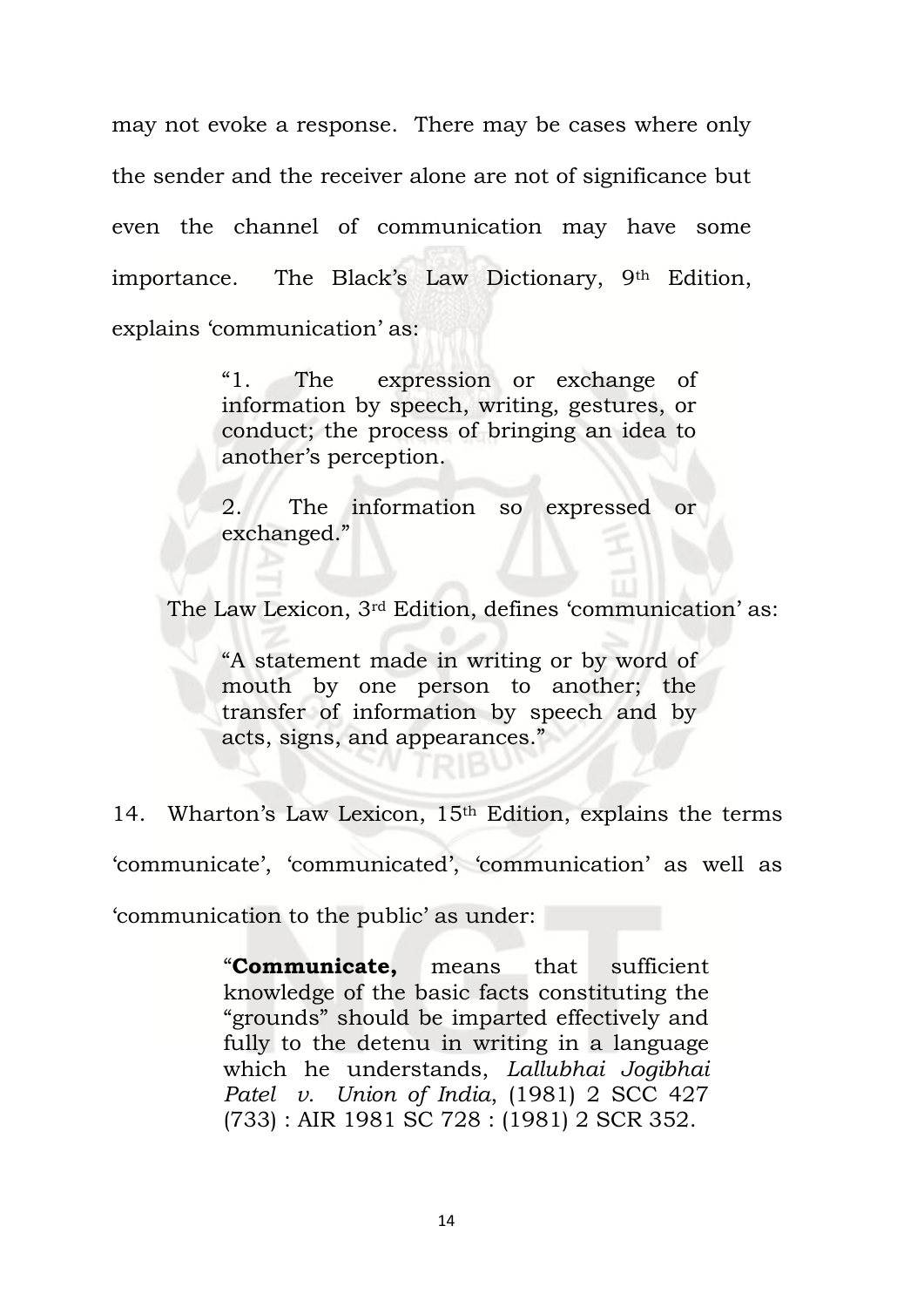It is a strong word. It requires that sufficient knowledge of the basic facts constituting the grounds should be imparted effectively and fully to the detenu in writing in a language which he understands, so as to enable him to make a purposeful and effective representation. *Kubic Darusz v. Union of India,* AIR 1990 SC 605 (609)

# XXXX XXXX XXXX XXXX

**Communicated**, a posted acceptance takes effect when it is communicated to the offeror; communicated is defined as delivered at his address, Halsbury's Laws of England, Vol 9, para 281, p.160.

# XXXX XXXX XXXX XXXX

**Communication,** means that the electrical impulse or signal transmitted by a telephone call was in itself a communication and any intentional interception of that signal in the course of its transmission through a public telecommunication system was subject to the provisions, *Morgans v. D.P.P. [HL(E)], (2000) 2 WLR 386.* [Interception of Communication Act, 1985, s.1(1)(UK)]

A communication did not take place until the subscriber's telephone was answered at the destination and the calling parties communicated with each other. In other words, the digits dialled were a means to an end in the making of a communication, *Morgans v. DPP (DC),* (1999) 1 WLR 981.

Means information imparted by one person to another, A Dictionary of Law, William C. Anderson, 1889, p.213. In Indian Parliament Communications are exchanged between the President and either House of Parliament and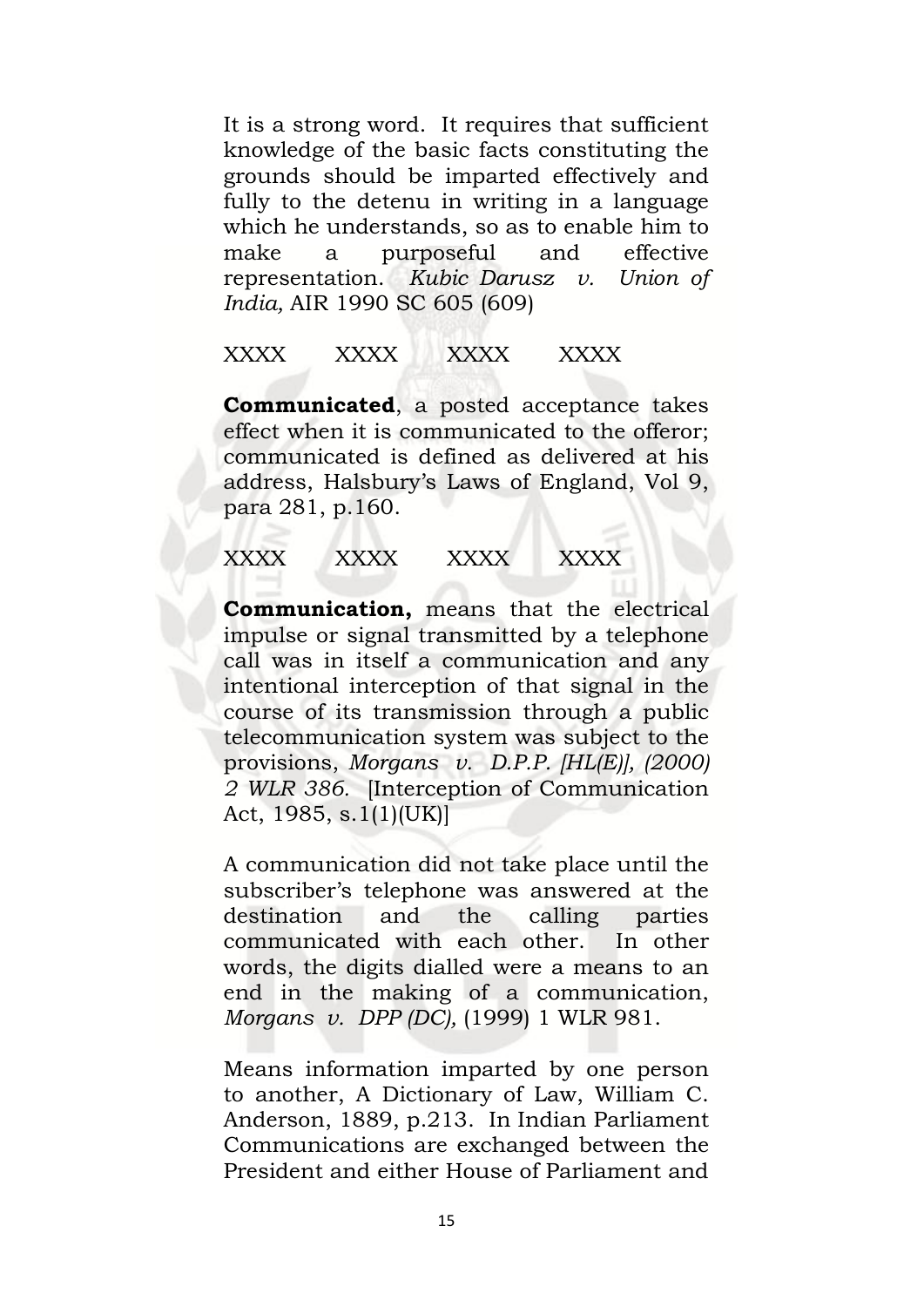between both the Houses of Parliament. The President may send a message to either House of Parliament with respect to a Bill pending before it or otherwise and a House which receives such message shall consider any matter required by the message with all convenient dispatch, Constitution of India, Art.86(2).

Communication, in respect of order of dismissal would mean that the same is served upon the delinquent officer, *State of Punjab v. Amar Nath Harika,* AIR 1966 SC 1313.

# XXXX XXXX XXXX XXXX

**Communication to the public,** for the purposes of this clause, communication through satellite or cable or any other means of simultaneous communication to more than one household or place of residence including residential rooms of any hotel or hostel shall be deemed to be communication to the public. [Copyright Act, 197 (14 of 1957), S.2(ff)]

Means making any work available for being seen or heard or otherwise enjoyed by the pubic directly or by any mean display or diffusion other than by issuing copies of such work regardless of whether any member of the public actually sees, hears or otherwise enjoys the work so made available [Copyright Act,  $1957$ , s.  $2(ff)$ ]"

15. The Oxfords Dictionary of English, 3rd Edition, also

defines the words 'communication' as under: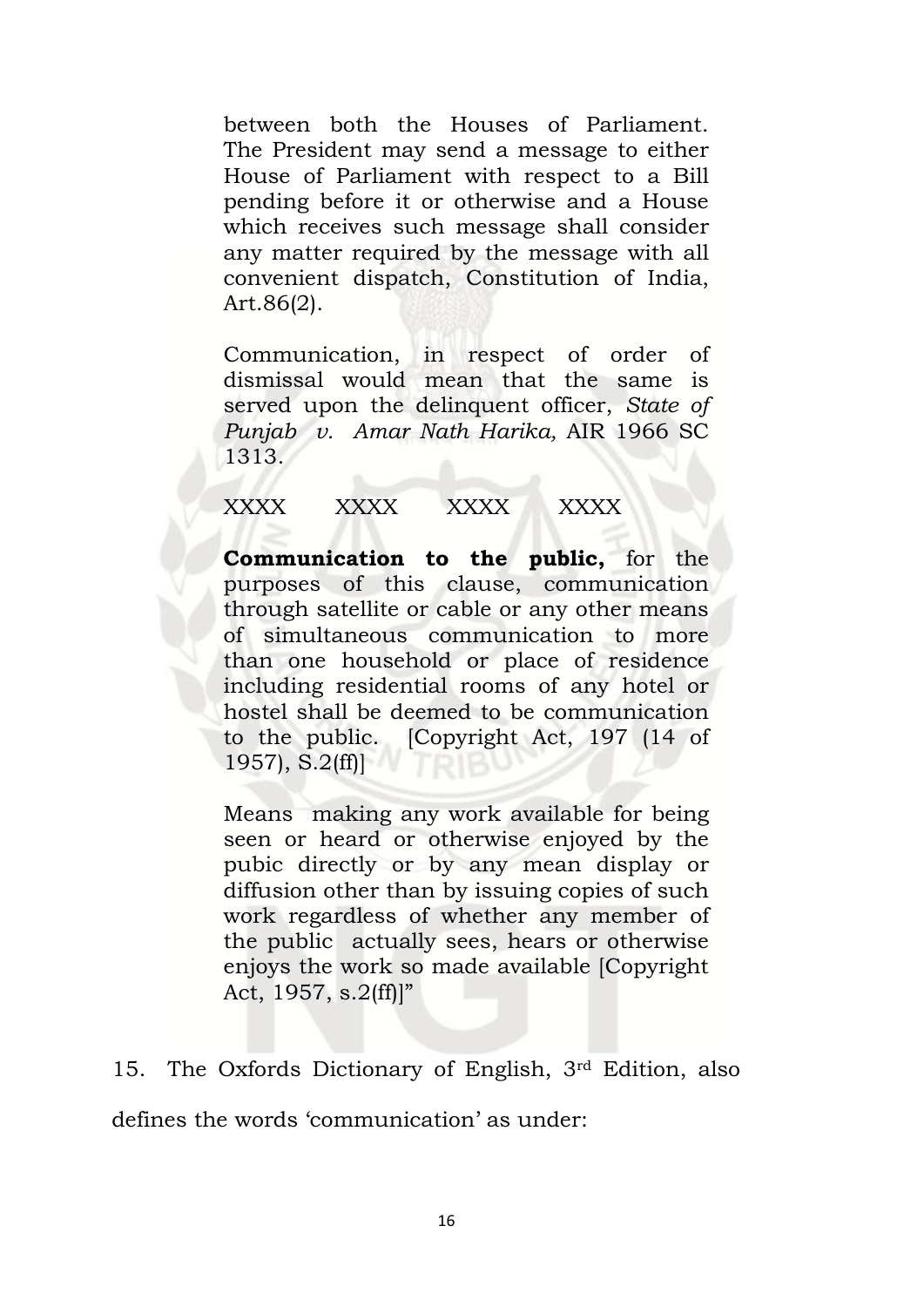"**communication – 1.** The imparting or exchange of information by speaking, writing or using some other medium *: television is an effective means of communication [at the moment I am in communication with London. ;* a letter or message containing information or news;; the successful conveying or sharing of ideas and feelings: *there was a lack of communication between Pamela and her parents.* social contact: *she gave him some hope of some return, or at least of their future communication.*

**2 (communications)** means of sending or receiving information, such as telephone lines or computers: *satellite communications [as modifier] a communications network.* [treated as sing.] the field of study concerned with the transmission of information.

**3 (communications)** means of travelling or of transporting goods, such as roads or railways: *a city providing excellent road and rail communications.* …."

16. Upon analysis of the above, it is clear that 'communication' is made by one and received by another. It requires sufficient knowledge of the basic facts constituting the communication. The action of communicating is precisely sharing of knowledge by one with another of the thing communicated. Communication, particularly to the public, has to be by methods of mass communication, like satellite, website, newspapers etc. 'Communicated' is a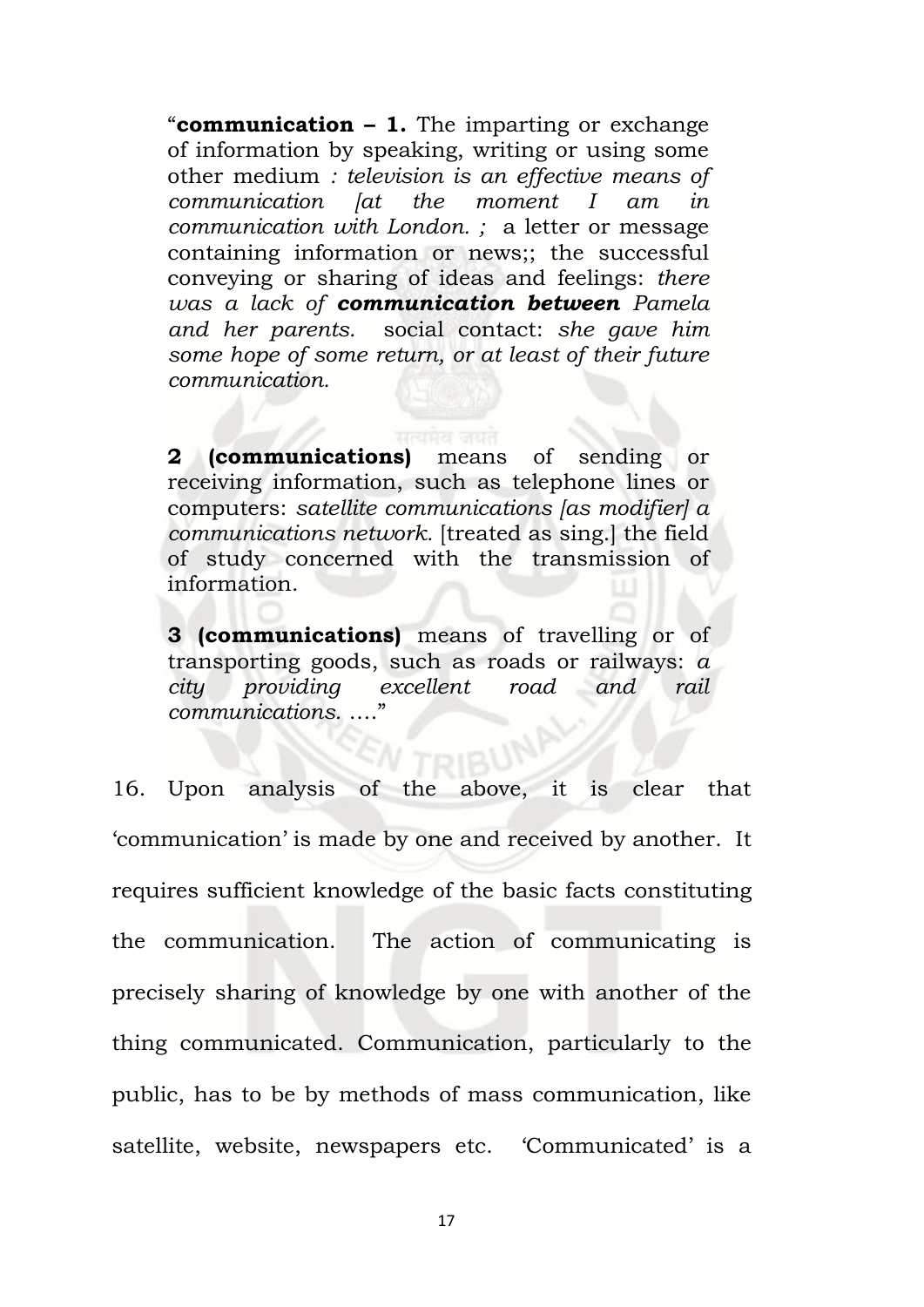strong word. It requires that sufficient knowledge of basic facts constituting the grounds of the order should be imparted fully and effectively to the person.

17. The expression 'is communicated to him', thus, would invite strict construction. It is expected that the order which a person intends to challenge is communicated to him, if not *in personam* than *in rem* by placing it in the public domain. 'Communication' would, thus, contemplate complete knowledge of the ingredients and grounds required under law for enabling that person to challenge the order. 'Intimation' must not be understood to be communication. 'Communication' is an expression of definite connotation and meaning and it requires the authority passing the order to put the same in the public domain by using proper means of communication. Such Communication will be complete when the order is received by him in one form or the other to enable him to appropriately challenge the correctness of the order passed.

18. Law gives a right to 'any person' who is 'aggrieved' by an order to prefer an appeal. The term 'any person' has to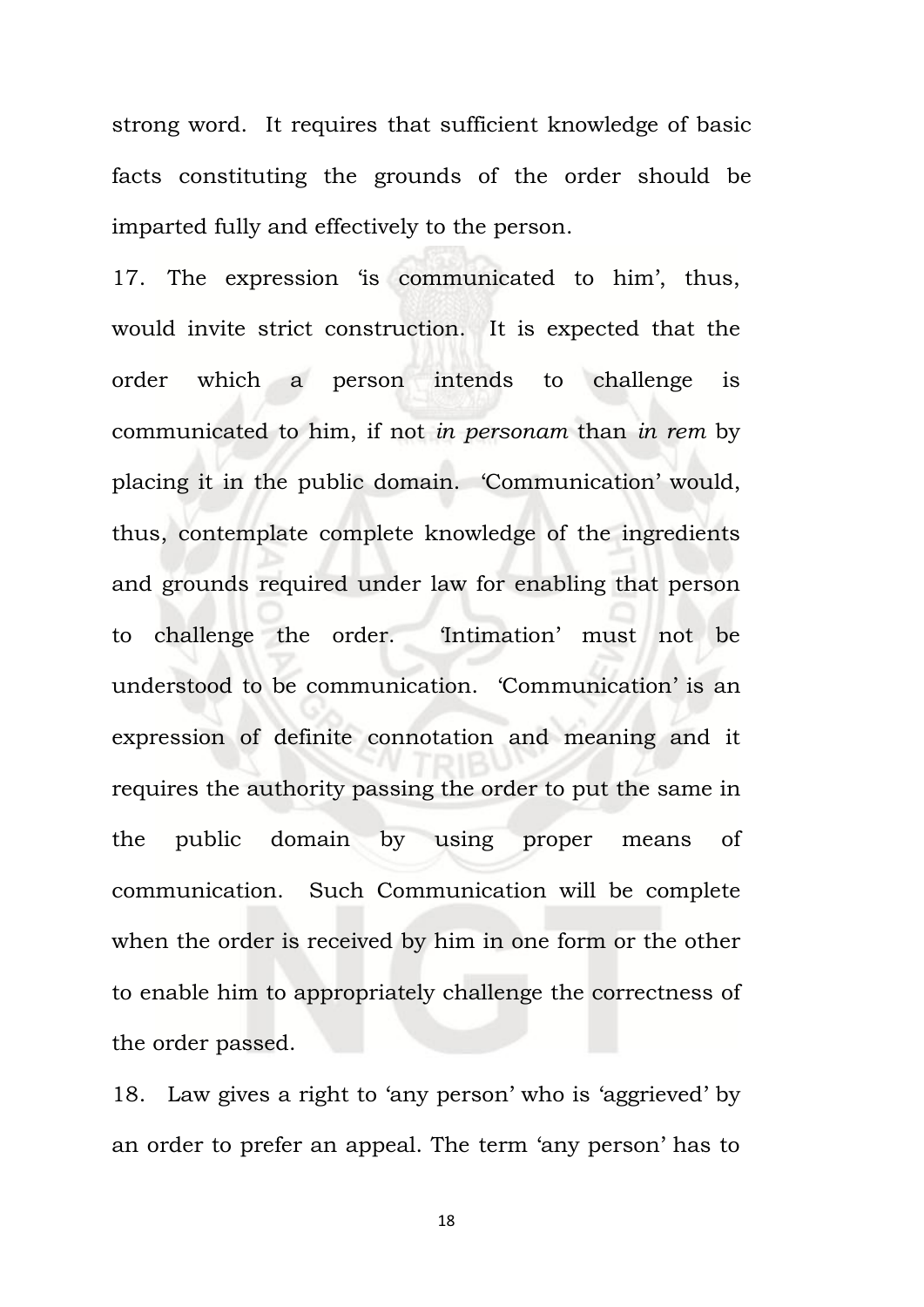be widely construed. It is to include all legal entities so as to enable them to prefer an appeal, even if such an entity does not have any direct or indirect interest in a given project. The expression 'aggrieved', again, has to be construed liberally. The framers of law intended to give the right to any person aggrieved, to prefer an appeal without any limitation as regards his locus or interest. The grievance of a person against the Environmental Clearance may be general and not necessarily person specific. This provision of Section 16 requires communication of the order to such person(s). The expression 'him' takes within its ambit 'any person' who is aggrieved by an order. Therefore, the expression 'communication' accordingly has to receive a more generic and at the same time, definite meaning. The nature of the communication has to be such that it reaches the public at large, as that appears to be the legislative intent. A person is expected to, and can, only act when the order is put in public domain. He is expected to download the same from the website of the concerned Ministry/Department, and if he so requires thereafter, make an application for receiving specific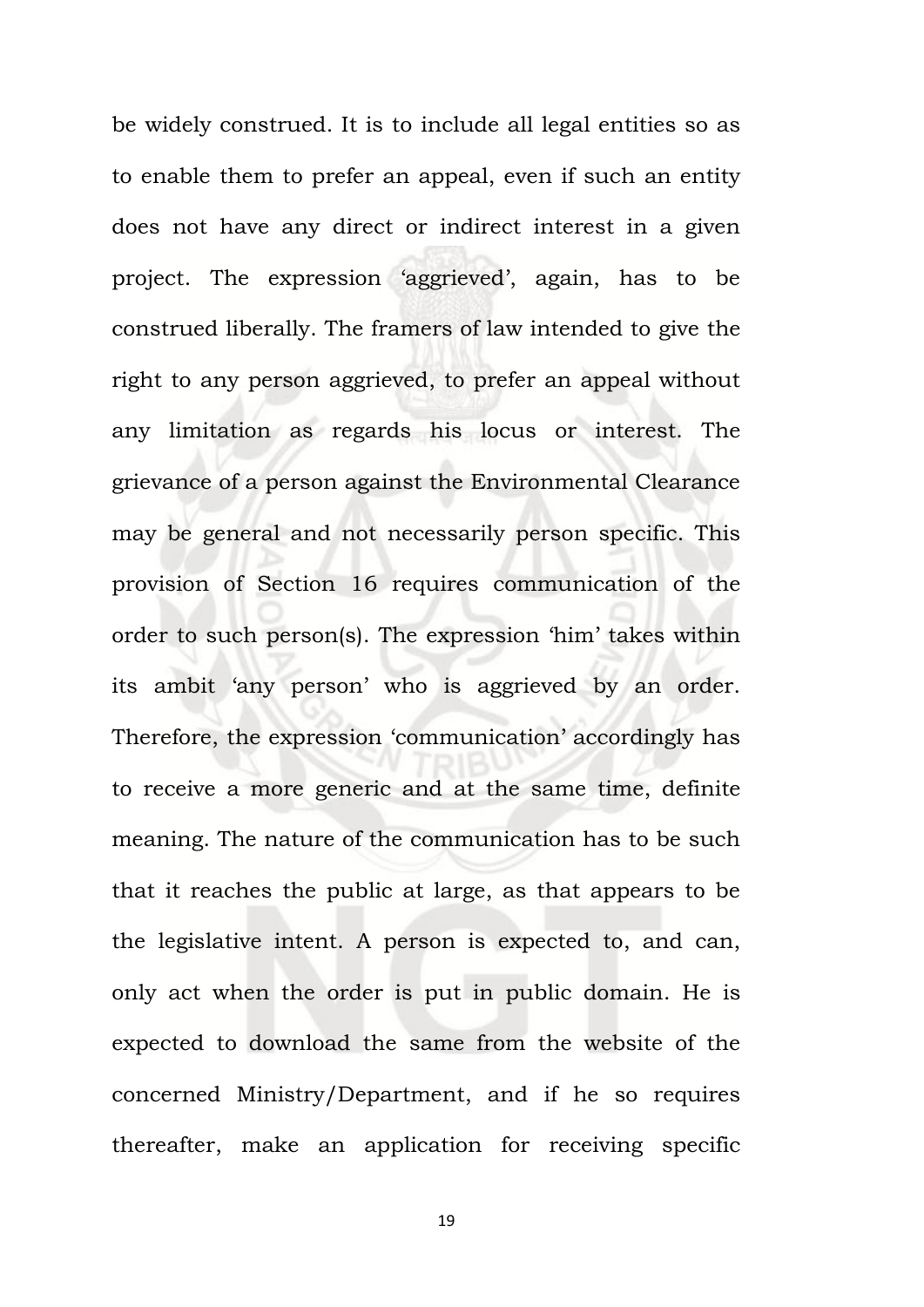information. However, the content of the order is required to be communicated by the MoEF as well as by the Project Proponent.

19. The limitation as prescribed under Section 16 of the NGT Act, shall commence from the date the order is communicated. As already noticed, communication of the order has to be by putting it in the public domain for the benefit of the public at large. The day the MoEF shall put the complete order of Environmental Clearance on its website and when the same can be downloaded without any hindrance or impediments and also put the order on its public notice board, the limitation be reckoned from that date. The limitation may also trigger from the date when the Project Proponent uploads the Environmental Clearance order with its environmental conditions and safeguards upon its website as well as publishes the same in the newspapers as prescribed under Regulation 10 of the Environmental Clearance Regulations, 2006. It is made clear that such obligation of uploading the order on the website by the Project Proponent shall be complete only when it can simultaneously be downloaded without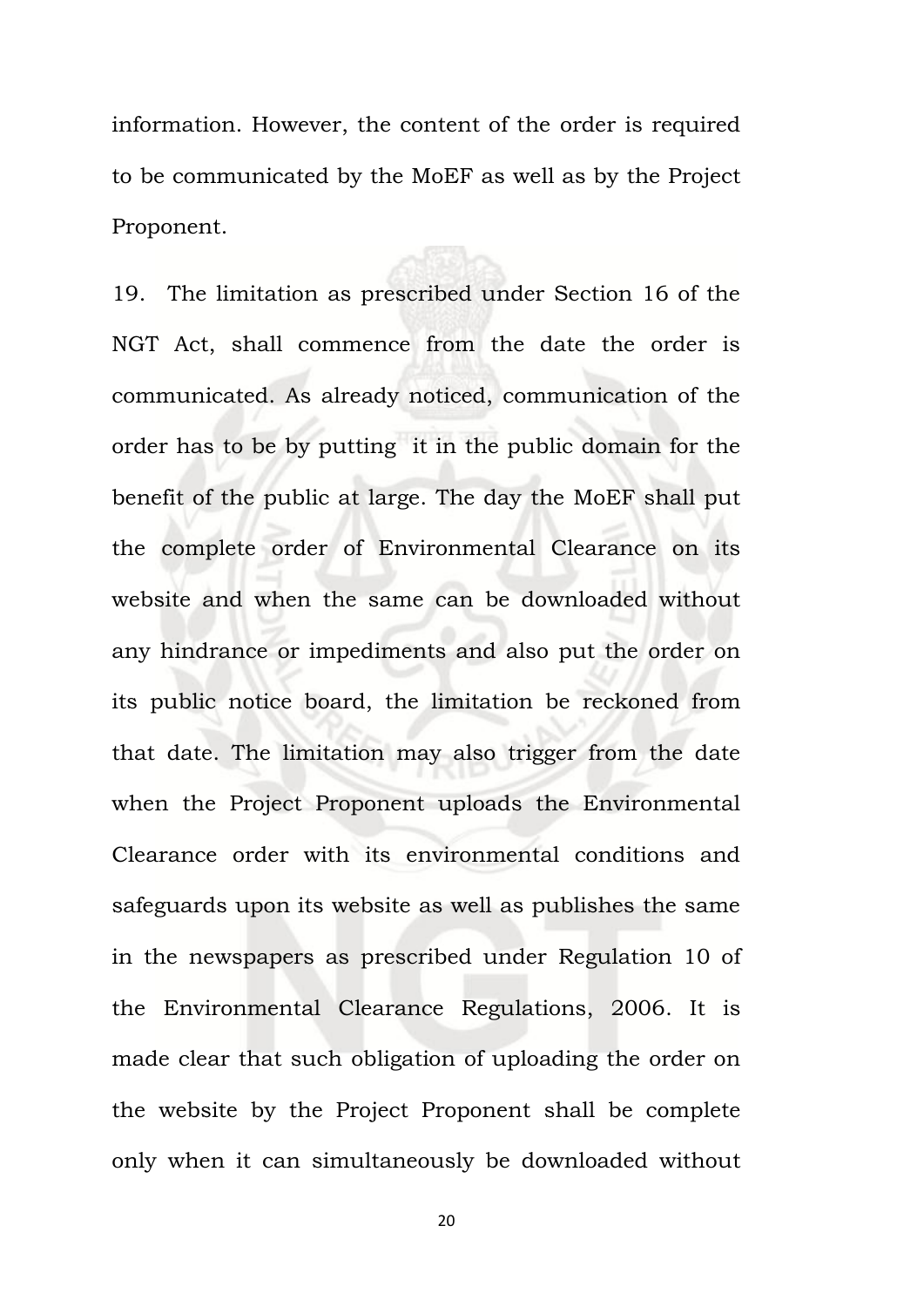delay and impediments. The limitation could also commence when the Environmental Clearance order is displayed by the local bodies, *Panchayats* and Municipal Bodies along with the concerned departments of the State Government displaying the same in the manner aforeindicated. Out of the three points, from which the limitation could commence and be computed, the earliest in point of time shall be the relevant date and it will have to be determined with reference to the facts of each case. The applicant must be able to download or know from the public notice the factum of the order as well as its content in regard to environmental conditions and safeguards imposed in the order of Environmental Clearance. Mere knowledge or deemed knowledge of order cannot form the basis for reckoning the period of limitation.

20. This brings us to the discussion on sufficiency of cause'' which prevented the aggrieved person from filing an appeal within the prescribed period of 30 days, in terms of Section 16 of the NGT Act. It is difficult to state any hard and fast rule or principle that would uniformly apply to all cases, while examining the case for sufficiency or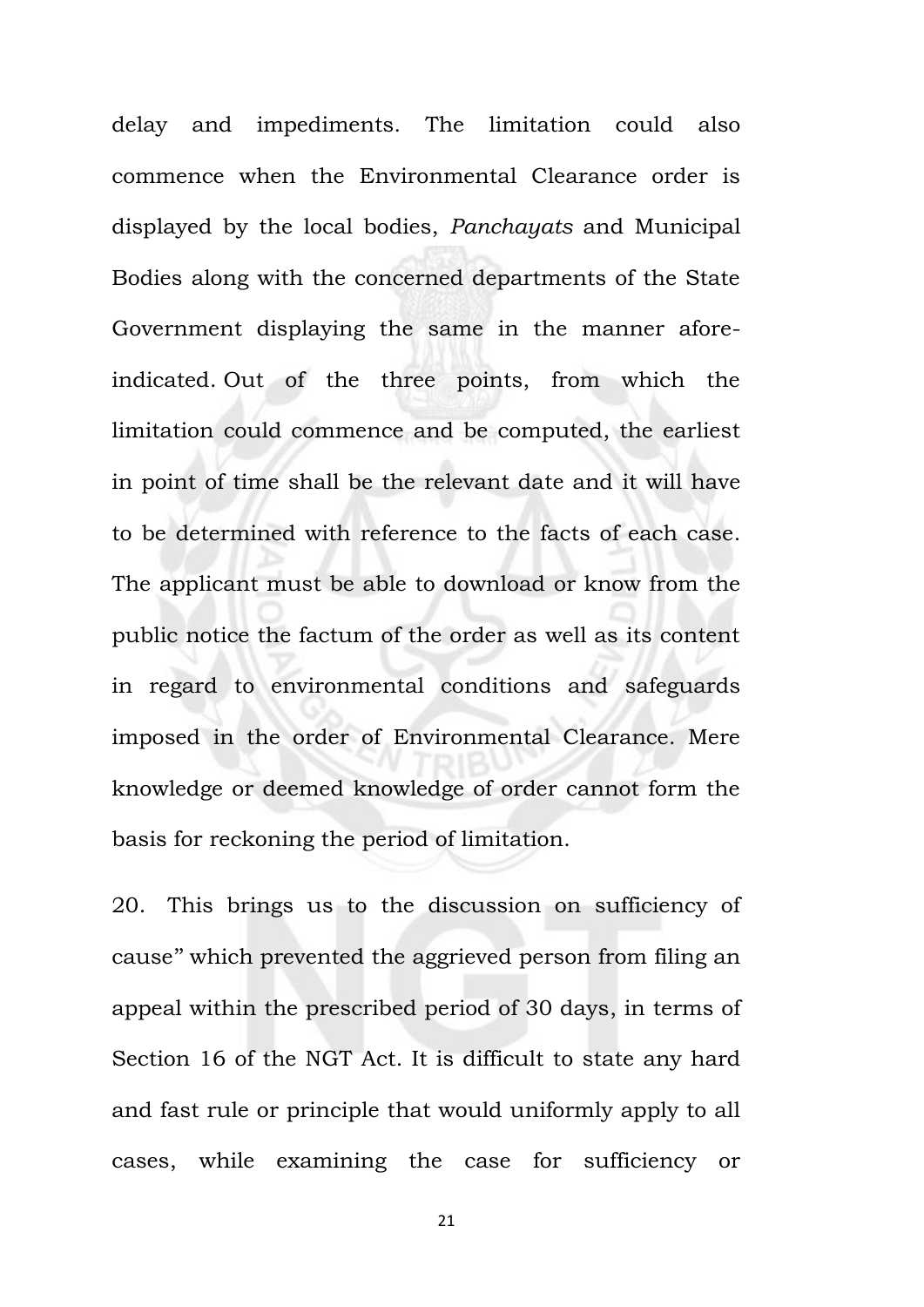otherwise of the cause of delay, in a given case. Though undoubtedly, it will necessarily depend upon the facts and circumstances of a given case, the Courts have, more often than not, stated the factors that would provide the precepts in adjudicating such matters.

21. Section 5 of the Limitation Act, 1963 (for short 'Limitation Act') also uses the term 'sufficient cause'. This section deals with power of the Court to condone the delay in filing of various appeals/applications and is founded on the theory of sufficient cause of delay. The Supreme Court, in the case of *Perumon Bhagvathy Devaswom, Perinadu Village Vs. Bhargavi. Amma (Dead) by LRs. and Ors.* (2008) 8 SCC 321while dealing with this expression held as follows:

> "What should be the approach of Courts while considering applications under Section 5 of Limitation Act, 1963, has been indicated in several decisions. It may be sufficient to refer to two of them. In *Shakuntala Devi Jain v. Kuntal Kumari* [1969] 1 SCR 1006 , this Court reiterated the following classic statement from *Krishna v. Chathappan* 1890 ILR 13 Mad 269 :

> > "... Section 5 gives the Courts a discretion which in respect of jurisdiction is to be exercised in the way in which judicial power and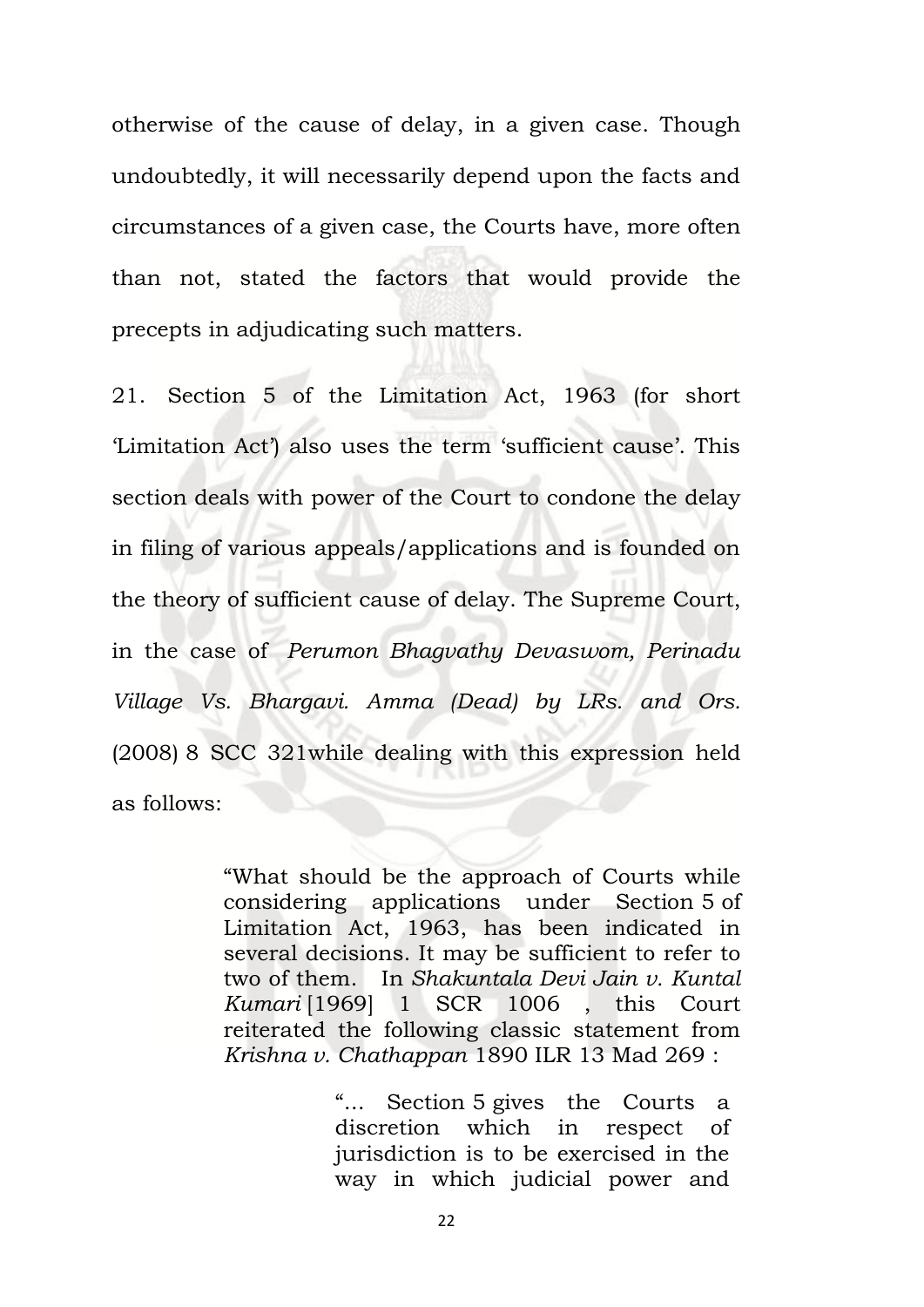discretion ought to be exercised upon principles which are well understood; the words `sufficient cause' receiving a liberal construction so as to advance substantial justice when no negligence nor inaction nor want of bona fides is imputable to the appellant."

# In *N. Balakrishna v. M. Krishnamurthy* 2008 (228) ELT I62 (SC), this Court held:

It is axiomatic that condonation of delay is a matter of discretion of the Court. Section 5 of the Limitation Act does not say that such discretion can be exercised only if the delay is within a certain limit. *Length of delay is no matter, acceptability of the explanation is the only criterion.* Sometimes delay of the shortest range may be uncondonable due to a want of acceptable explanation whereas in certain other cases, delay of a very long range can be condoned as the explanation thereof is satisfactory. Once the Court accepts the explanation as sufficient, it is the result of positive exercise of discretion and normally the superior Court should not disturb such finding, much less in revisional jurisdiction, unless the exercise of discretion was on wholly untenable grounds or arbitrary or perverse. But it is a different matter when the first Court refuses to condone the delay. In such cases, the superior Court would be free to consider the cause shown for the delay afresh and it is open to such superior Court to come to its own finding even untrammeled by the conclusion of the lower Court.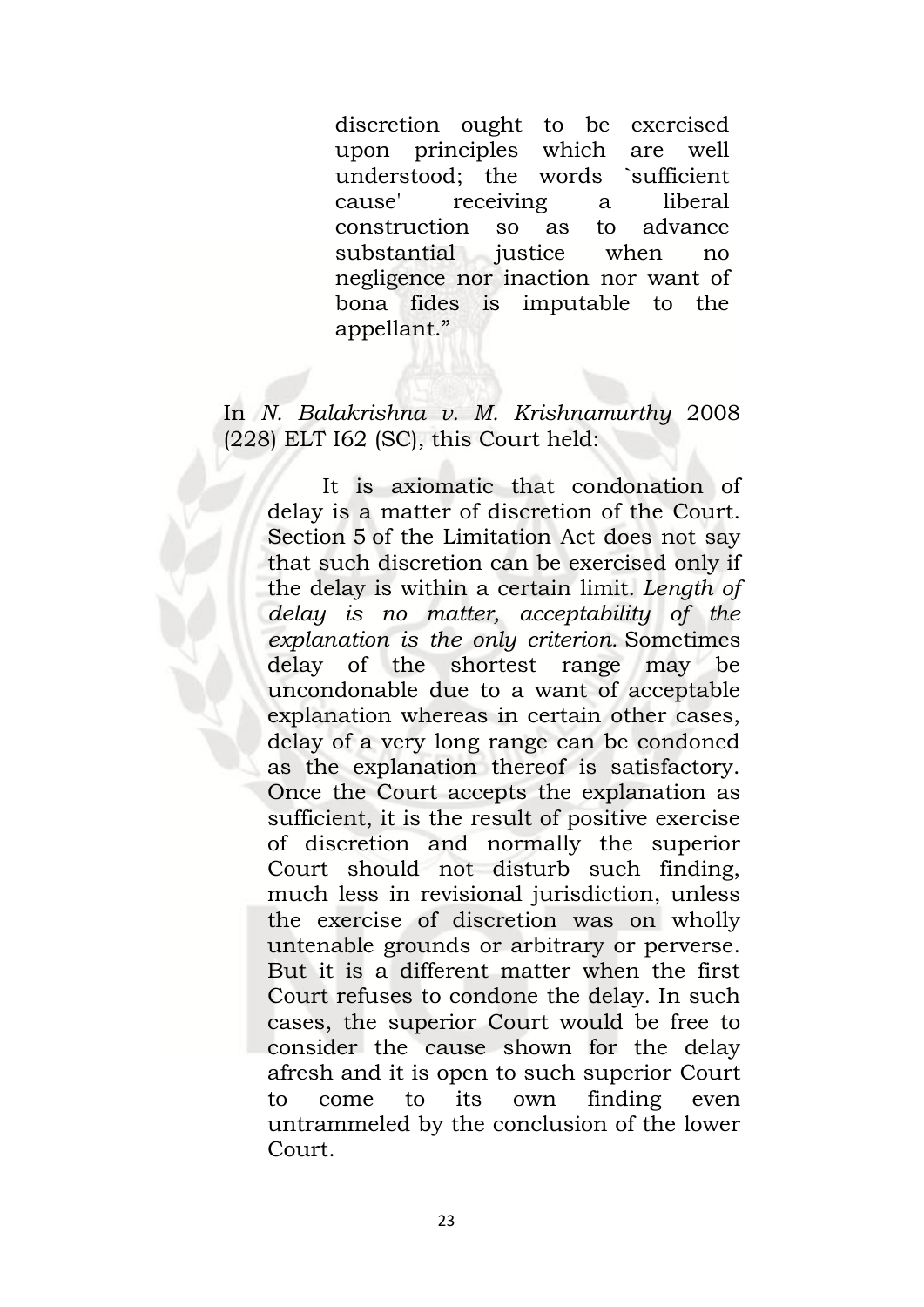The primary function of a Court is to adjudicate the dispute between the parties and to advance substantial justice.... *Rules of limitation are not meant to destroy the rights of parties. They are meant to see that parties do not resort to dilatory tactics, but seek their remedy promptly.*

A Court knows that refusal to condone delay would result in foreclosing a suitor from putting forth his cause. There is no presumption that delay in approaching the Court is always deliberate. This Court has held that the words *"sufficient cause" under Section 5 of the Limitation Act should receive a liberal construction so as to advance substantial justice.*

It must be remembered that in every case of delay, there can be some lapse on the part of the litigant concerned. That alone is not enough to turn down his plea and to shut the door against him. If the explanation does not smack of mala fides or it is not put forth as part of a dilatory strategy, the Court must show utmost consideration to the suitor. But when there is reasonable ground to think that the delay was occasioned by the party deliberately to gain time, and then the Court should lean against acceptance of the explanation.

(emphasis supplied)"

25. The principles applicable in considering applications for setting aside abatement may thus be summarized as follows:

(i) The words "sufficient cause for not making the application within the period of limitation" should be understood and applied in a reasonable, pragmatic, practical and liberal manner, depending upon the facts and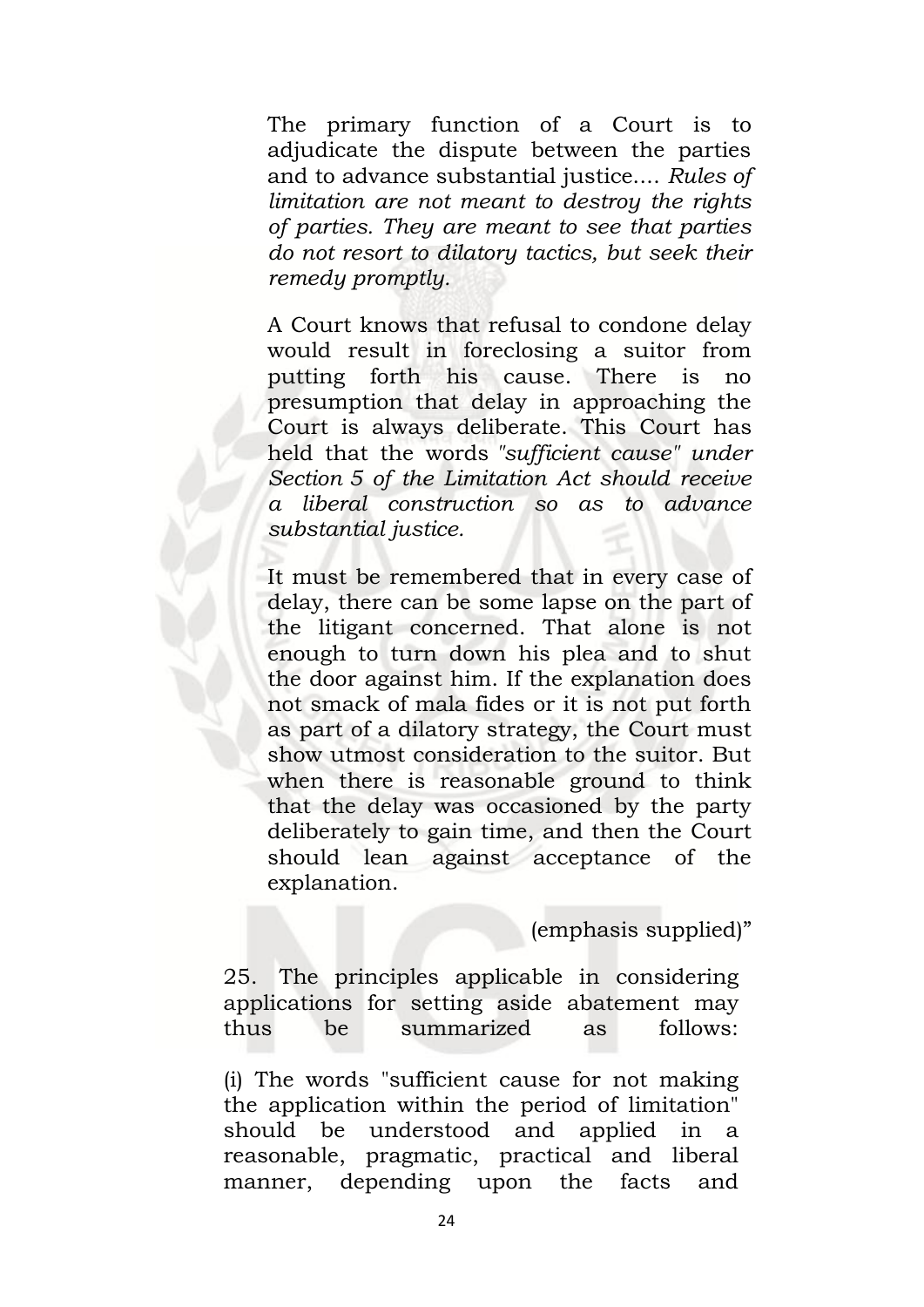circumstances of the case, and the type of case. The words 'sufficient cause' in Section 5 of Limitation Act should receive a liberal construction so as to advance substantial justice, when the delay is not on account of any dilatory tactics, want of bona fides, deliberate inaction or negligence on the part of the Appellant.

(ii) In considering the reasons for condonation of delay, the courts are more liberal with reference to applications for setting aside abatement, than other cases. While the court will have to keep in view that a valuable right accrues to the legal representatives of the deceased Respondent when the appeal abates, it will not punish an Appellant with foreclosure of the appeal, for unintended lapses. The courts tend to set aside abatement and decide the matter on merits, rather than terminate the appeal on the ground of abatement.

(iii) The decisive factor in condonation of delay, is not the length of delay, but sufficiency of a satisfactory explanation.

(iv) The extent or degree of leniency to be shown by a court depends on the nature of application and facts and circumstances of the case. For example, courts view delays in making applications in a pending appeal more leniently than delays in the institution of an appeal. The courts view applications relating to lawyer's lapses more leniently than applications relating to litigant's lapses. The classic example is the difference in approach of courts to applications for condonation of delay in filing an appeal and applications for condonation of delay in refiling the appeal after rectification of defects.

(v) Want of 'diligence' or 'inaction' can be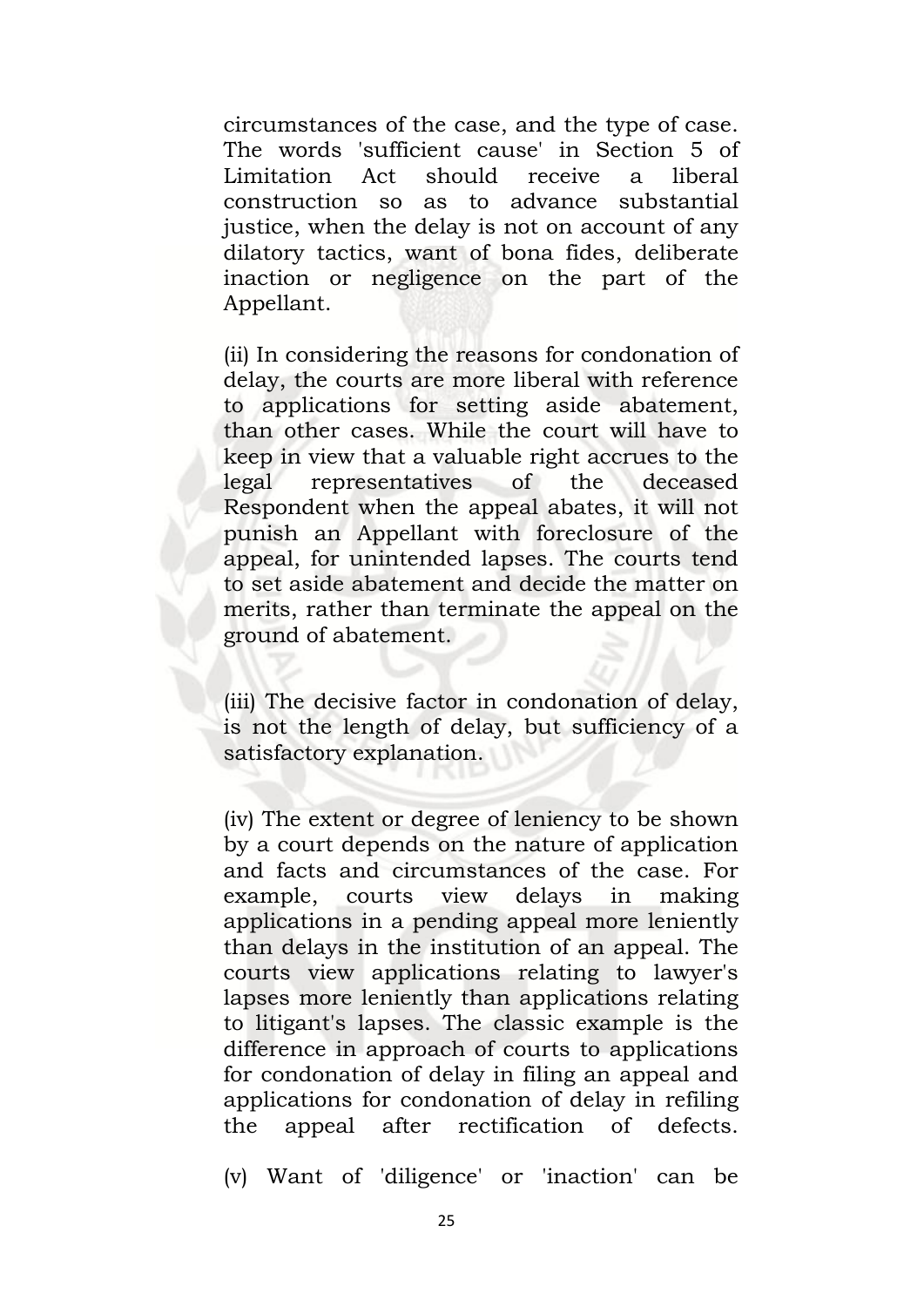attributed to an Appellant only when something required to be done by him, is not done. When nothing is required to be done, courts do not expect the Appellant to be diligent. Where an appeal is admitted by the High Court and is not expected to be listed for final hearing for a few years, an Appellant is not expected to visit the court or his lawyer every few weeks to ascertain the position nor keep checking whether the contesting Respondent is alive. He merely awaits the call or information from his counsel about the listing of the appeal.

# 22. In **Ram Nath Sao v. Gobardhan Sao** (2002) 3 SCC 195,

the Supreme Court observed thus:

"12. Thus it becomes plain that the expression "sufficient cause" within the meaning of Section 5 of the Act or Order 22 Rule 9 of the Code or any other similar provision should receive a liberal construction so as to advance substantial justice when no negligence or inaction or want of bona fides is imputable to a party. In a particular case whether explanation furnished would constitute "sufficient cause" or not will be dependent upon facts of each case. There cannot be a straitjacket formula for accepting or rejecting explanation furnished for the delay caused in taking steps. But one thing is clear that the Courts should not proceed with the tendency of finding fault with the cause shown and reject the petition by a slipshod order in over-jubilation of disposal drive. *Acceptance of explanation furnished should be the rule and refusal, an exception, more so when no negligence or inaction or want of bona fides can be imputed to the defaulting party.* On the other hand, while considering the matter the Courts should not lose sight of the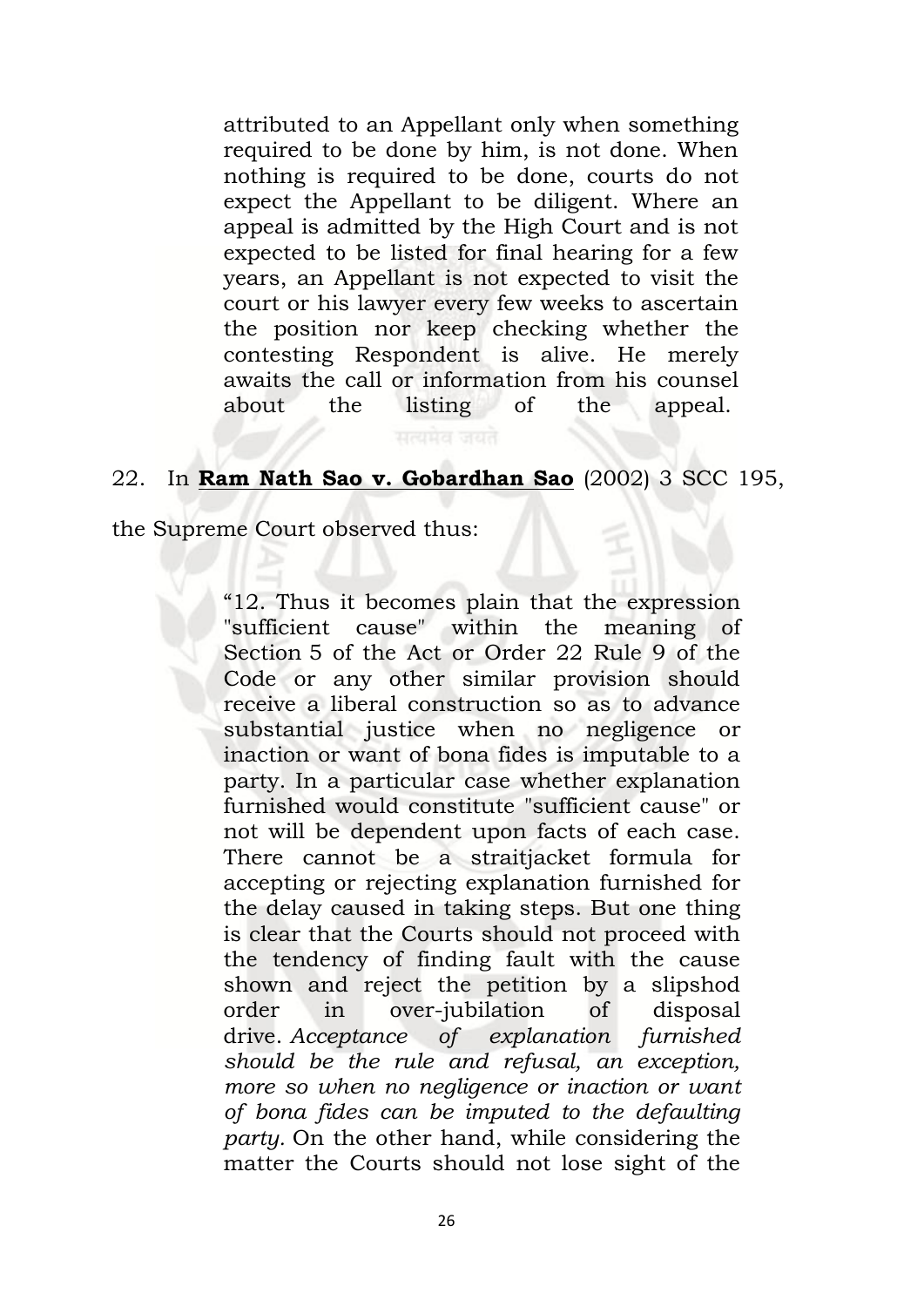fact that by not taking steps within the time prescribed a valuable right has accrued to the other party which should not be lightly defeated by condoning delay in a routine-like manner. However, by taking a pedantic and hypertechnical view of the matter the explanation furnished should not be rejected when stakes are high and/or arguable points of facts and law are involved in the case, causing enormous loss and irreparable injury to the party against whom the *lis* terminates, either by default or inaction and defeating valuable right of such a party to have the decision on merit. While considering the matter, Courts have to strike a balance between resultant effect of the order it is going to pass upon the parties either way."

# 23. The Court went further and recorded certain principles:-

"13. The principles applicable in considering applications for setting aside abatement may thus be summarized as follows :

(i) The words "sufficient cause for not making the application within the period of limitation" should be understood and applied in a reasonable, pragmatic, practical and liberal manner, depending upon the facts and circumstances of the case, and the type of case. The words `sufficient cause' in section [5](javascript:fnOpenGlobalPopUp() of Limitation Act should receive a liberal construction so as to advance substantial justice, when the delay is not on account of any dilatory tactics, want of bonafides, deliberate inaction or negligence on the part of the appellant.

(ii) In considering the reasons for condonation of delay, the Courts are more liberal with reference to applications for setting aside abatement, than other cases. While the Court will have to keep in view that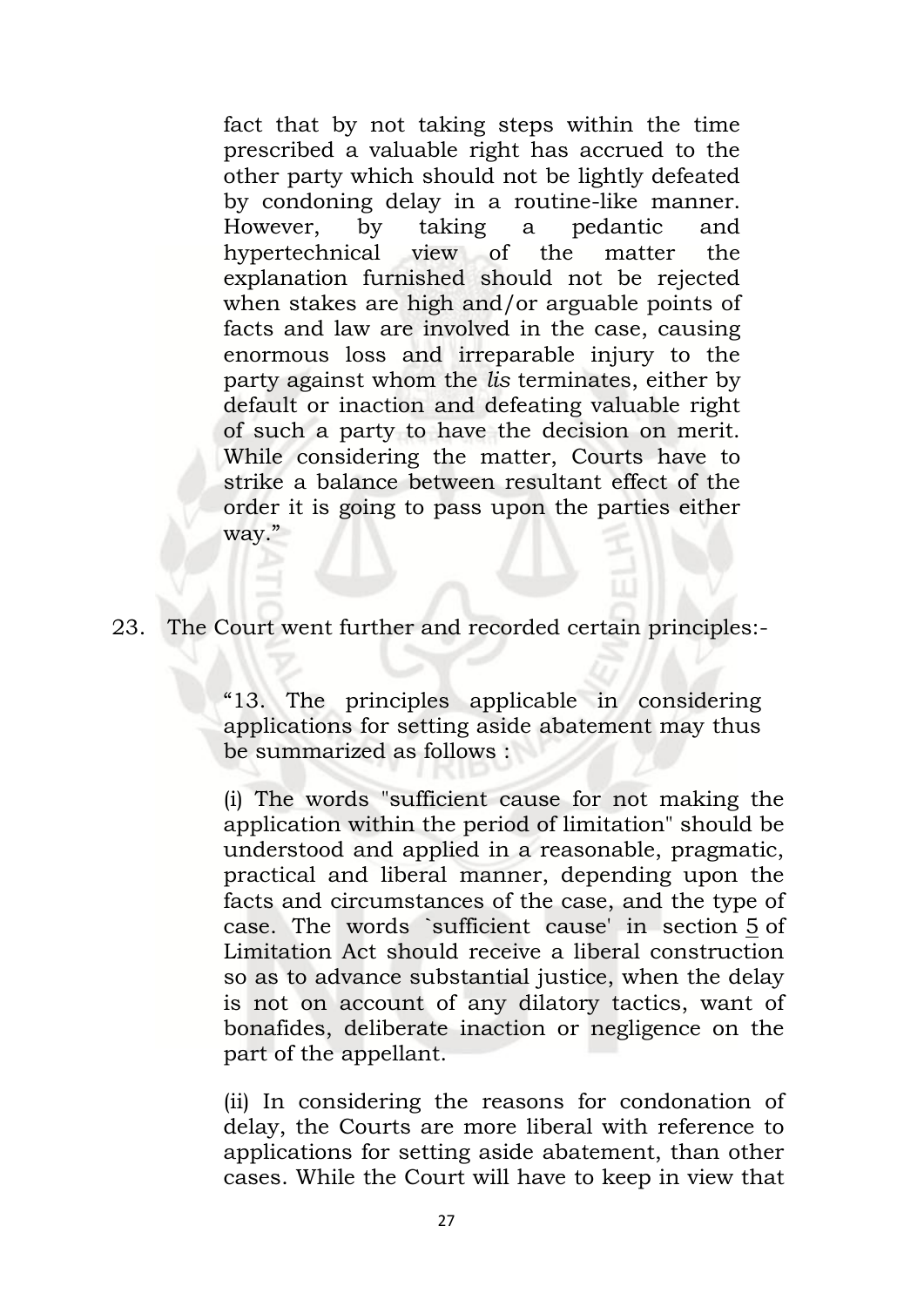a valuable right accrues to the legal representatives of the deceased respondent when the appeal abates, it will not punish an appellant with foreclosure of the appeal, for unintended lapses. The Courts tend to set aside abatement and decide the matter on merits, rather than terminate the appeal on the ground of abatement.

(iii) The decisive factor in condonation of delay, is not the length of delay, but sufficiency of a satisfactory explanation.

(iv) The extent or degree of leniency to be shown by a Court depends on the nature of application and facts and circumstances of the case. For example, Courts view delays in making applications in a pending appeal more leniently than delays in the institution of an appeal. The Courts view applications relating to lawyer's lapses more leniently than applications relating to litigant's lapses. The classic example is the difference in approach of Courts to applications for condonation of delay in filing an appeal and applications for condonation of delay in refiling the appeal after rectification of defects.

(v) Want of `diligence' or `inaction' can be attributed to an appellant only when *something* required to be done by him, is not done. When nothing is required to be done, Courts do not expect the appellant to be diligent. Where an appeal is admitted by the High Court and is not expected to be listed for final hearing for a few years, an appellant is not expected to visit the Court or his lawyer every few weeks to ascertain the position nor keep checking whether the contesting respondent is alive. He merely awaits the call or information from his counsel about the listing of the appeal."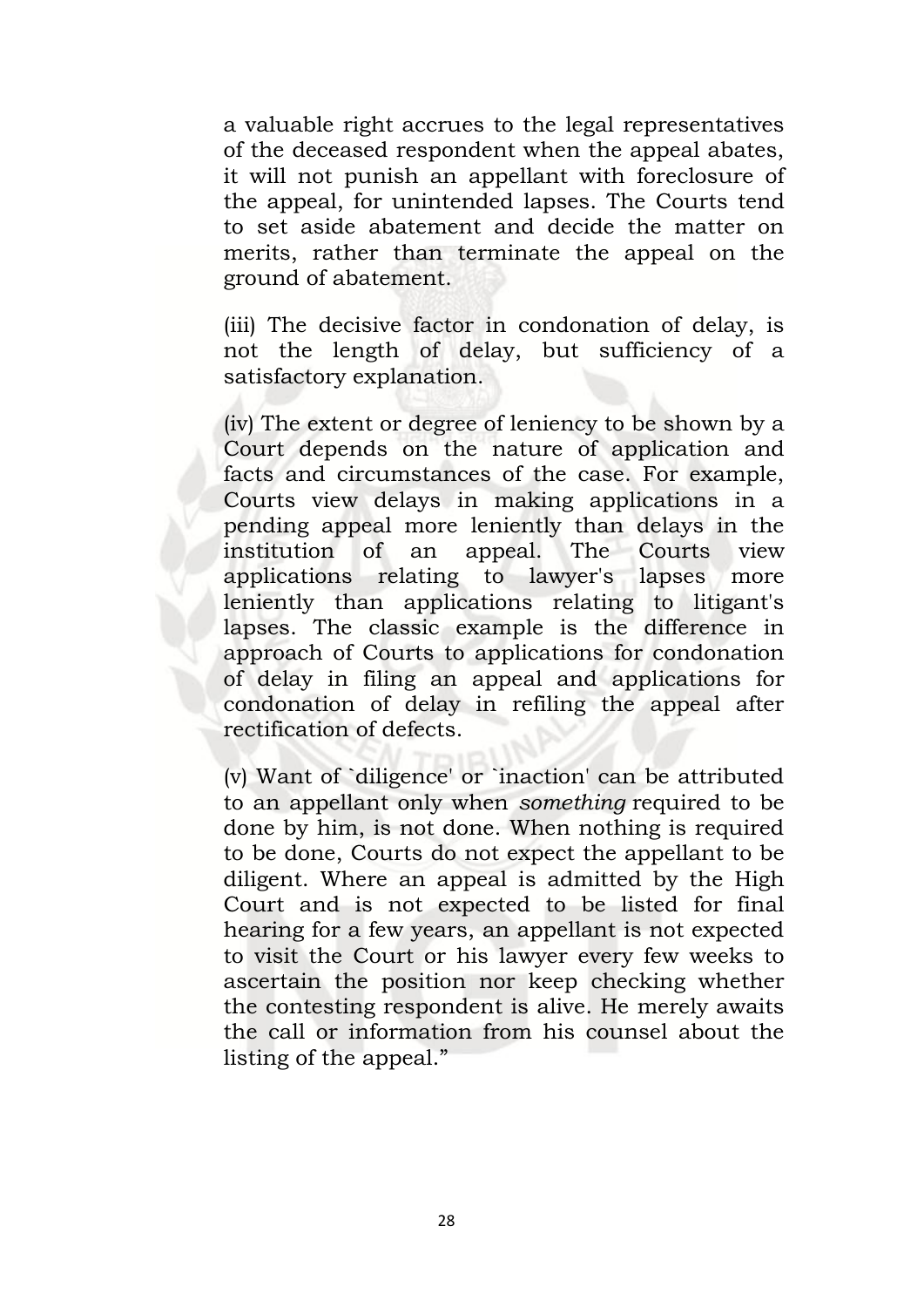24. It may be noted that these principles, however, are, not an innovation of the Court in the above case, in the strict sense of the term, and draw their origin from earlier judgement of the Supreme Court in the case of *Collector, Land Acquisition, Anantnag and Another v. Mst. Katiji and Others 1987 (2) SCC 12* where the Court laid down the following principles:

> "1. Ordinarily a litigant does not stand to benefit by lodging an appeal late.

> 2. Refusing to condone delay can result in a meritorious matter being thrown out at the very threshold and cause of justice being defeated. As against this when delay is condoned the highest that can happen is that a cause would be decided on merits after hearing the parties.

> 3. "Every day's delay must be explained" does not mean that a pedantic approach should be made. Why not every 10 hour's delay, every second's delay? The doctrine must be applied in a rational commonsense pragmatic manner.

> 4. When substantial justice and technical considerations are pitted against each other, cause of substantial justice deserves to be preferred for the other side cannot claim to have vested right in injustice being done because of a non-deliberate delay.

> 5. There is no presumption that delay is occasioned deliberately, or on account of culpable negligence, or on account for mala fides. A litigant does not stand to benefit by resorting to delay. In fact, he runs a serious risk.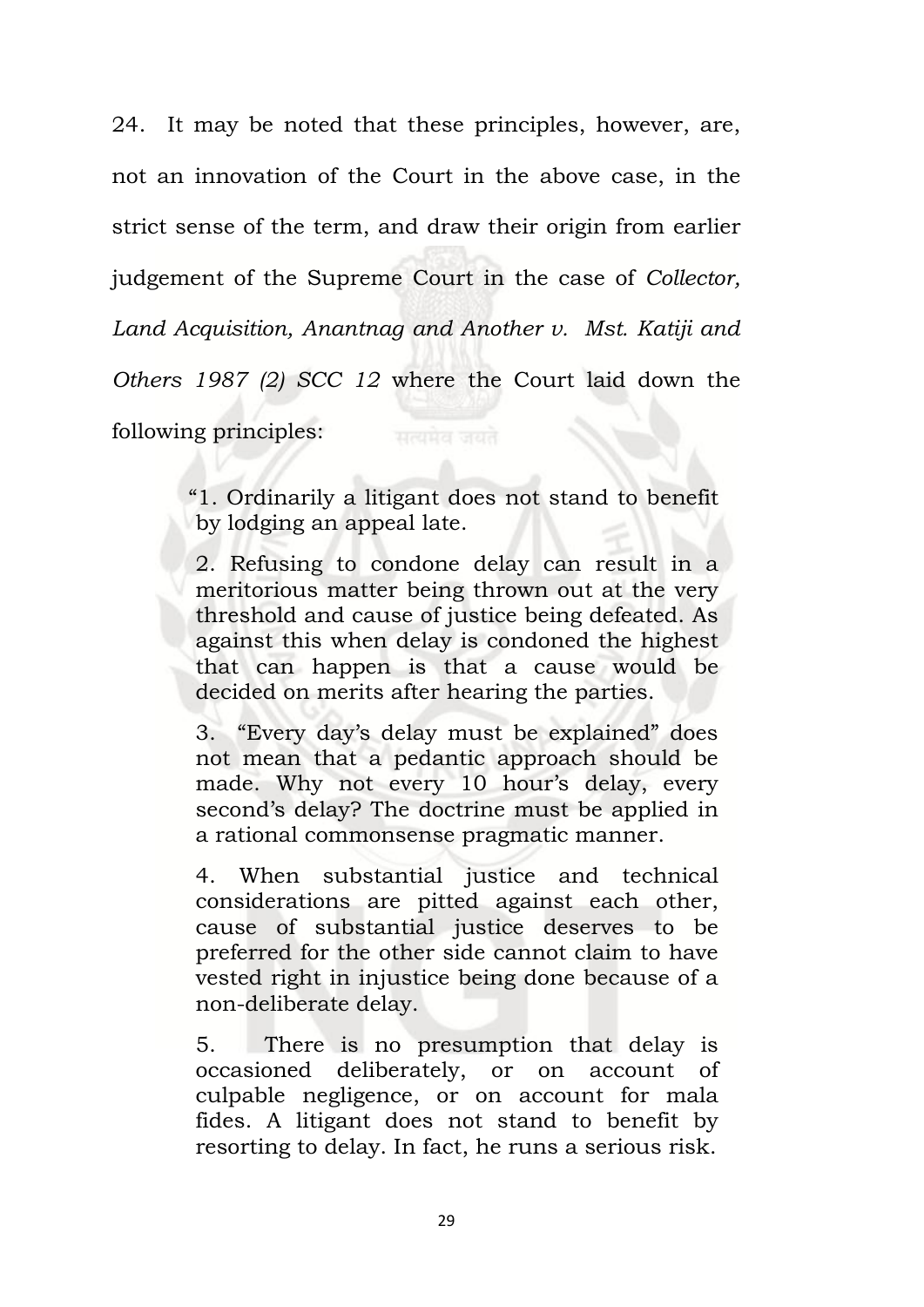6. It must be grasped that judiciary is respected not on account of its power to legalize injustice on technical grounds but because it is capable of removing injustice and is expected to do so."

25. Still in 1996, a three judge Bench of the Supreme Court in the case of *State of Haryana Vs Chandra Mani and others 1996 (3) SCC 132* while dealing with the power of Court to condone the delay with reference to 'sufficient cause', held:

> 6. In *State of Kerala v. E.K. Kuriyipe* 1981 Supp SCC 72, it was held that whether or not there is sufficient cause for condonation of delay is a question of fact dependent upon the facts and circumstances of the particular case. In Milavi Devi v. Dina Nath 1982 (3) SCC 366, it was held that the appellant had sufficient cause for not filing the appeal within the period of limitation. This Court under Article 136 can reassess the ground and in appropriate case set aside the order made by the High Court or the tribunal and remit the matter for hearing on merits. It was accordingly allowed, delay was condoned and the case was remitted for decision on merits.

XXXX XXXX XXXX XXXX XXXX

11. …The expression "sufficient cause" should, therefore, be considered with pragmatism in justice–oriented approach rather than the technical detection of sufficient cause for explaining every day's delay. The factors which are peculiar to and characteristic of the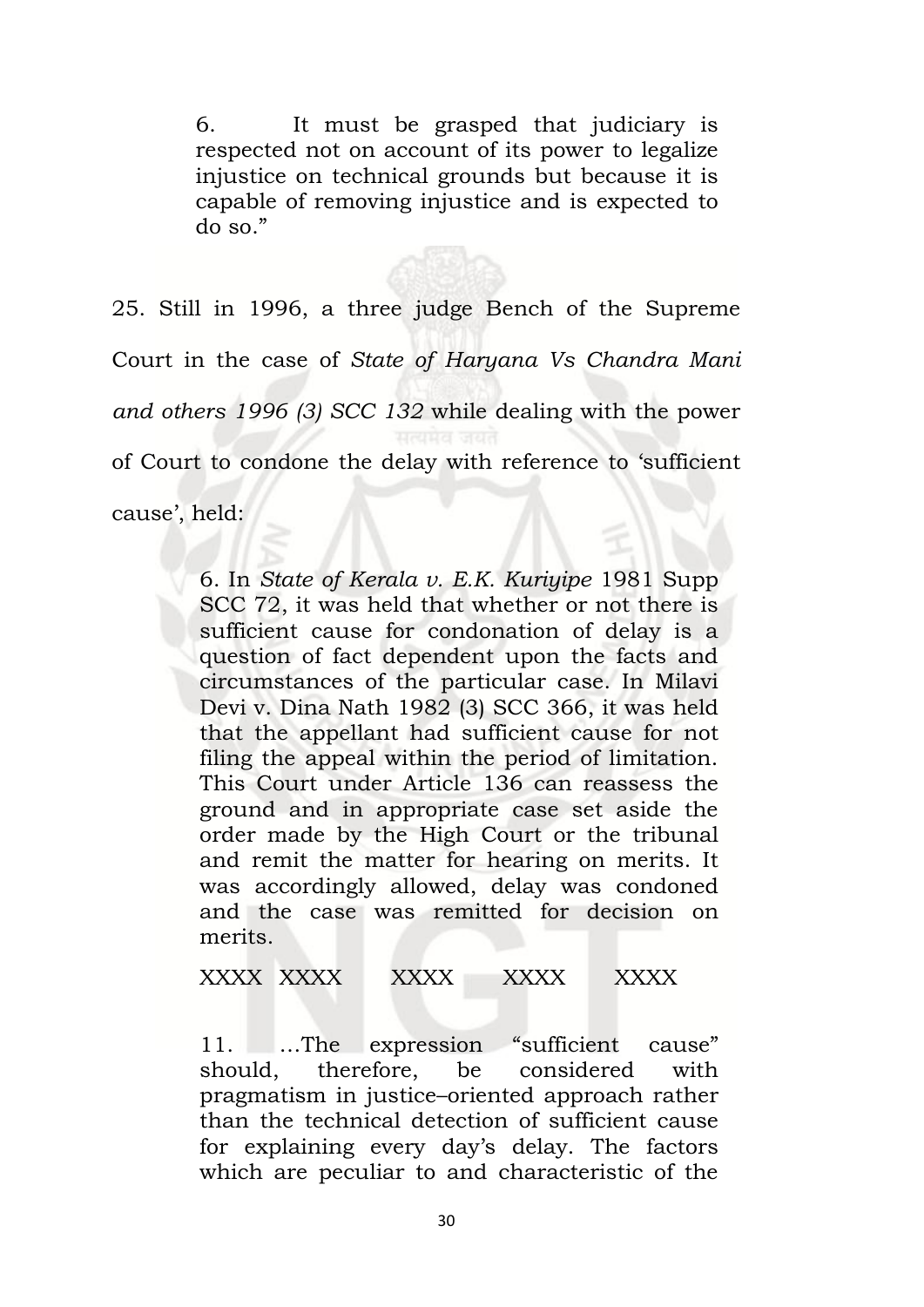functioning of the Governmental conditions would be cognizant to and requires adoption of pragmatic in justice-oriented process. The Court should decide the matters on merits unless the case is hopelessly without merit. No separate standards to determine the cause laid down by the state viz-a-viz private litigant could be laid to prove strict standards of sufficient cause…"

26. The above view was also taken with approval, by the Supreme Court in *Improvement Trust Ludhiana vs Ujagar Singh and Others 2010 (6) SCC 786* where the Court opined that while considering the application for condonation of delay no straitjacket formula can be prescribed to come to the conclusion if sufficient and good grounds have been made out or not. Each case has to be weighed from its facts and the circumstances in which the party acts and behaves. From the conduct, behaviour and attitude of the applicant it cannot be said that it had been absolutely callous and negligent in prosecuting the matter. The Court further stated, "justice can be done only when the matter is fought on merit and in accordance with law rather than to dispose of it on such technicalities and that too at the threshold".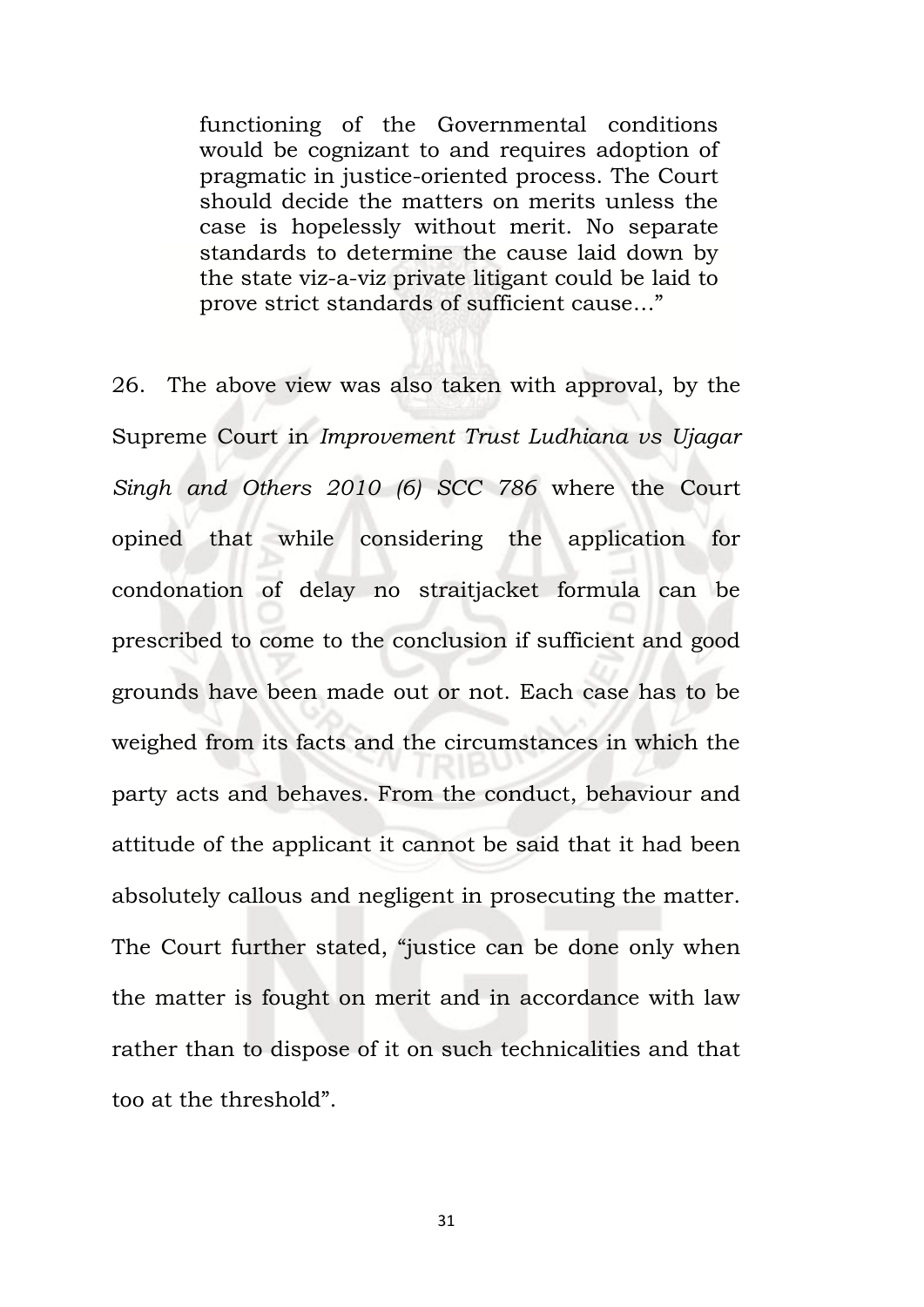27. The aforementioned judgments, clearly suggest that the term 'sufficient cause' has to be construed liberally and the Court should be inclined to determine the cause on merits rather than to throw out the petition on the ground of delay at the threshold. The conduct and attitude of the applicant is a relevant consideration. If there is no direct or culpable negligence on part of the applicant and such application does not suffer from the vice of malafides and is in fact bonafide, the Court would be more inclined to condone the delay if such condonation does not cause grave injustice to the other side. This liberal approach has developed over a period of time in **RIBUNA** limitation jurisprudentia.

28. The other approach to examine the application of law of limitation is that of somewhat strict interpretation. According to this approach, the law of limitation has to be normally construed strictly as it has the effect of vesting in one and taking away right from the other. To condone the delays in a mechanical or a routine manner may amount to jeopardizing the legislative intent behind the provisions relating to limitation.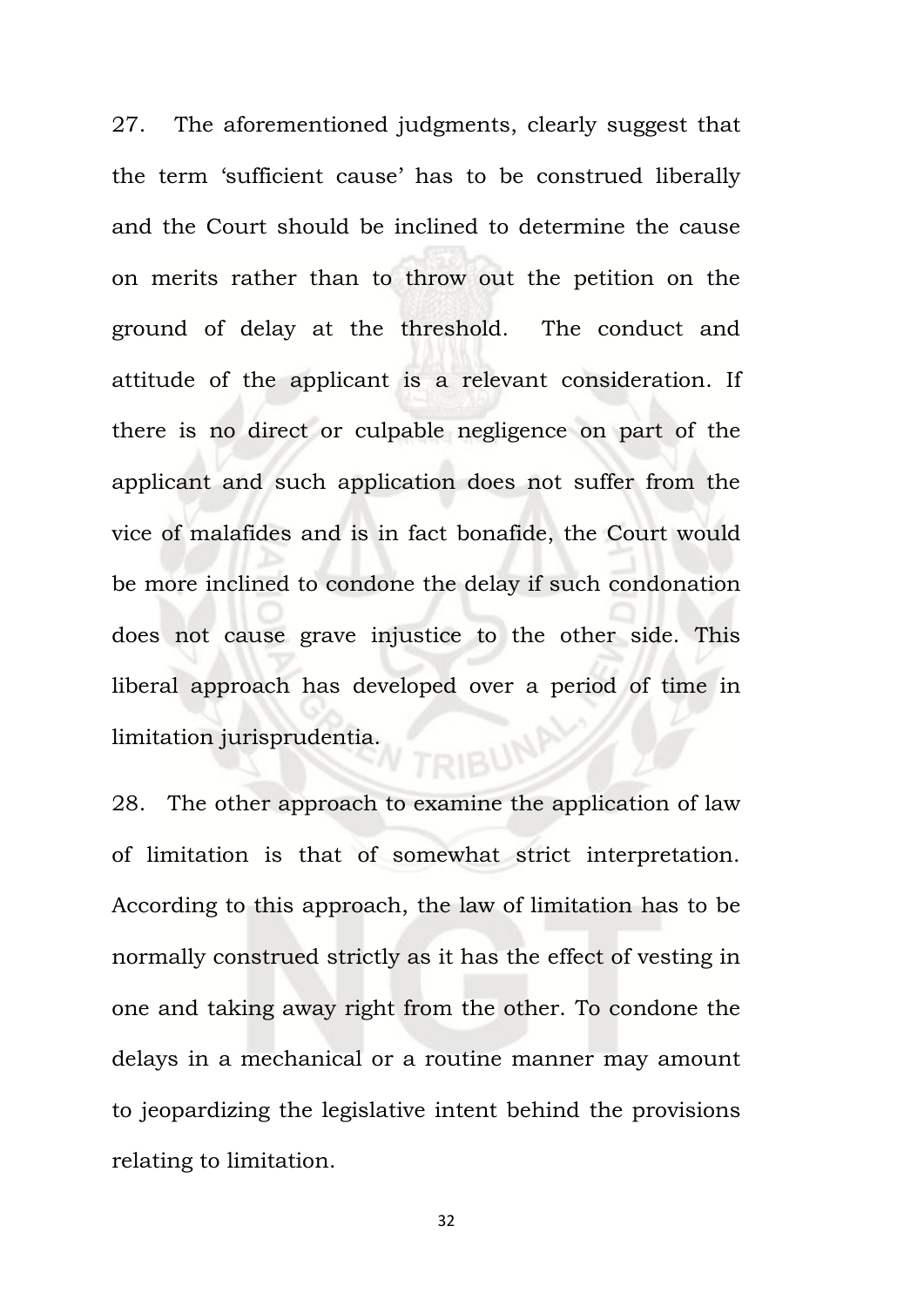29. It cannot be disputed that the law of limitation is founded on public policy and is enshrined in the maxim *"interest reipublicae ut sit finis litium"* which means that it is for the general welfare that a period be part to litigation. The very scheme of proper administration of justice presupposes expediency in the disposal of cases and avoidance of frivolous litigation. In construing enactments which provide period of limitation for institution of proceedings, the purpose is to intimate people that after lapse of a certain time from a certain event, a proceeding will not be entertained where a strict grammatical construction is normally the safe guide. Law is not an exercise in linguistic discipline but the substance of legislative intention can also not be frustrated merely by uncalled for equity or sympathy. (Reference : U.N. Mitra's Law of Limitation and Prescription, 12th Edition 2006).

30. In the case of **Banarasi Devi v. ITO : AIR 1964 SC 1742,** the Supreme Court clearly stated the principle that the provisions introduced to open up liability which had become barred by lapse of time will be subject to the rule of strict construction. Over a period of time this principle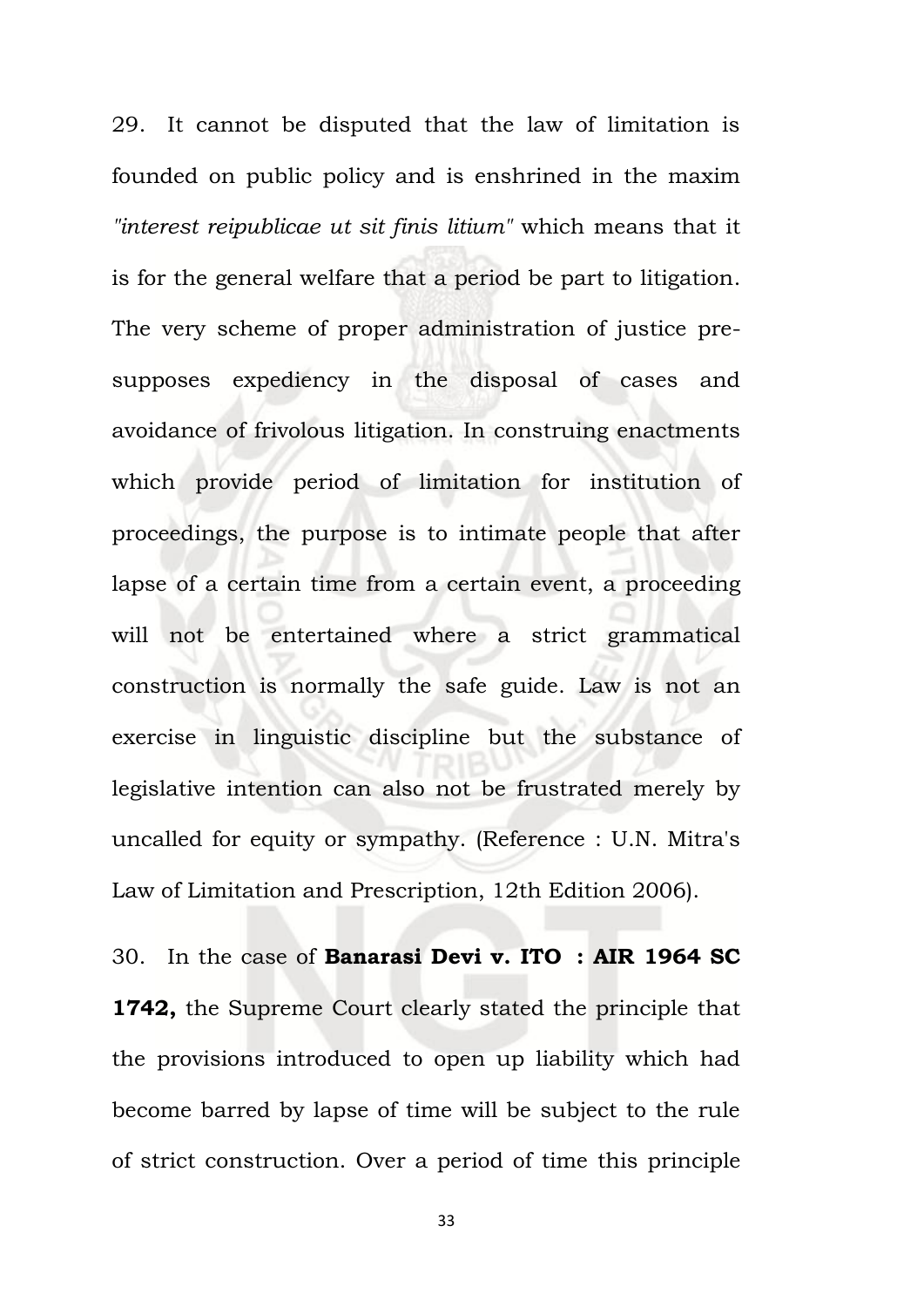has prevailed, may be with some variation, relatable to the sufficiency of cause shown by the parties.

31. To law of limitation, the argument of hardship or alleged injustice has to be applied with greater care. The argument "ab inconvenienti" said Lord Moulton, "is one which requires to be used with great caution". (Reference: Principles of Statutory Interpretation by Justice G. P. Singh, 11th Edition, 2008).

32. The essence of the above enunciated principle, thus, reflects a simple but effective mandate that a provision must be construed on its plain and simple language. The provision of limitation should be construed strictly, but at best, its application could be liberalised where actual sufficient cause in its true sense is shown by an applicant who has acted bonafide and with due care and caution.

33. It may be noticed that even after sufficient cause has been shown, a party is not entitled to the condonation of delay in question as a matter of right. The proof of sufficient cause is a condition precedent for the exercise of the discretionary jurisdiction vested in the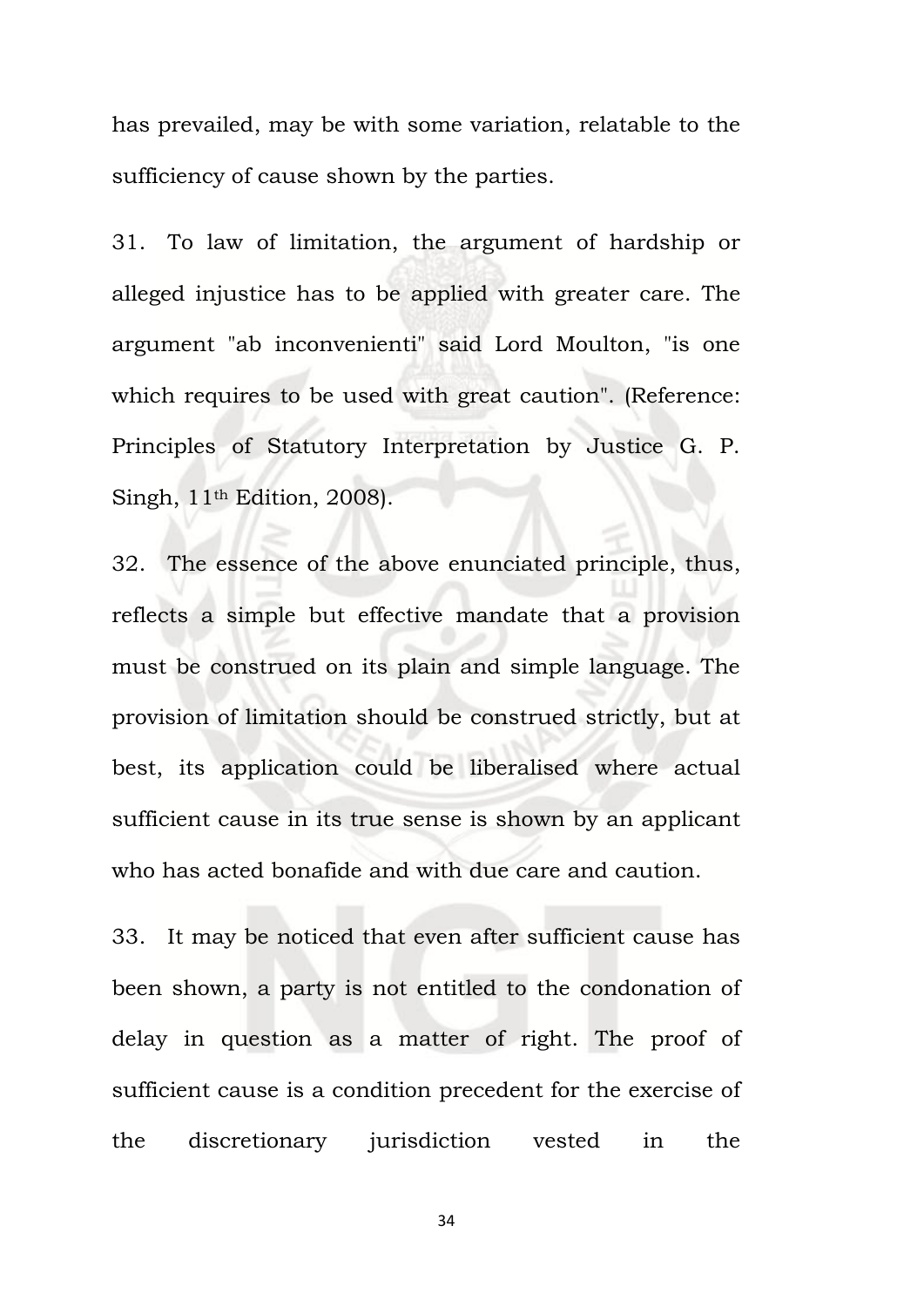Courts/Tribunals. This aspect of the matter naturally introduces the consideration of all relevant facts and it is at this stage that diligence of the party or its bonafides may fall for consideration.

34. Further, the Supreme Court in *P.K. Ramachandran v. State of Kerala, JT 1997 (8) S.C. 189* held that law of limitation may hardly effect a particular party but it has to be applied with all its rigour when the statute so prescribe and the Courts have no power to extend the period of limitation on equitable grounds. In other words, the provisions relating to limitation cannot be so liberally construed as to frustrate the very purpose of the said W TRIBUN provisions.

35. When a petition becomes barred by time, a right accrues to the other party and such a right cannot be taken away by the Court merely on an application which lacks bonafides and does not disclose any sufficient cause for condonation of delay.

36. As noticed above, the law of limitation is founded on public policy, its aim being to secure the quiet of the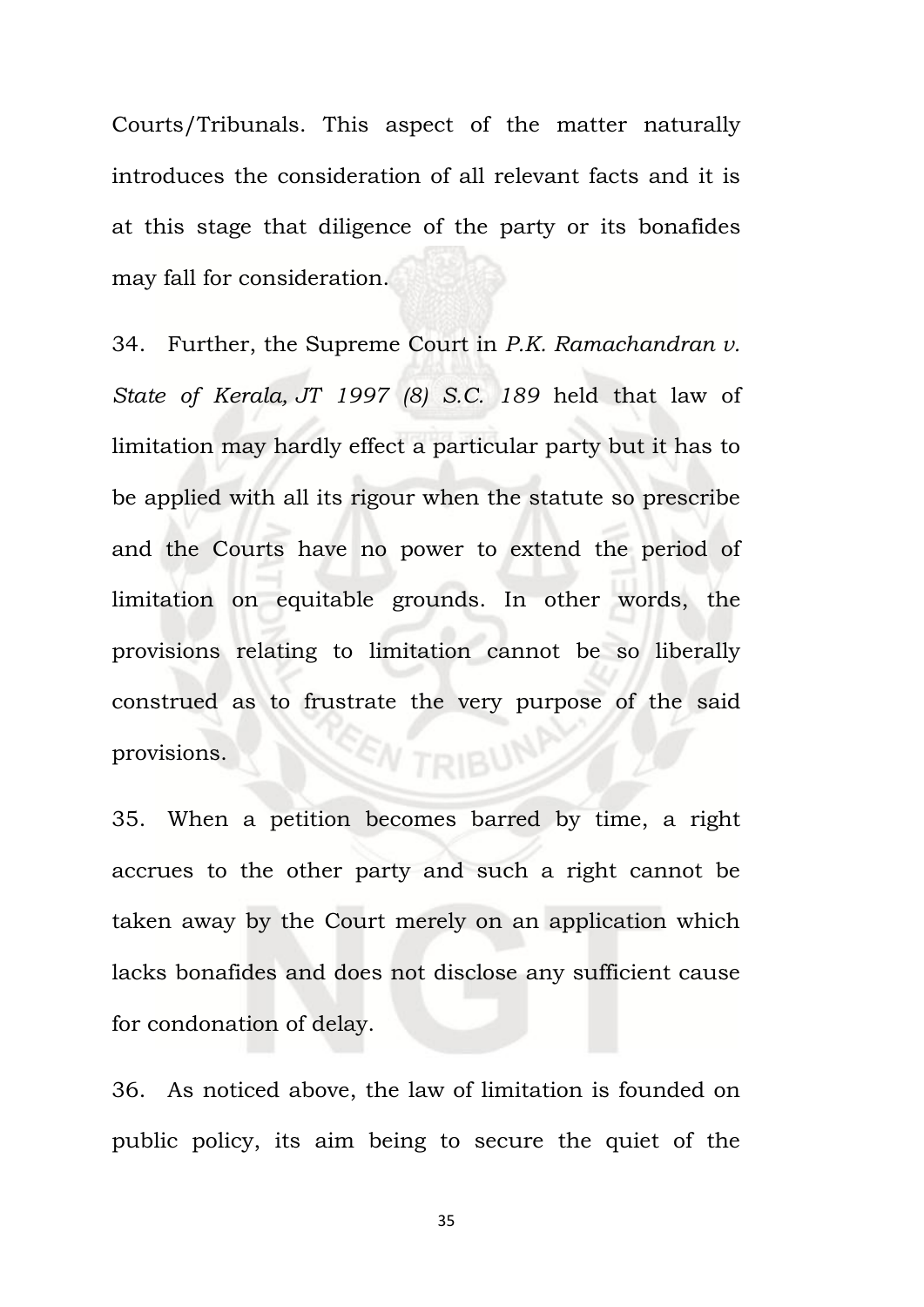community and to prevent oppression. The framers of law fixed the time for determination of the controversies at different levels and they should be raised and controverted limited to that fixed period of time. Rule of limitation is intended to serve the ends of justice by preventing continued litigation and requires the aggrieved to act with expeditiousness and in any case, within the prescribed period of limitation and to ensure that a successful party can enjoy the fruits of the result of the litigation. In that sense, the object of rule of limitation is preventive and curative. It imposes a statutory bar after a certain period and gives a quietus to the legal proceedings to enforce an existing right. Limitation, as such does not destroy the rights of the parties but bars a remedy, which otherwise was available to the party within the period so prescribed, the object being that an unlimited and perpetual threat of litigation is avoided as it leads to disorder and confusion and creates insecurity and uncertainty. In other words, it also helps in advancing the cause of the doctrine of finality.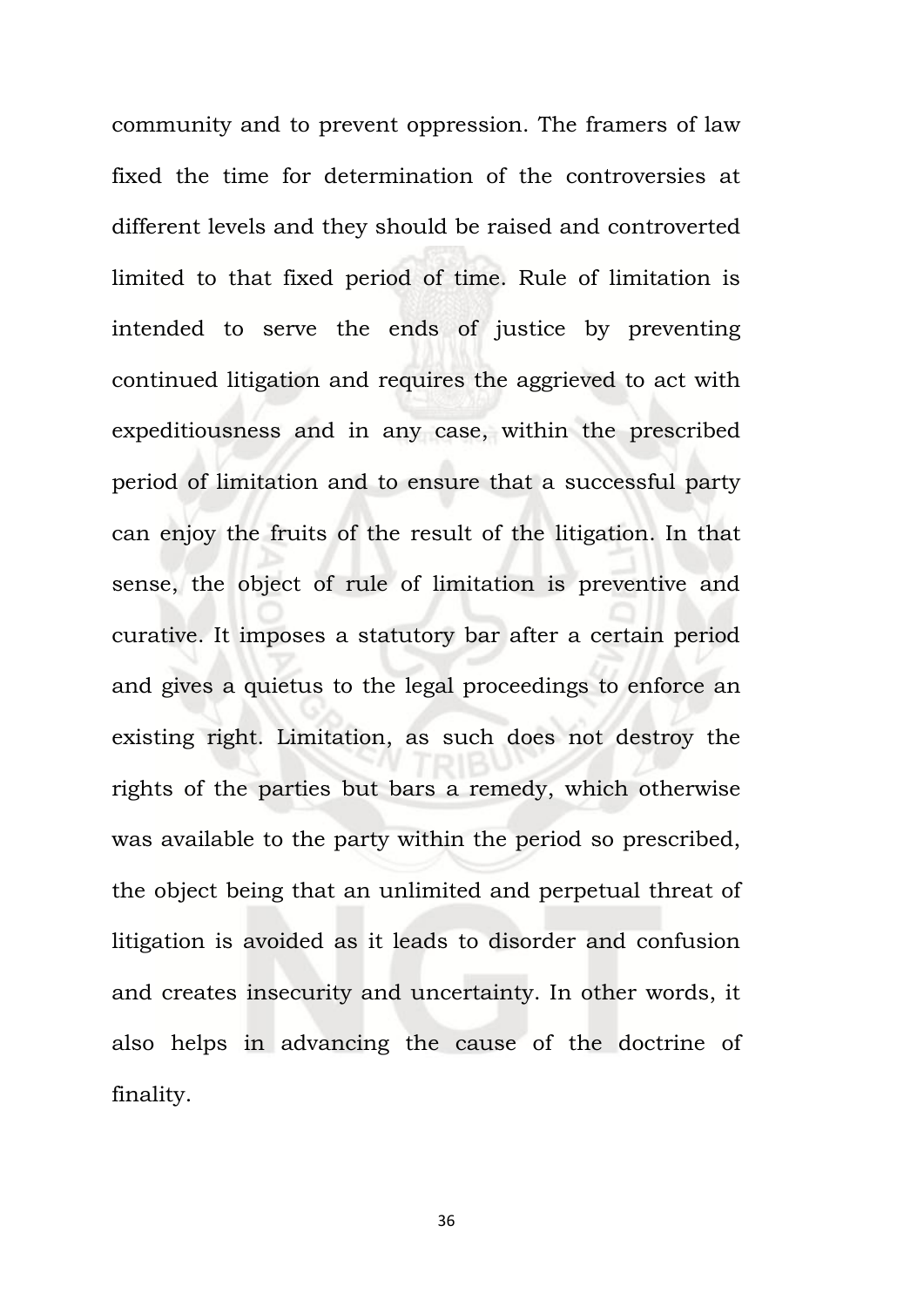37. Another principle which can be applied while construing and examining such provision is the presumption that the Legislature was aware of all the relevant laws in force when it enacted the law in question. If the Legislature opts to use some expressions or words in the provisions, that too, in a particular manner and with some emphasis, then such words and expressions must be given their plain meaning and import. Such provisions should be applied with all their rigour.

38. As already noticed, the law of limitation is relatable to the principle of public policy. Legislative intent behind prescribing limitation is to further the cause of public policy, on the one hand and to aid the doctrine of finality, on the other. This would impliedly help in expeditious disposal of cases. In our considered view, it is always better to adopt a balanced approach with reference to the facts and circumstances of a given case. A strict interpretational approach may subserve the cause of justice while too liberal an approach may defeat the ends of justice. The law of limitation, therefore, must receive a reasonable construction with the aid of the principle of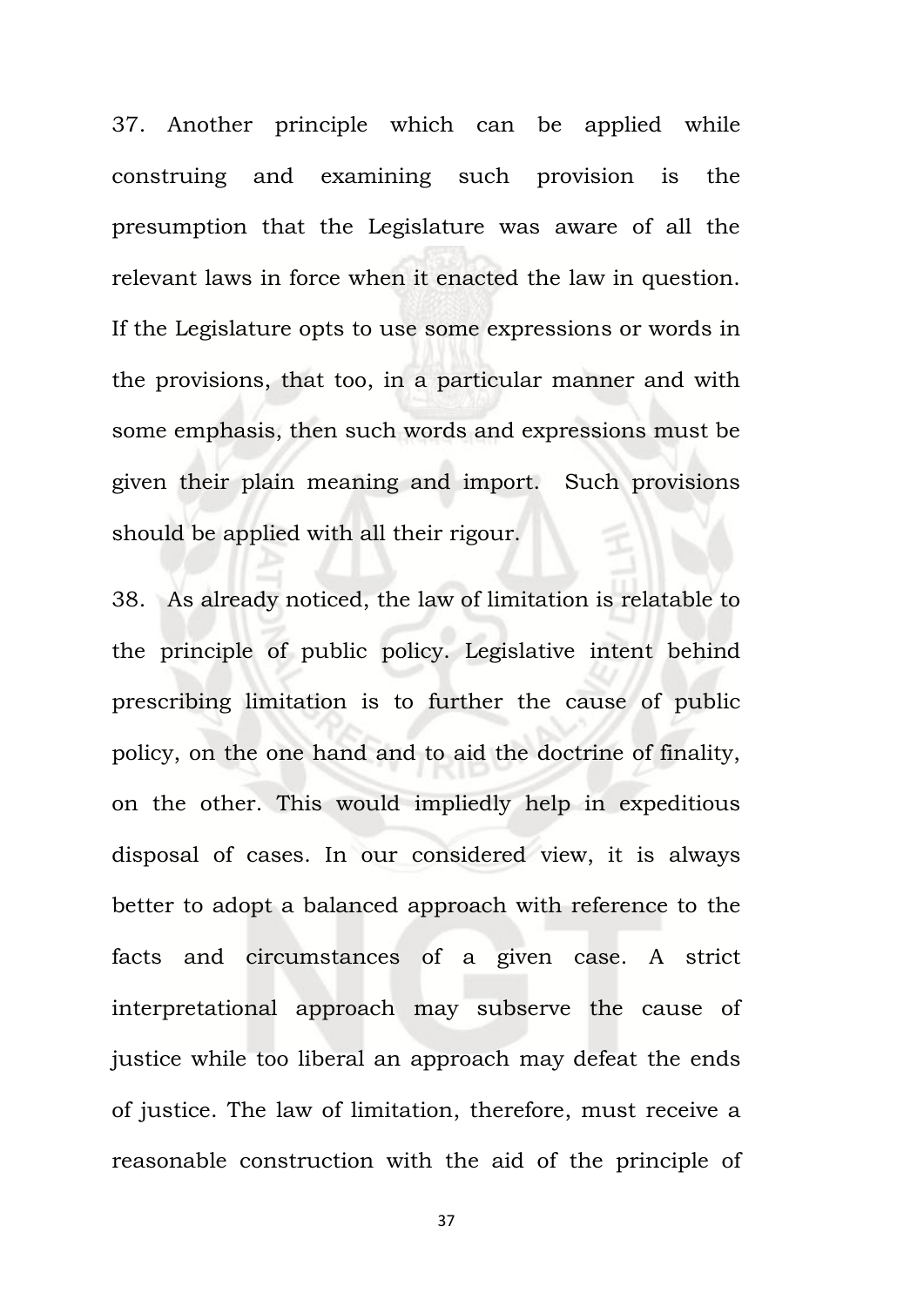plain reading. Wherever the Court/Tribunal finds sufficient cause being shown and conduct of the applicant being bonafide, that is to say his approach and attitude is not that of negligence and inaction, he has approached the Court with clean hands and true facts and that there would be no grave and irretrievable injustice done to the other parties, the judicial discretion of the Court may be tilted more towards condoning the delay rather than shutting the doors to justice right at the threshold.

39. In the case of *Ranghunath Rai Bareja and Others vs Punjab National Bank (2007) 2 SCC 230* the Supreme Court held as under:

> 30. Thus in Madamanchi Ramappa v. Muthaluru Bojjappa (vide AIR p. 1637, para 12) this Court observed:

"[W]hat is administered in Courts is justice according to law and considerations of fair play and equity however important they may be, must yield to clear and express provisions of the law."

31. In Council for Indian School Certificate Examination v. Isha Mittal (vide SCC p. 522, para 4) this Court observed: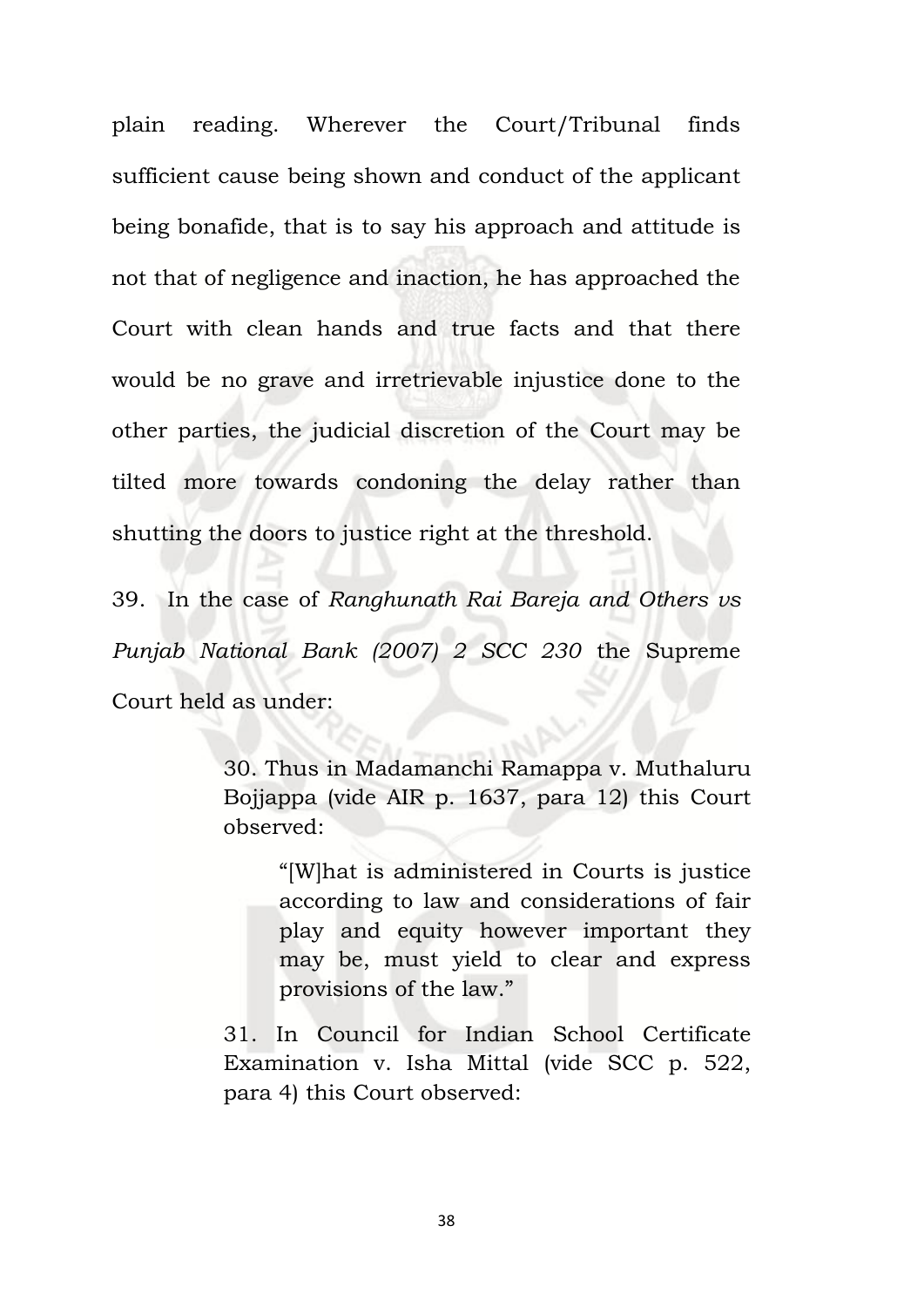"Considerations of equity cannot prevail and do not permit a High Court to pass an order contrary to the law"

32. Similarly in P.M. Latha v. State of Kerala (vide SCC p. 546, para 13) this Court observed:

> "13. Equity and law are twin brothers and law should be applied and interpreted equitably but equity cannot override written or settled law."

> > (emphasis supplied)

### XXXX XXXX XXXX XXXX

39. In Hiralal Ratanlal v. STO this Court observed AIR p. 1035)

> "In construing a statutory provision, the first and the foremost rule of construction is the literary construction. All that the Court has to see at the very outset is what does that provision say. If *the provision is unambiguous and if from that provision the legislative intent is clear, the Court need not call into aid the other rules of construction of statues. The other rules of construction of statues are called into aid only when the legislative intention is not clear*"(SCCp. 224, para 22)

> > (emphasis supplied)

40. Once we examine the provision of Section 16 of the NGT Act in light of the above principle, it is clear that the provision is neither ambiguous nor indefinite. The expressions used by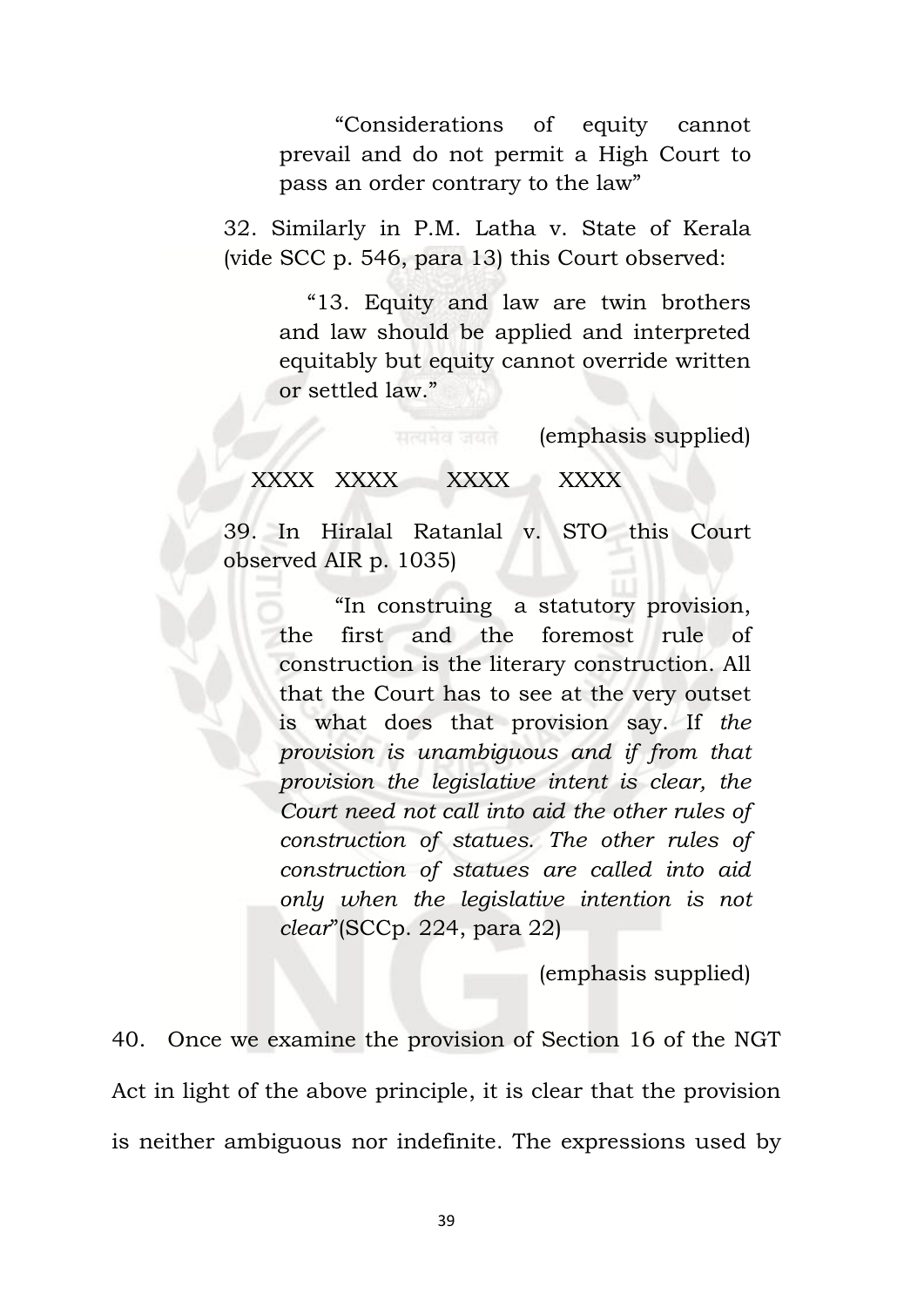legislature are clear and convey the legislative intent. The communication of an order granting the Environmental Clearance has to be made by the MoEF as well as the Project Proponent in adherence to law. The communication would be complete when it is undisputedly put in the public domain by the recognised modes, in accordance with the said provision. The limitation of 30 days would commence from that date. If the appeal is presented beyond the period of 30 days, in that event, it becomes obligatory upon the applicant to show sufficient cause explaining the delay. The delay must be bonafide and not a result of negligence or intentional inaction or malafide and must not result in the abuse of process of law. Once these ingredients are satisfied the Tribunal shall adopt a balanced approach in light of the facts and circumstances of a given case.

#### **Requirement, Mode and obligation of communication**

41. The requirement to make communication of Environmental Clearance order is not an administrative one but a legal requirement. Once it is a legal right, it has to be stated as to whose legal obligation it is to communicate the order and the manner in which such communication should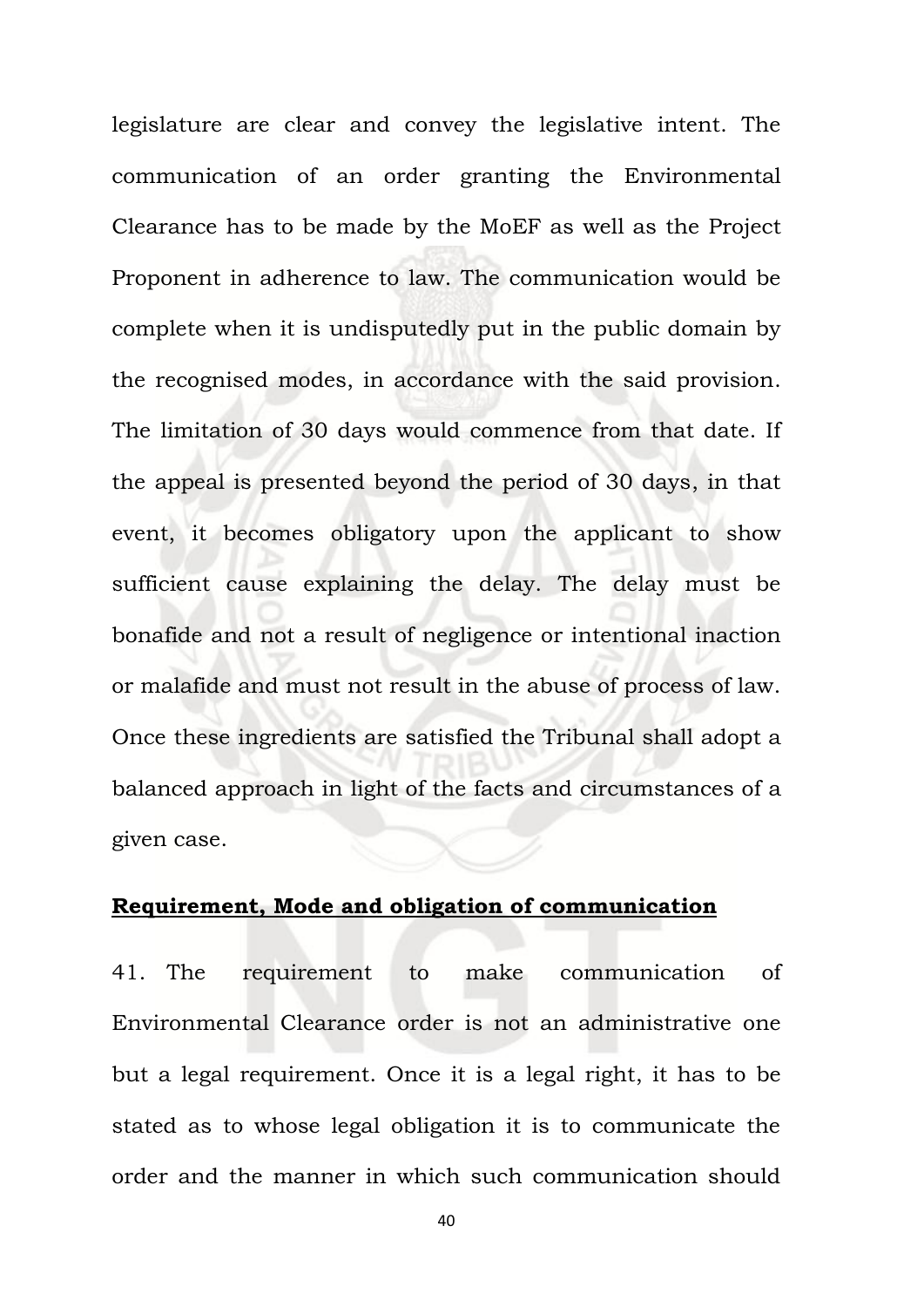be effected. This legal obligation emerges from two different aspects. Firstly, imposition of certain safeguards and conditions in exercise of the powers vested in MoEF under the Environment (Protection) Act, 1986. Secondly, the limitations and modus that may be directed in regard to the Environmental Clearance, in terms of the rules and regulations framed under Environmental Regulations read in conjunction with the Environmental (Protection) Rules, 1986. In terms of these rules and regulations, projects falling under Category Á' of the Schedule are mandated to obtain prior environmental clearance from the MoEF while the projects falling under Category 'B' are to obtain such Environmental Clearance from the concerned State Environment Impact Assessment Authority. The notification of Environmental Clearance Regulation, 2006 was issued on 14th September 2006 and deals with grant of prior Environmental Clearance as well as with the 'Post Environmental Clearance Monitoring'. For the purpose of the present dispute it would be sufficient for us to notice Regulation 10, which reads as under:-

"**10. Post Environmental Clearance Monitoring-** [(i) (a) In respect of Category 'A' projects, it shall be mandatory for the Project Proponent to make public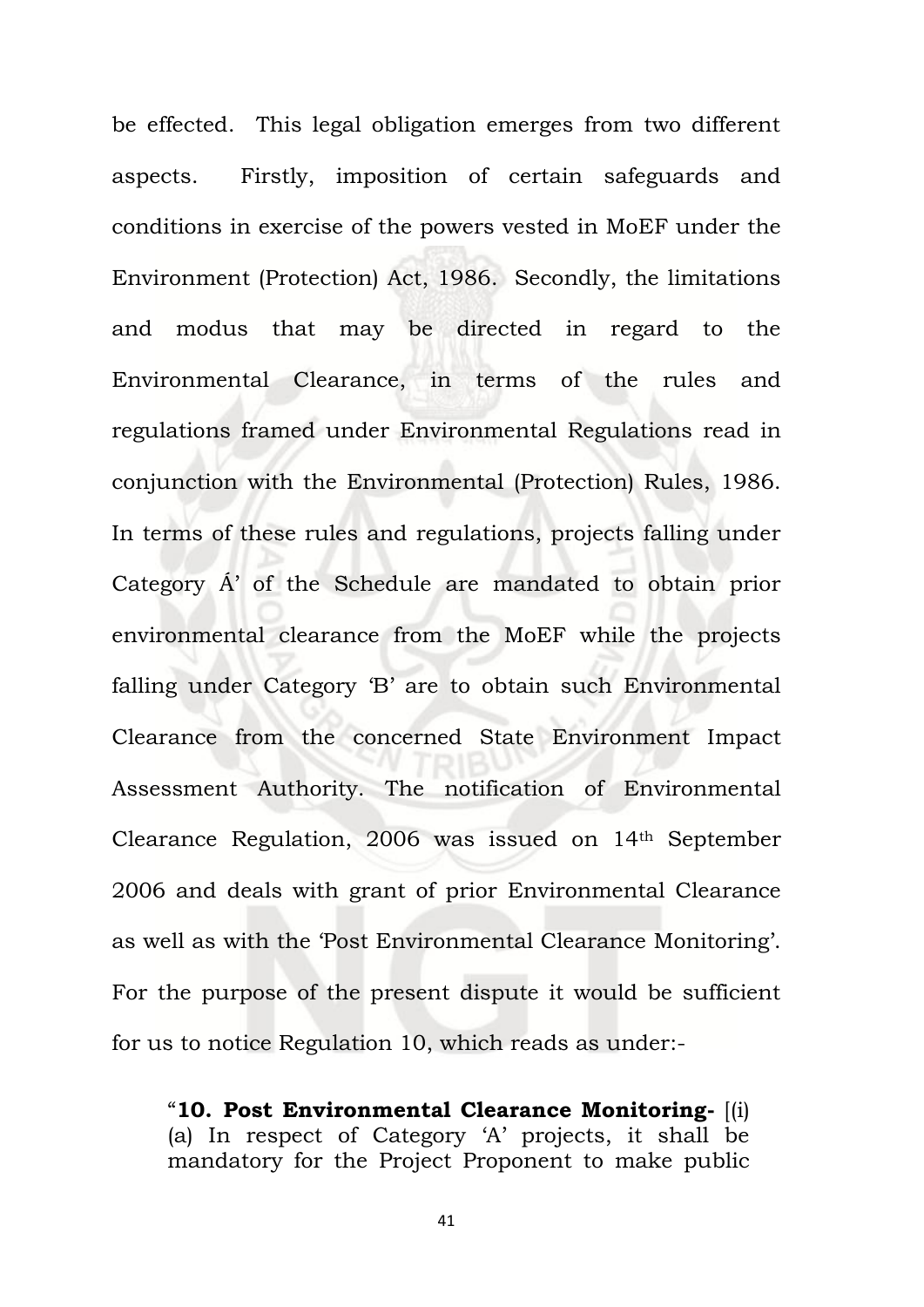the environmental clearance granted for their project along with the environmental conditions and safeguards at their cost by prominently advertising it at least in two local newspapers of the district or State where the project is located and in addition, this shall also be displayed in the Project Proponent's website permanently.

(b) In respect of Category 'B' projects, irrespective of its clearance by MoEF/SEIAA, the Project Proponent shall prominently advertise in the newspapers indication that the project has been accorded Environment Clearance and the details of MoEF website where it is displayed.

(c) The Ministry of Environment and Forest and the State/Union Territory level Environmental Impact Assessment Authorities (SEIAAs), as the case may be shall also place the environmental clearance in the public domain on Government portal.

(d) The copies of the environmental clearance shall be submitted by the Project Proponents to the Heads of local bodies, Panchayats, and Municipal Bodies in addition to the relevant offices of the Government who in turn has to display the same for 30 days from the date of receipt.]

[(ii)] it shall be mandatory for the project management to submit half-yearly compliance reports in respect of the stipulated prior environmental clearance terms and conditions in hard and soft copies to the regulatory authority concerned, on 1st June and 1st December of each calendar year.

[(iii)] All such compliance reports submitted by the project management shall be public documents. Copies of the same shall be given to any person on application to the concerned regulatory authority. The latest such compliance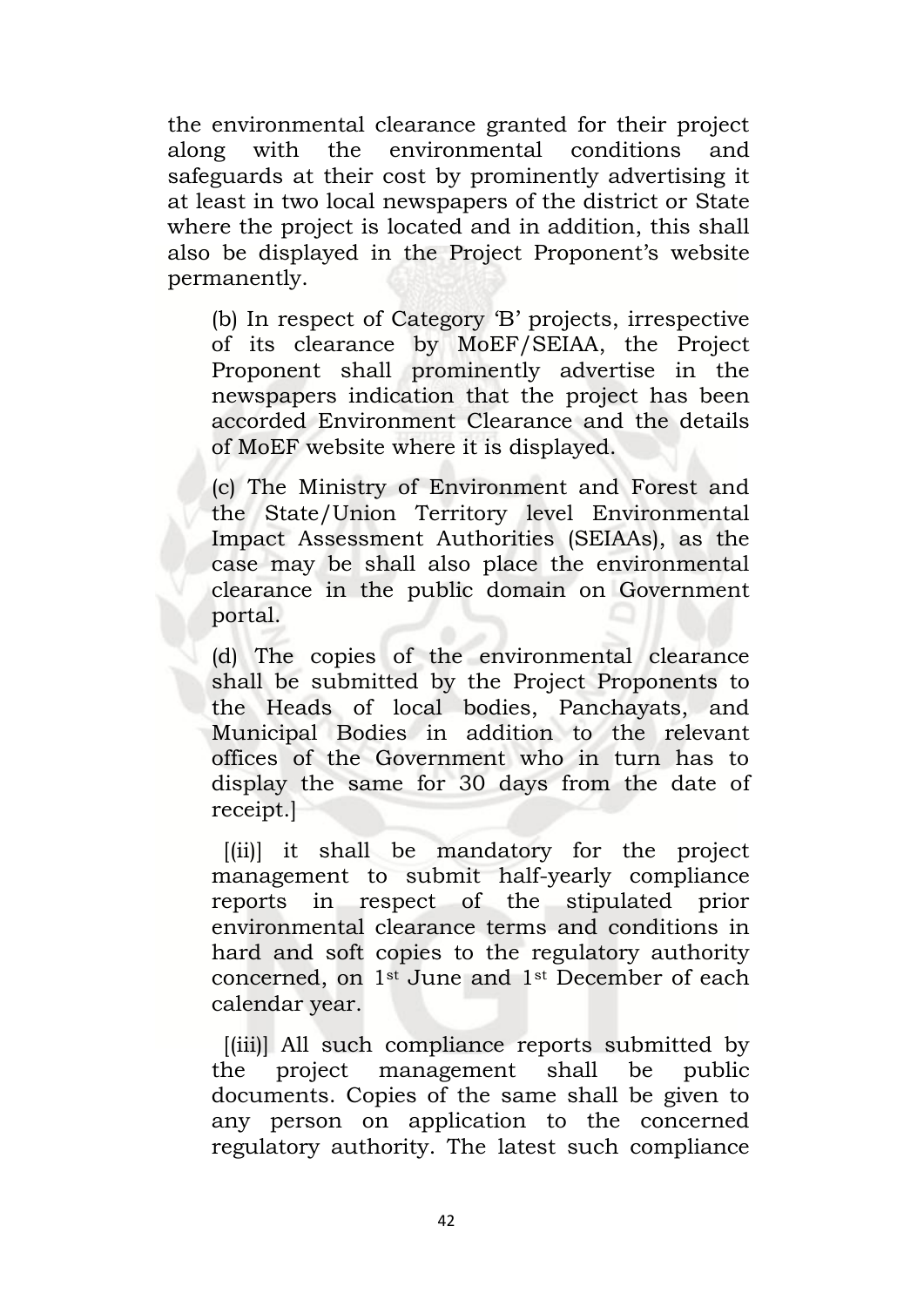report shall also be displayed on the website of the concerned regulatory authority."

42. Since the present case relates to a Category 'A' project, we are primarily concerned with Regulation 10 (i)(a) of the Environment Clearance Regulations, 2006. The most noticeable expression used in this regulation is that it 'shall be mandatory' for the Project Proponent to make public the Environmental Clearance granted for their project along with the environmental conditions and safeguards at their cost by prominently advertising it in at least two local newspapers of the district or State where the project is located, and in addition, this shall also be displayed on the Project Proponent's website permanently. The use of the words 'shall' and 'mandatory' in Regulation 10 of 2006 Regulations clearly exhibits the intent of the Legislature not to make the compliance to these provisions ''directory'. There is no legislative indication or reason for construing the word 'shall' as 'may'. Settled canon of statutory interpretation contemplates that it is necessary to lay emphasis on the language used by the framers of the regulations. Once a provision has no element of ambiguity and the provision its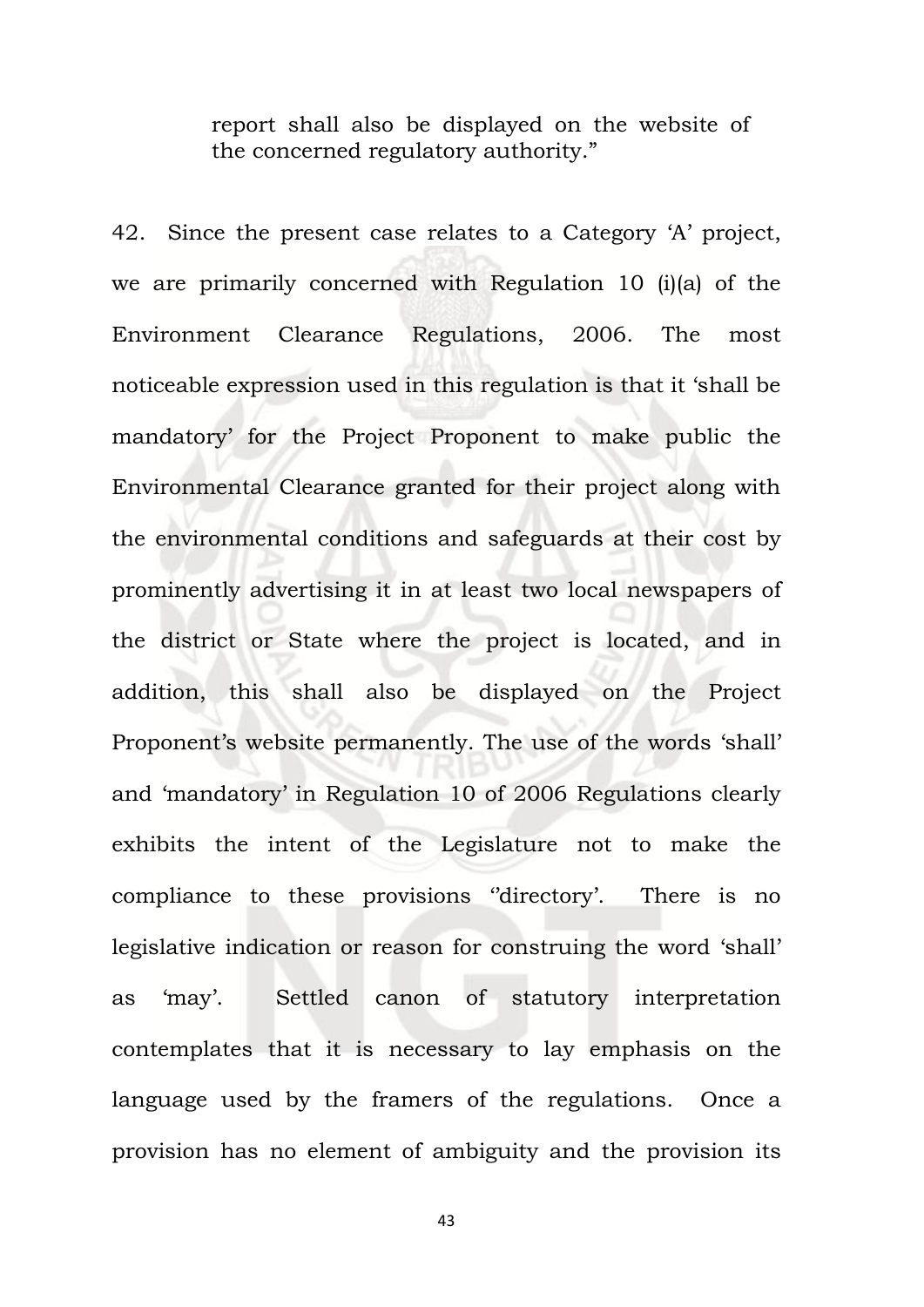being mandatory is clearly discernible from the plain language thereof, it would be impermissible to hold, even impliedly, that the provision is directory in its content and application. It would be required of the concerned stakeholders to comply with such provisions *stricto sensu.* The principle of substantial compliance would have no application to this provision and on its plain reading the provision is mandatory and must be complied with as provided. The Project Proponent is legally obliged under this provision to make public the Environmental Clearance granted for the project with the environmental conditions and safeguards at their cost by promptly advertising it in at least two newspapers of the district or in the state where the project is located. In addition, the order shall also be displayed on its website permanently.

43. Still in addition thereto, the Project Proponent also has an obligation to submit the copies of the Environmental Clearance to the Heads of local bodies, *Panchayats* and Municipal bodies in addition to the relevant offices who in turn have to display the same for 30 days from the date of receipt thereof.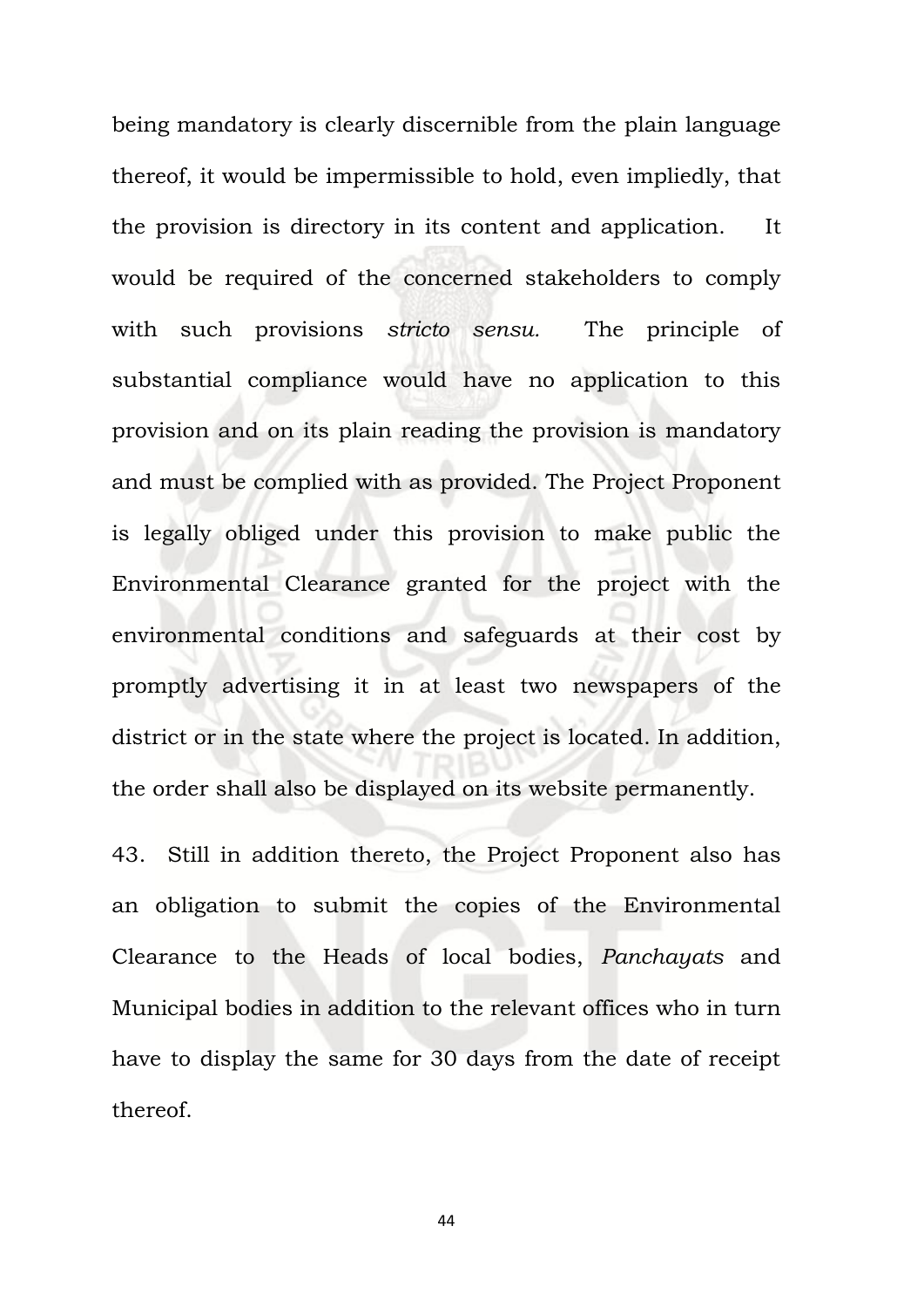44. An obligation is also cast upon the MoEF or the State/Union Territory Level Environmental Impact Assessment Authority, as the case maybe, to place the Environmental Clearance in the public domain on Government portal. On the analysis of Regulation 10 and its sub-regulations, it is clear that the obligation to communicate the Environmental Clearance in the prescribed manner lies both upon the MoEF/State Government/State Environmental Impact Assessment Authority, on the one hand and the Project Proponent, on the other. This mandatory legal obligation is intended to safeguard the public interest, on the one hand and protection of the environment, on the other. That is why the legislature has given the right to 'any person' to prefer an appeal against such order irrespective of his *locus standi* or his interest in the *lis*.

45. This brings us to an ancillary question as to what is required to be published/advertised in the two newspapers of the district or the State where the project is located. The answer is provided in the Regulation itself which states that it is mandatory to make public the Environmental Clearance granted for the project along with the environmental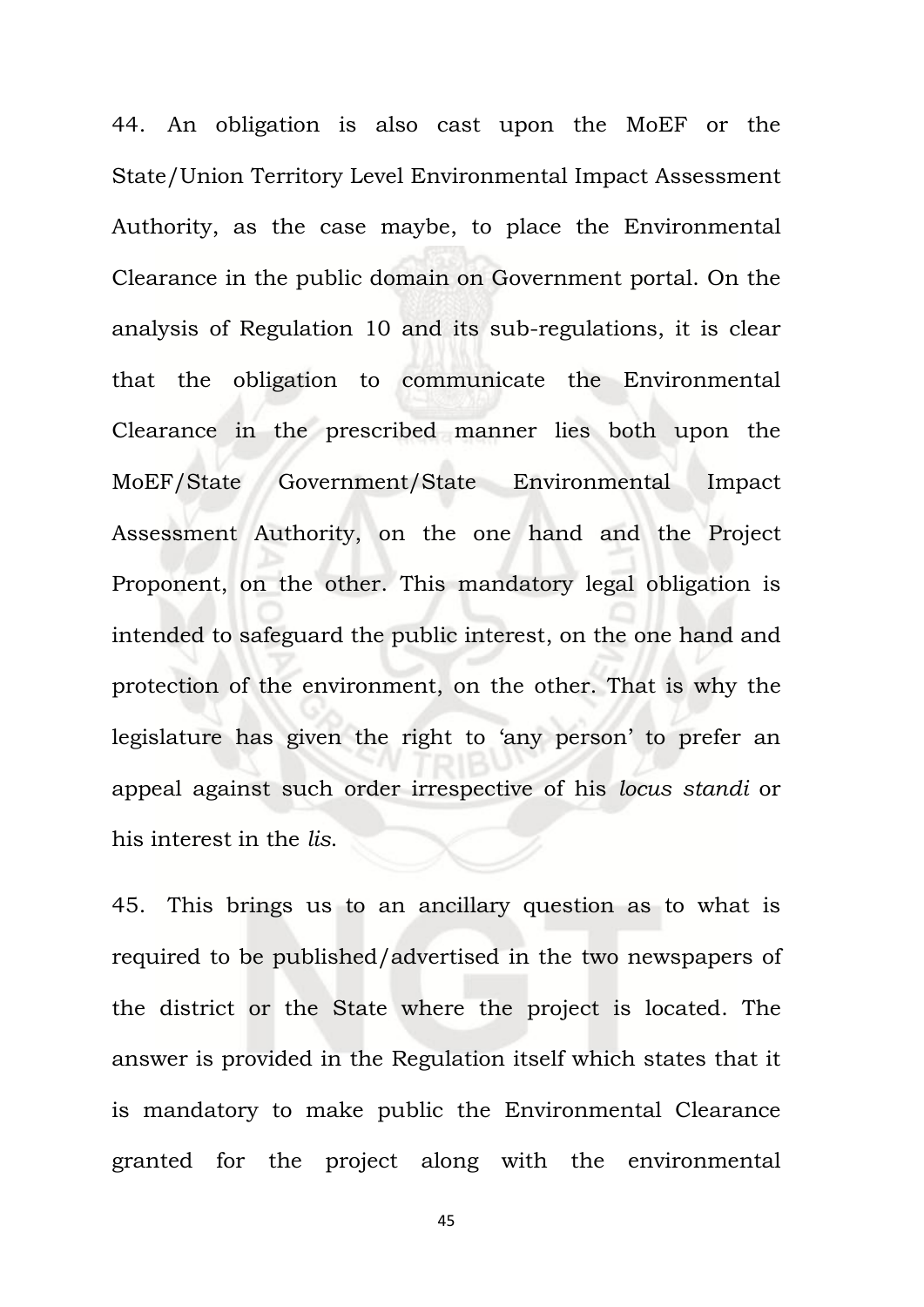conditions and safeguards. In other words, mere publication of information about the order granting Environmental Clearance would not be construed as compliance with this provision *stricto sensu*. The conditions for granting of Environmental Clearance with definite safeguards have to be published in the newspaper. The purpose behind publishing a notice with the contents of the order is only that 'any person' would be able to make up his mind whether he needs to question the correctness or legality of such order.

46. The Project Proponent is not vested with any option but to put the Environmental Clearance order on its website and advertise it completely in the form as required. It has no discretion to perform them partially or in extracts. It is expected to necessarily comply with the conditions prescribed under Regulation 10, Environment Clearance Regulations, 2006. These are:

a) The Project Proponent shall publish or advertise the order of Environmental Clearance, its conditions and said safeguards in at least two newspapers of district or State where the project is located. The Project Proponent has to do it on its cost;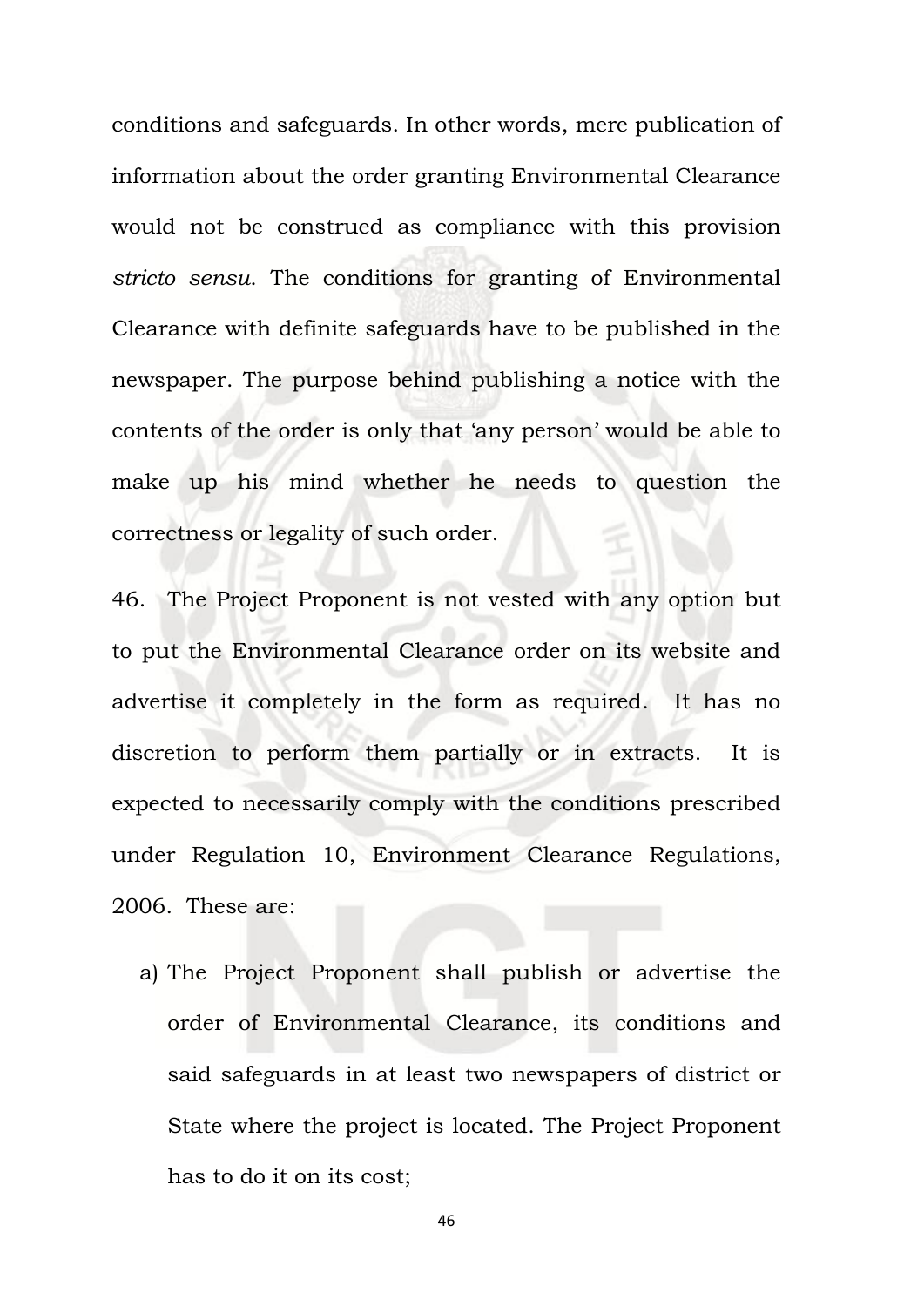- b) The Project Proponent has to put the same on its website permanently;
- c) Lastly, the Project Proponent has to submit the copies to the Heads of local bodies, *Panchayat* and Municipal Bodies in addition to the relevant offices of the Government.

Further, either the MoEF or the State Authority, as the case may be, is obliged under Regulation 10(i)(c), to place the Environmental Clearance in public domain on Government portal.

47. The expression 'public domain' will mean anything which is accessible to the public at large and anyone can access that information without any restriction. Public domain is the state of being available to the public as a whole. It is synonymous to public notice, i.e. a notice given in such a manner as could bring it to the knowledge of the concerned and also to the public in general. To put it precisely, it is *publici juris* which means that it is of public right or is available to the public at large.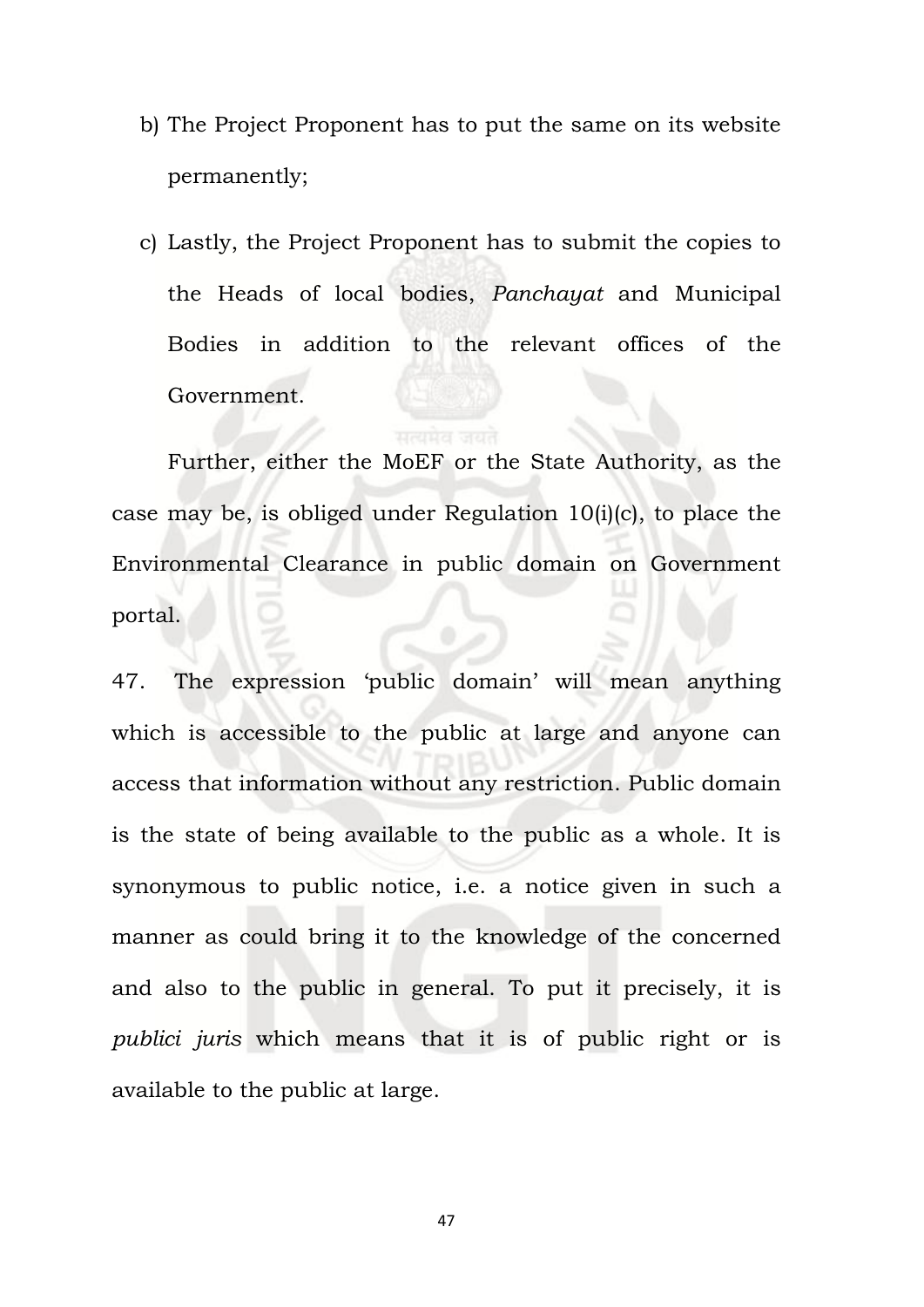48. The MoEF is also to ensure that its order of Environmental Clearance is brought to the notice of the concerned persons as well as to the general public. The regulation clearly provides that the MoEF must upload the order on its website. Once it is so provided then it must be complied with in a manner which is flawless and free from ambiguity and uncertainty. The MoEF and the Project Proponent must discharge their statutory obligation in terms of the provisions. The Project Proponent must advertise the factum of order, conditions and safeguards brought in the Environmental Clearance order within the specified time, besides putting it on the company's website. The website of MoEF should always be functional and accessible to the public at large, who should be in a position to download the Environmental Clearance order without restrictions, inconvenience and any patent or latent defect. The MoEF must make every effort to put the Environmental Clearance orders on the website immediately upon passing of such order but in any case not later than one week from the date of passing of such order. Needless to mention that the website should be regularly updated.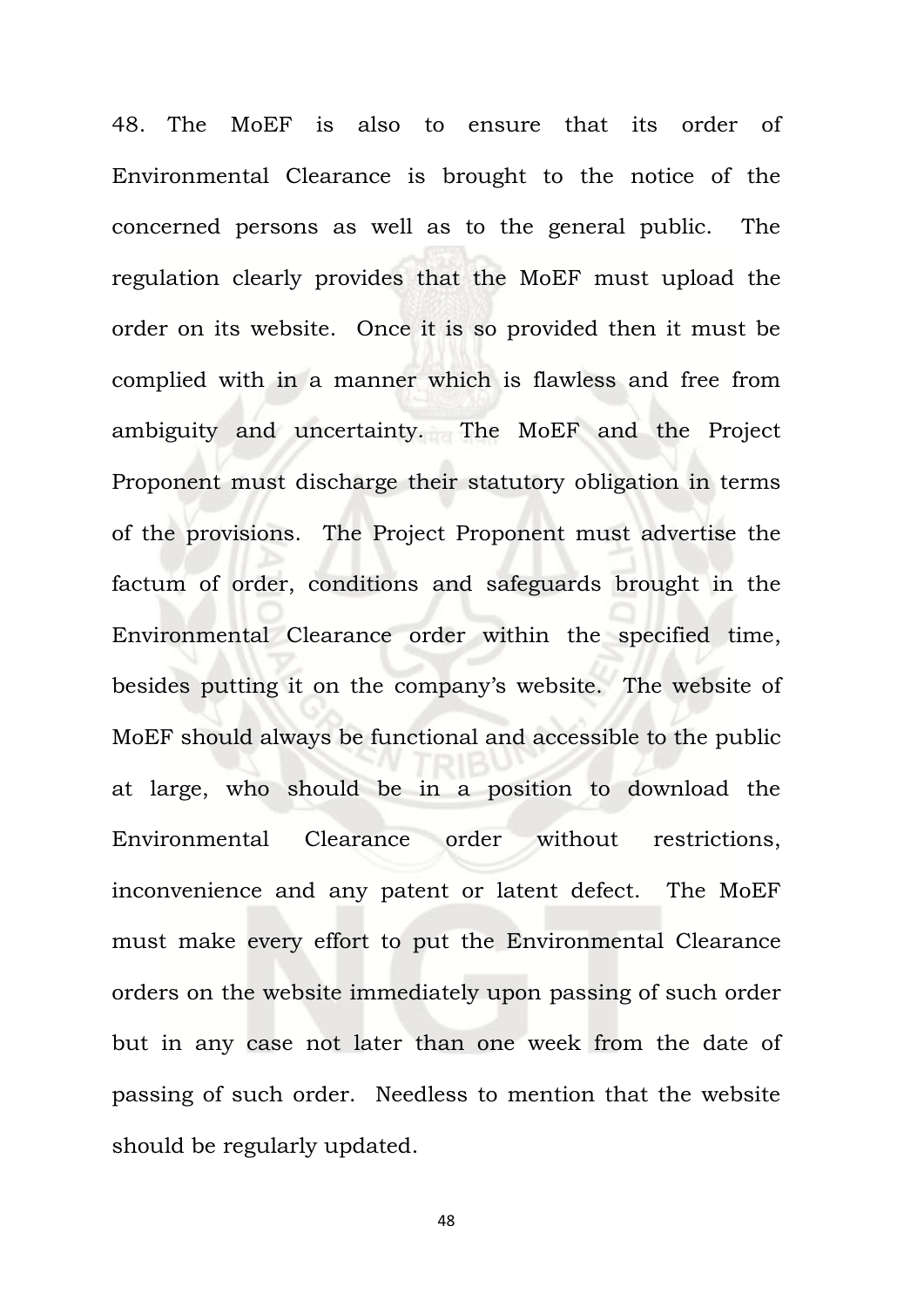49. The relevant offices of the Government referred to in Regulation 10(i)(d) upon receiving the copy of the Environmental Clearance through its concerned department shall display the same for 30 days from the date of receipt of such copy. The expression 'display' may either be construed as putting the order on the website of the Government or as displaying it on the notice board of the concerned Department of the Government.

50. In other words, in addition to Project Proponent, the MoEF and concerned officers of the stated authorities are also required to display such order in a manner that it comes to the notice of the public at large. All the three stake holders, i.e., the Project Proponent, the MoEF and the concerned Government/Authority are statutorily obliged to comply with the conditions stated in this Regulation. None of them can alter the mode or methodology of bringing the order in the public domain. The basic feature of this provision is that it not only recognizes or contemplates the factum of passing of an order of Environmental Clearance but also brings its contents in the public domain.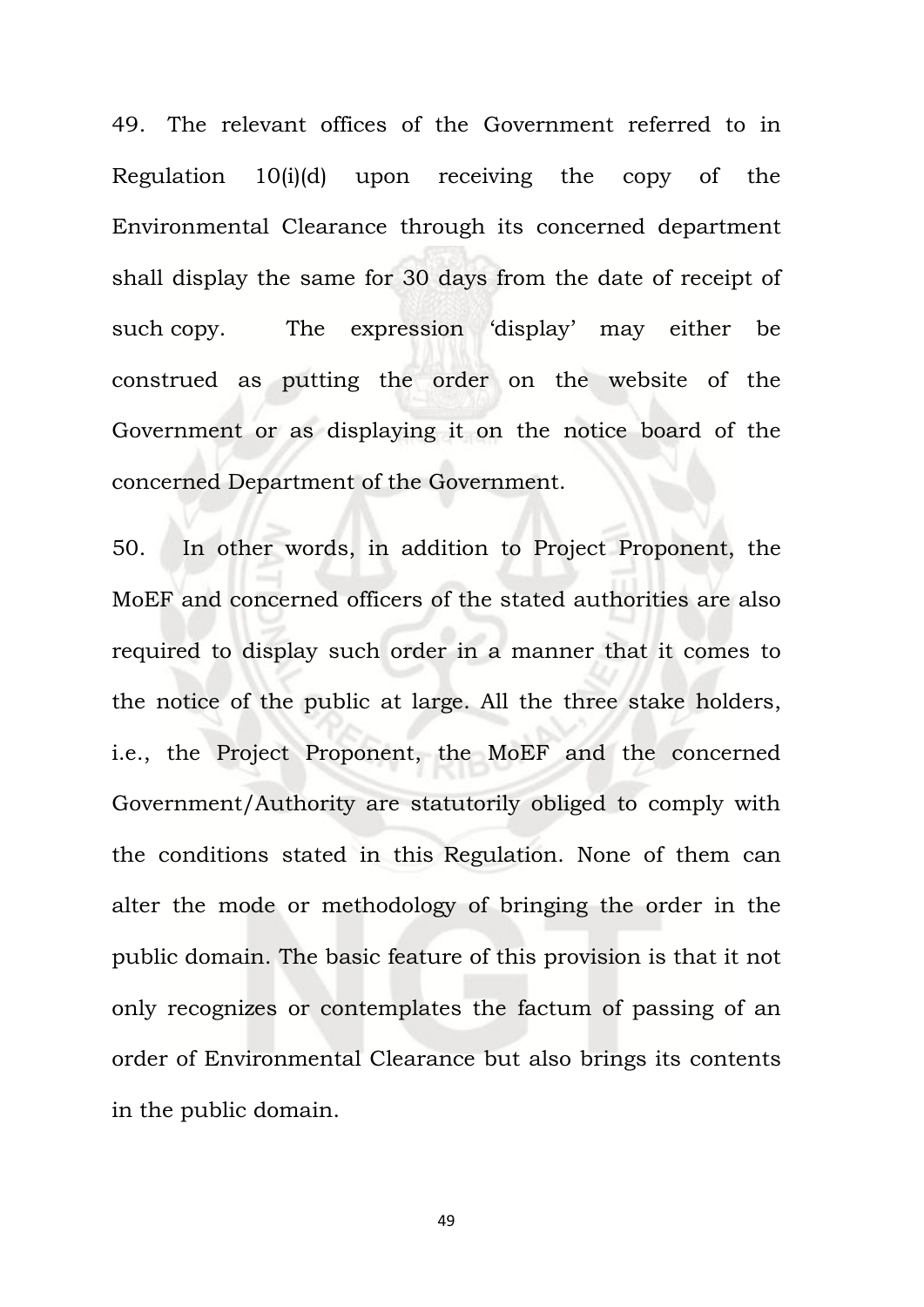51. Lastly, the requirement of placing the Environmental Clearance in public domain through a specified mode is contemplated as a condition of the order of Environmental Clearance. The Condition 13 of the Environmental Clearance dated 19th April, 2012 reads as under:

> "The Project Proponent should advertise within 7 days at least in two local newspapers widely circulated in the region around the project, one of which shall be in the vernacular language of the locality concerned informing that the project has been accorded Environmental Clearance and copies of clearance letters are available with the State Pollution Control Board/Committee and may also be seen at Website of the Ministry of Environment and Forests at [http://www.envfor.nic.in.](http://www.envfor.nic.in/)"

52. The language of 'Condition 13' of the Environmental Clearance order is clearly in addition and not in derogation to the requirements stated in Regulation 10 of the EC Regulations, 2006. The Project Proponent as per this condition is required to advertise within seven days, the grant of Environmental Clearance. This condition is at some variance to the requirement of Regulation 10. As per the above condition the order has to be published in two newspapers and one has to be in vernacular language. On a plain reading of 'Condition 13', it is clear that the intention behind it is to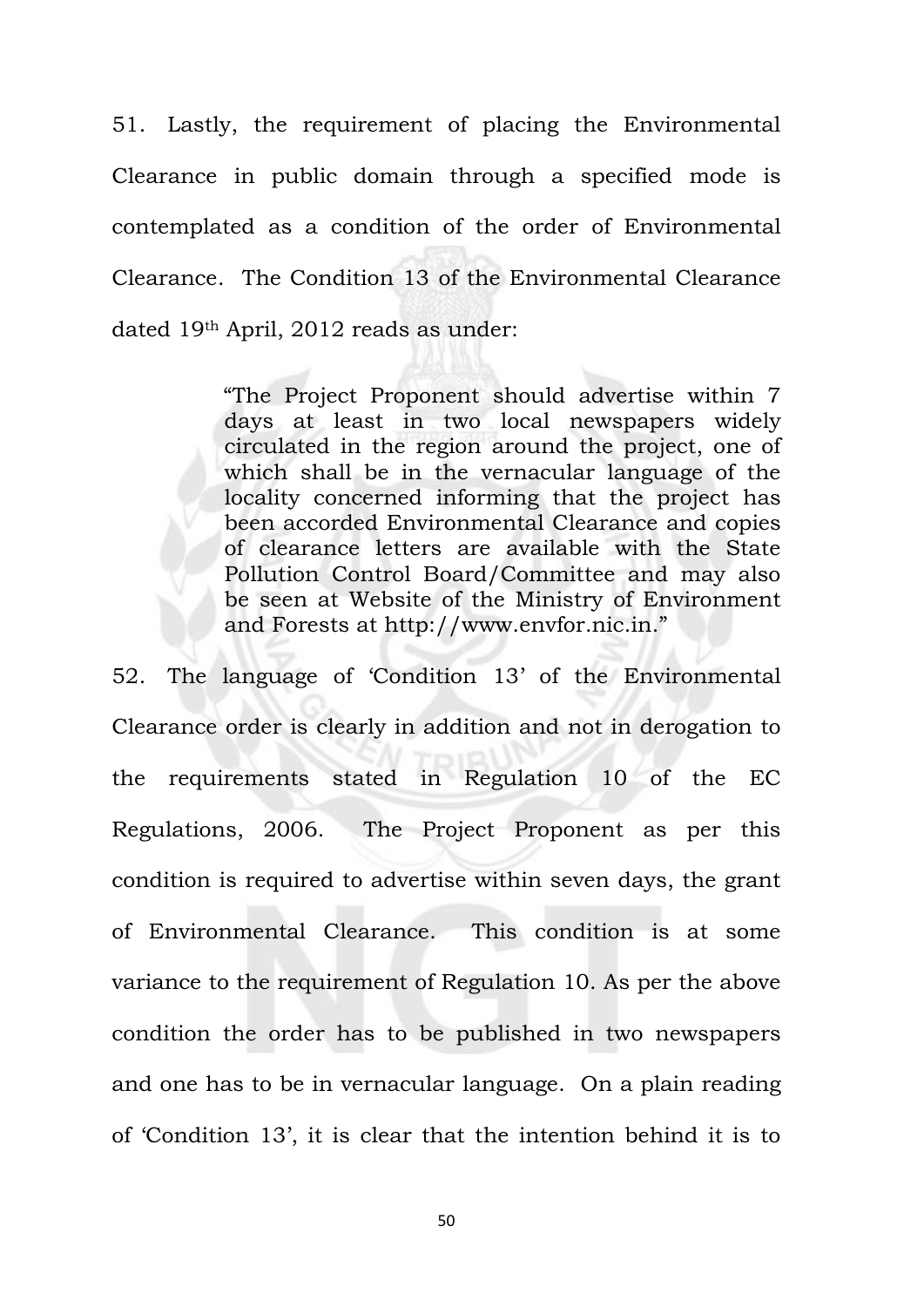only give an intimation of the grant of Environmental Clearance, as it requires the Project Proponent to state that the clearance letter is available with the concerned authorities. Thus, the requirement of 'Condition 13' is somewhat different than what is commanded by Regulation 10.

53. These are the conditions precedent for a Project Proponent and the MoEF or State Authority to validly give effect to an order of Environmental Clearance. These provisions being mandatory do not admit of lapses, which in every likelihood would adversely affect the implementation of such Environmental Clearance. The maxim *Conditio praecedens adimpleri debet prius quam sequatur effectus* (a condition precedent must be fulfilled before the effect can follow) will have application to such situations.

54. The purpose appears to be to ensure that the factum of Environmental Clearance as well as the environmental conditions and safeguards imposed in the order are brought to the notice of the public at large. The intention is not to make it available *in personam* but *in rem*.

55. Besides the fact that there is a statutory obligation upon the authorities and the Project Proponent to bring the order in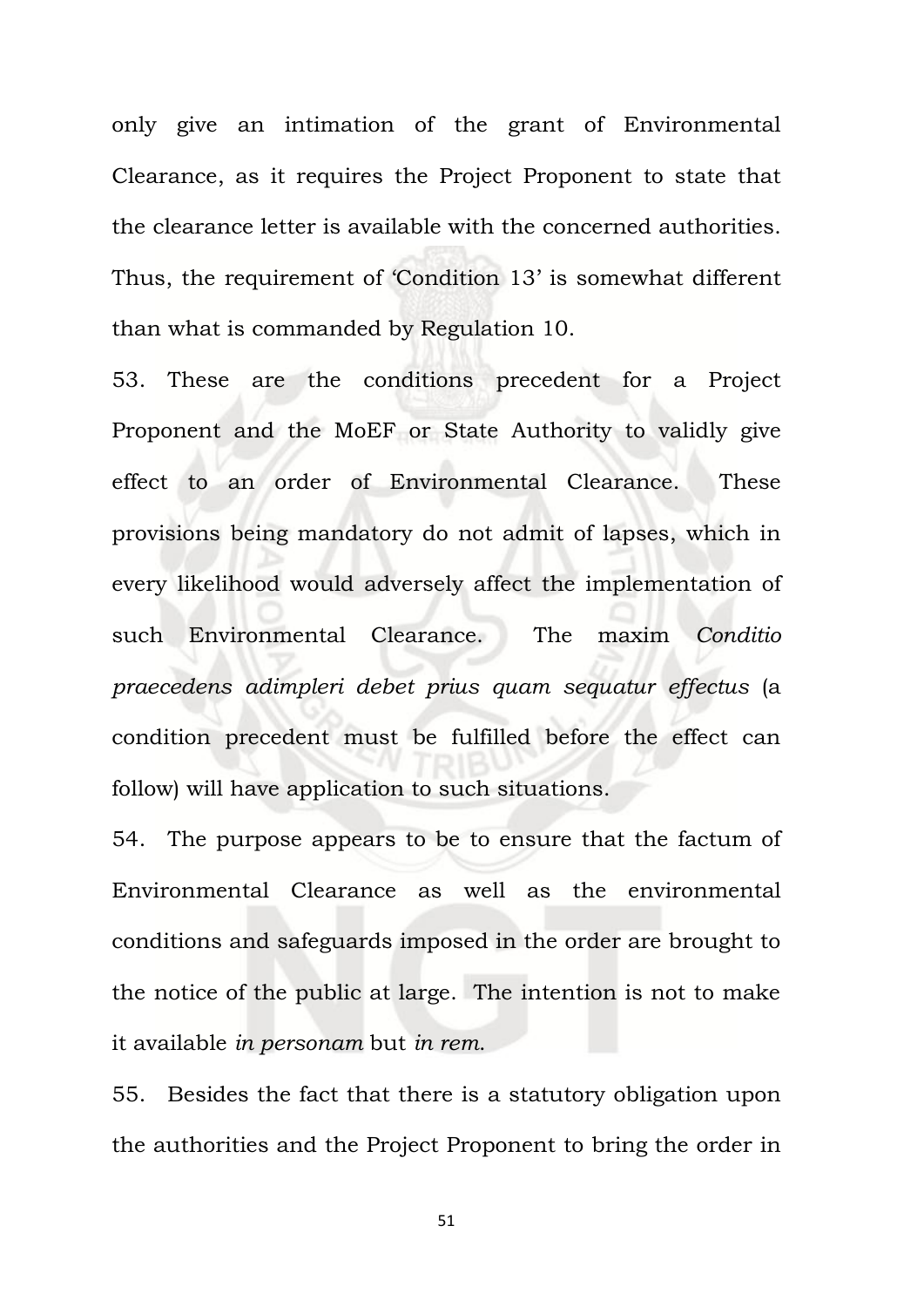the public domain by the specified modes aforementioned, the approach that we have afore-stated can also be supported by the reasoning that to make the remedy of an appeal effective, efficacious and meaningful, the availability of reasons, conditions and safeguards stated in the order would be necessary. A person must know the content of the order which he has a right to challenge in an appeal. It is only when the content of the order is available and known to a prospective appellant that such appellant would be able to effectively exercise the right of appeal. Thus, 'communication of the order' would mean and must be construed as meaning the date on which the factum and content both, of the Environmental Clearance order are made available in the public domain and are easily accessible by a common person. These provisions have to be interpreted by giving them the meaning that will advance the purpose of the provision and make the remedy practical and purposeful. This is the requirement of law and is tilted in favour of the larger public interest. Mere inconvenience or the expenses incurred by the parties or by the authorities would not be a ground to adopt a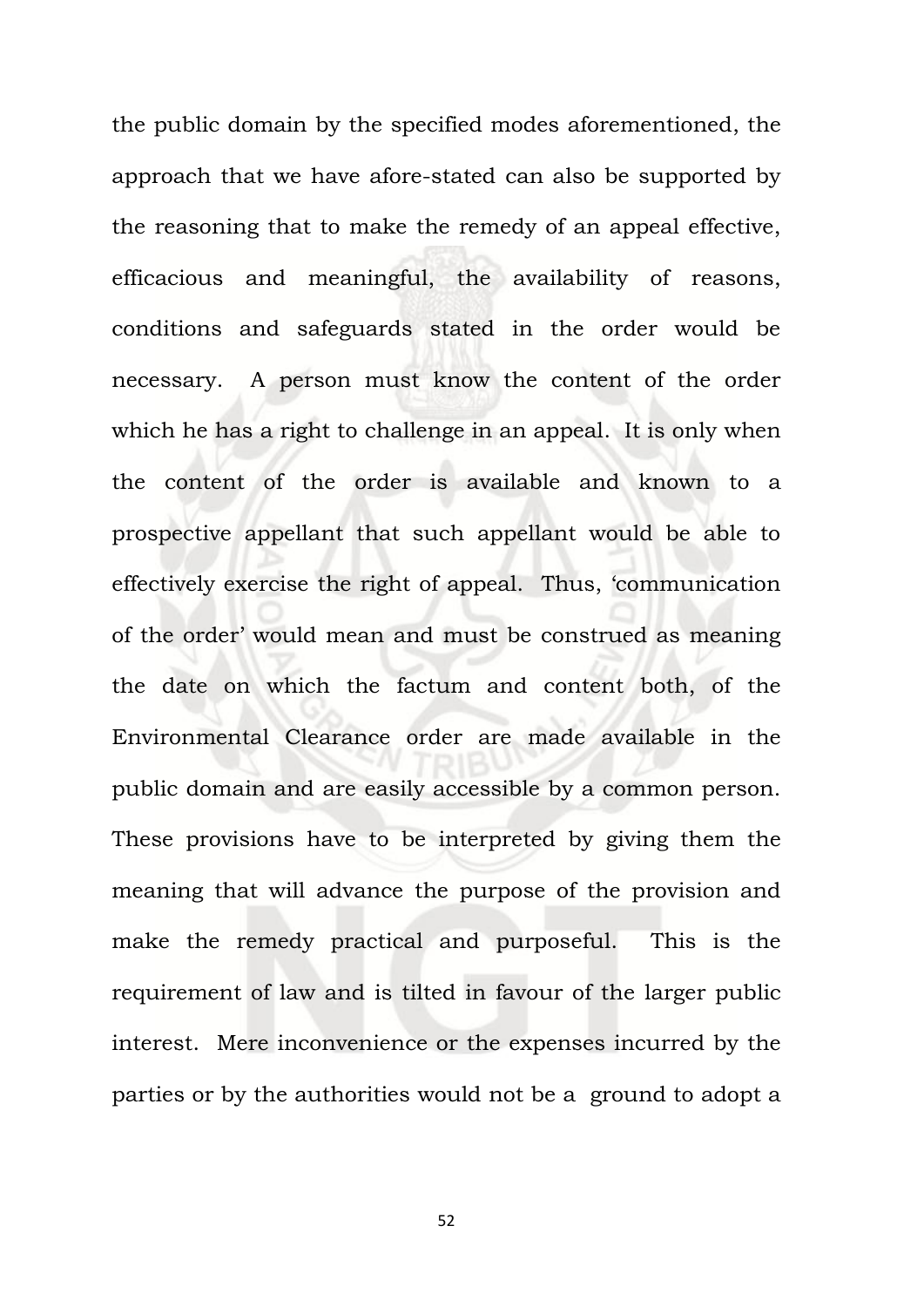different approach. *Necessitas publica major est quam private (*The public necessity is greater than the private interest).

#### **Discussion of merits of the case :**

56. Undisputedly, the environment clearance order was passed on 19th April 2012. It is stated that it was put on the website of the MoEF on 8th June, 2012 and an appeal was filed on 17th July, 2012. If these facts stated by the applicant are taken to be correct then there is a delay of ten days in filing the appeal as the date of the order would have to be excluded. According to the applicant, despite the fact that it was put by the MoEF on the website in June 2012, still it could not be downloaded as the website of the MoEF was not accessible. To support this fact, the applicant relies upon the order passed by the Central Information Commissioner dated 18th May 2012 directing the Ministry to correct its website and provide the complete details as it was not being done as per the applications moved by Sh. Himanshu Thakkar. Furthermore, the Director of the MoEF, vide her email dated 5th June, 2012, had informed Sh. Himanshu Thakkar that due to some glitches in synchronisation of the new website/portal with the old one, they were experiencing certain difficulties in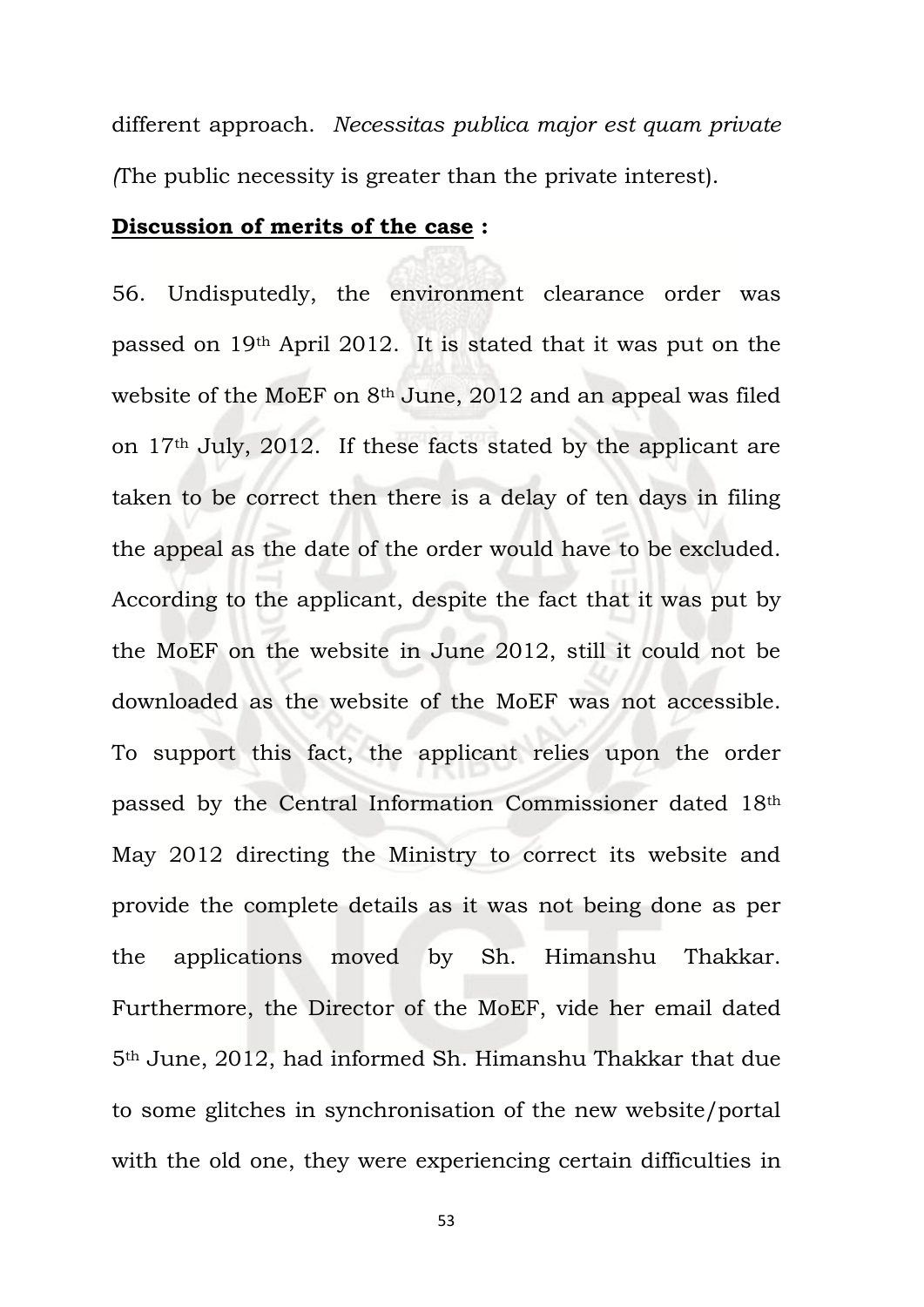uploading the Environmental Clearance. In this mail, it was admitted that the MoEF itself could not see the minutes and agenda uploaded by them and had assured that she would send the scanned copy of the Environmental Clearance to Sh. Himanshu Thakkar by the evening. This polite letter written by the Director, MoEF, clearly establishes that the Environmental Clearance was not freely accessible and therefore could not be downloaded by any person.

57. This stand of the applicant has to be examined in light of other circumstances of the present case. The Project Proponent had miserably failed to comply with the statutory obligation placed upon him in terms of Regulation 10 (i) (a). He only published an intimation stating that the Environmental Clearance has been granted. The company never published the environmental conditions and safeguards in the two newspapers, as required under the said Regulation. In fact, there is no compliance of Regulation 10(i)(a) as well as proper compliance of Condition 13 of the Environmental Clearance order dated 19th April, 2012 by the Project Proponent. It was further expected of the Project Proponent to provide copies of the Environmental Clearance to the Heads of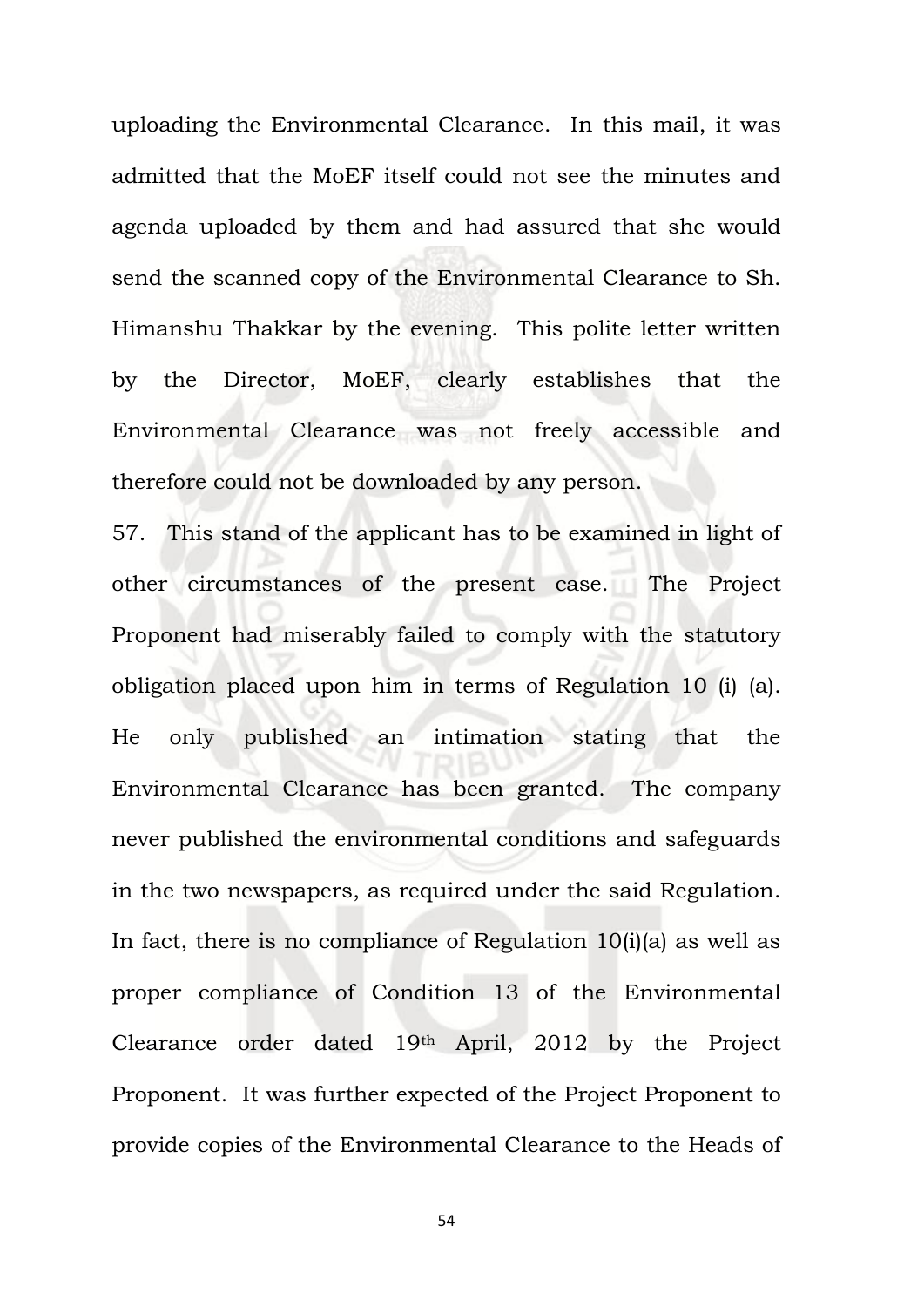the local bodies, *Panchayats,* Municipal bodies, in addition to providing the same to the relevant offices of the Government, who in turn were expected to publicly display the same for a period of 30 days. From the record available before us, it cannot be stated that this Regulation was complied with. It is stated on behalf of the Project Proponent that it was given to the *panchayats* but no details have been furnished as to when and to which local authority and government body the Environmental Clearance was given and when was the same displayed on the Board of such Authority/Government, as is required under Regulation 10(i)(d).

58. In regard to the availability of the said order on the website of the MoEF, a serious controversy was raised. In fact, such grievance has been raised before the Tribunal even in other cases. As far as the present case is concerned, in view of the order of the CIC as well as the letter of the Director of the MoEF itself, it can safely be concluded that all is not well with the website/portal of the MoEF. It is not only the administrative duty but a statutory obligation of the MoEF to place such orders in the public domain to ensure their accessibility to the public at large.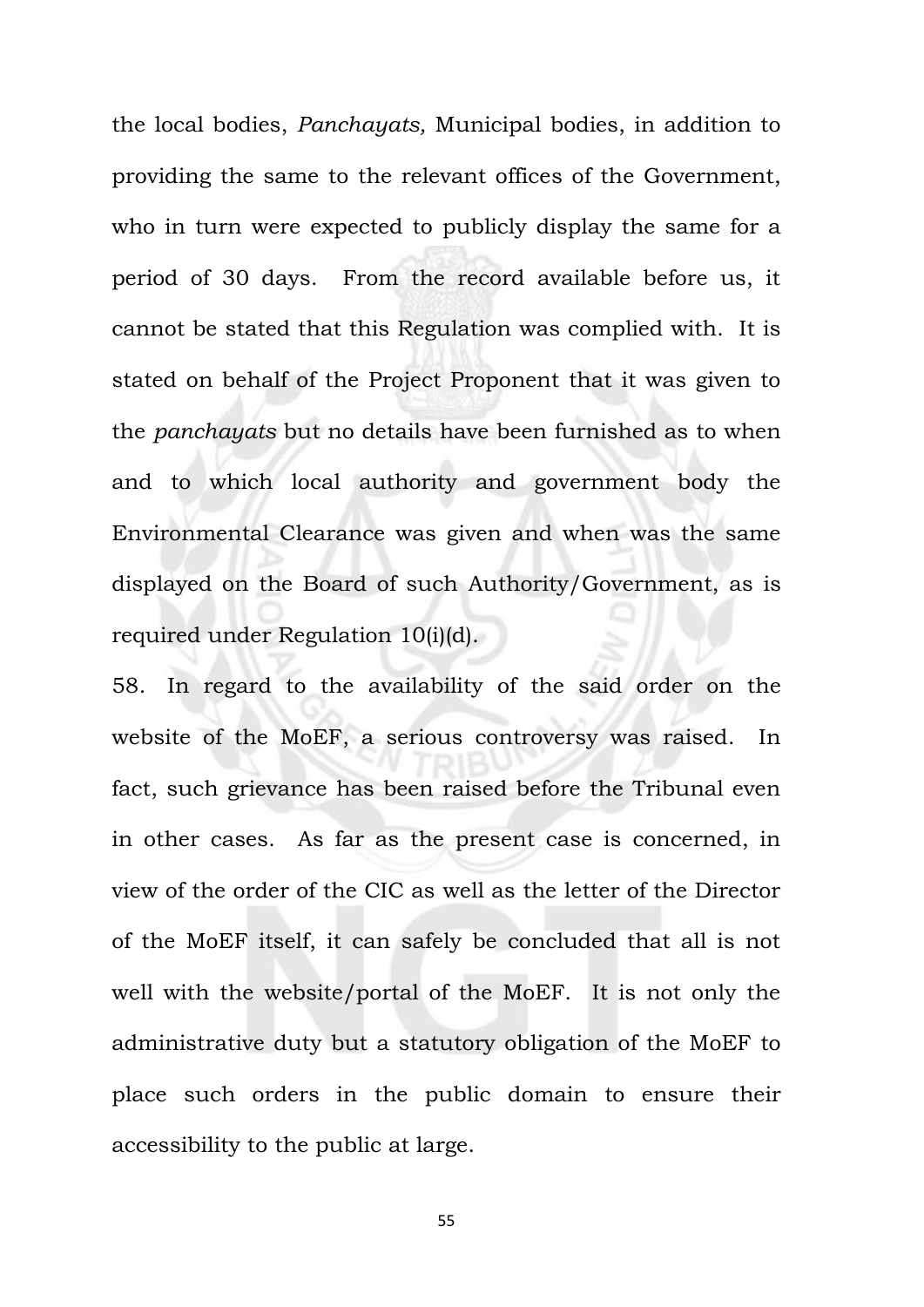59. The applicant has also claimed that he could obtain Form 1 and Scoping Clearance (TOR) only on  $12<sup>th</sup>$  July, 2012 despite his best efforts. In other words, he filed the appeal within five days from the date on which the complete record and information of the entire case was available to him. We are unable to accept this contention as the requirement of law is only to place on the website and bring in the public domain, the order of Environmental Clearance with environmental conditions and safeguards stated therein. It is this order which is appealable before the Tribunal in terms of Section 16(h). The minute details in regard to the above, such as the Form 1 and the Scoping Clearance (TOR) which an applicant may like to obtain are not part of the essentials of communication of Environmental Clearance Order for the purposes of preferring an appeal. Thus, that cannot be the foundation for commencement of limitation on the premise that it is a 'communication of the order' that was completed on 12th July, 2012.

60. The MoEF claims to have put the order of Environmental Clearance on the website on  $22<sup>nd</sup>$  May,  $2012$ , thus 30 days would expire on 21<sup>st</sup> June, 2012. If we accept this contention,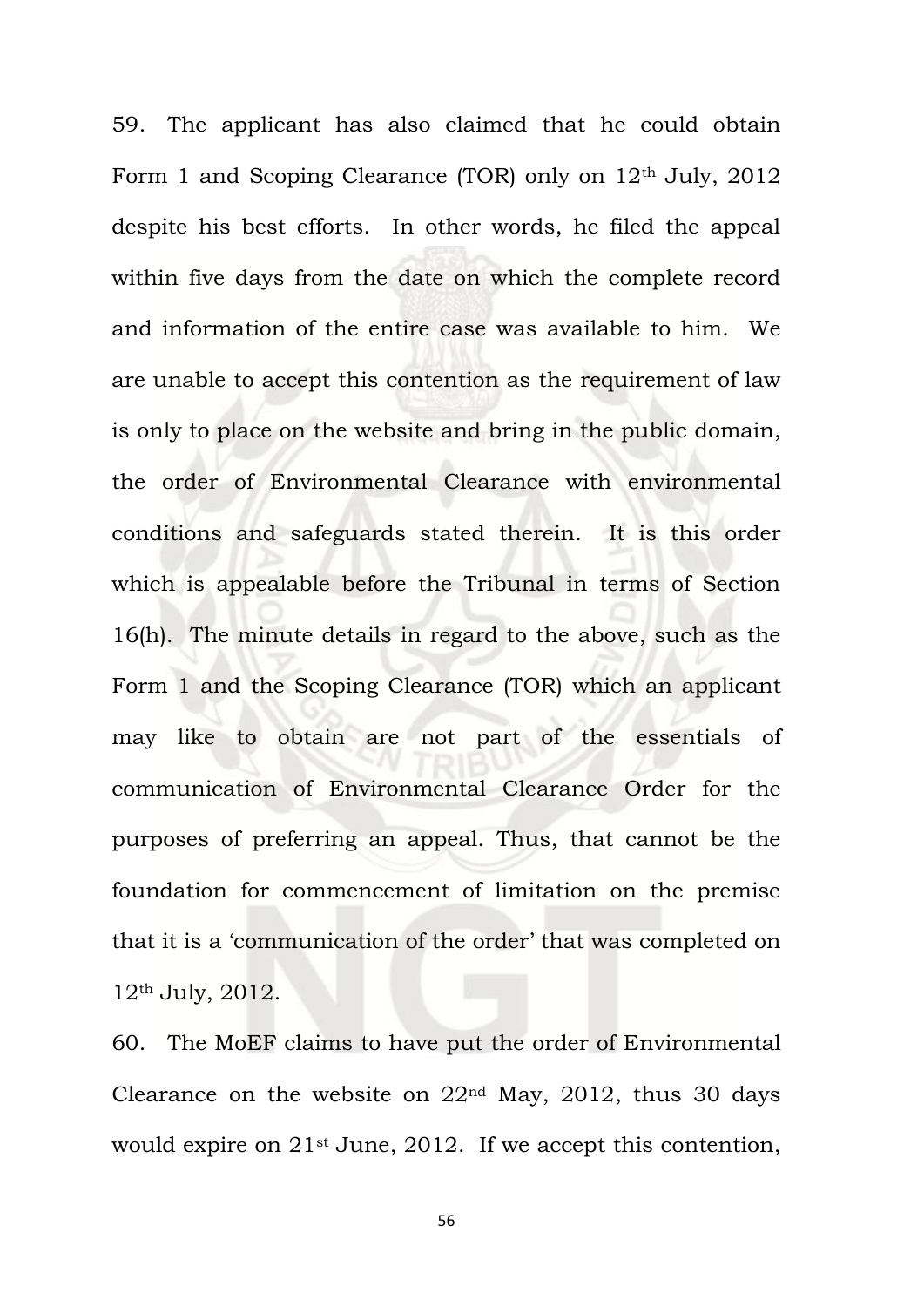then the appeal would be barred by 26 days. We have already recorded that the website of the MoEF was not accessible as late as 5th June, 2012 and, therefore, we would believe the version given by the applicant that he could download the order from the Ministry's website only on 8th June, 2012 and therefore, the appeal is barred only by 8 days, which is well within the jurisdiction of the Tribunal to condone, being within 60 days, in excess of the prescribed period of 30 days. Even if for the sake or arguments we accept the case of the MoEF, then also the appeal would be barred by 26 days which again falls well under the prescribed period of 60 days, and such delay is condonable by the Tribunal.

61. From the above discussion, it is clear that the applicant has been able to show sufficient cause for condonation of 8 days delay or even 26 days delay in filing the appeal. Not even a single instance of negligence, carelessness has been pointed out by the non-applicant before us. In any case, it would hardly lie in the mouth of the Project Proponent and the MoEF to raise an objection of limitation as it has been established on record that both of them have failed to comply with their statutory obligations. They cannot be permitted to take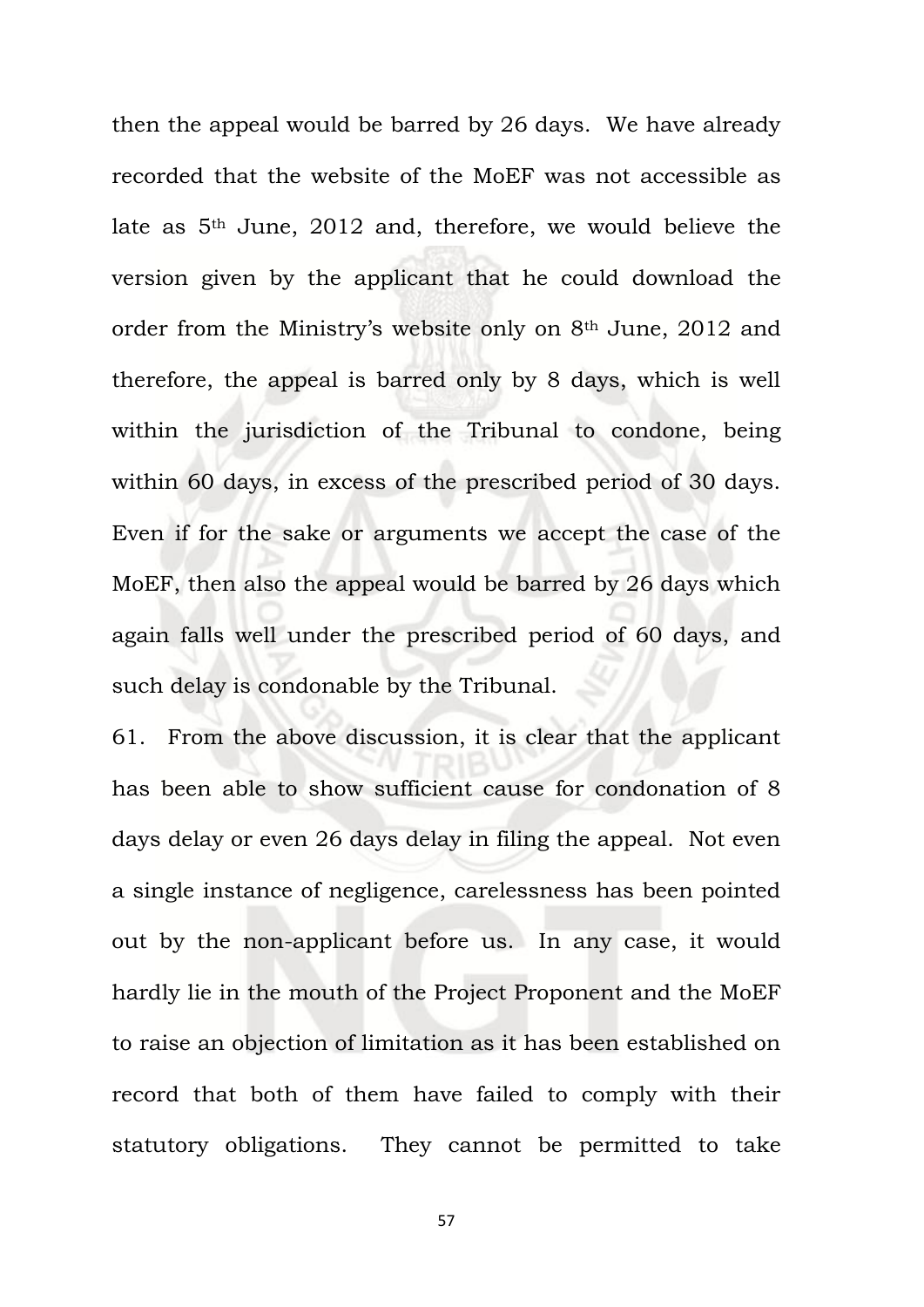advantage of their own wrong, particularly, the Project Proponent, who has committed defaults under Regulation 10(i)(a) as well as Regulation 10(i)(d) of the Environment Clearance Regulations, 2006.

62. Ergo for the reasons afore-recorded, we have no hesitation in condoning the delay of 8/26 days in filing the present appeal which we do hereby condone and direct the appeal to be heard on merits.

63. It is expected of the judicial forum to eliminate the cause of litigation, particularly when it is a cause for repeated litigation *boni judicis est causas litium dirimere*. As such pleas are taken more often than not in cases of condonation of delay relatable to the compliance of these provisions, thus, it needs clarity and certainty in its application.

64. Before we part with this file, we are of the considered view that it is required of us to pass certain directions so as to provide clear meaning to the expression 'communication' and also to ensure that none of the stakeholders, including MoEF, Project Proponent and the other concerned persons are placed in a disadvantageous position for inaction or lapse of the other in fulfilment of their respective statutory obligations. To serve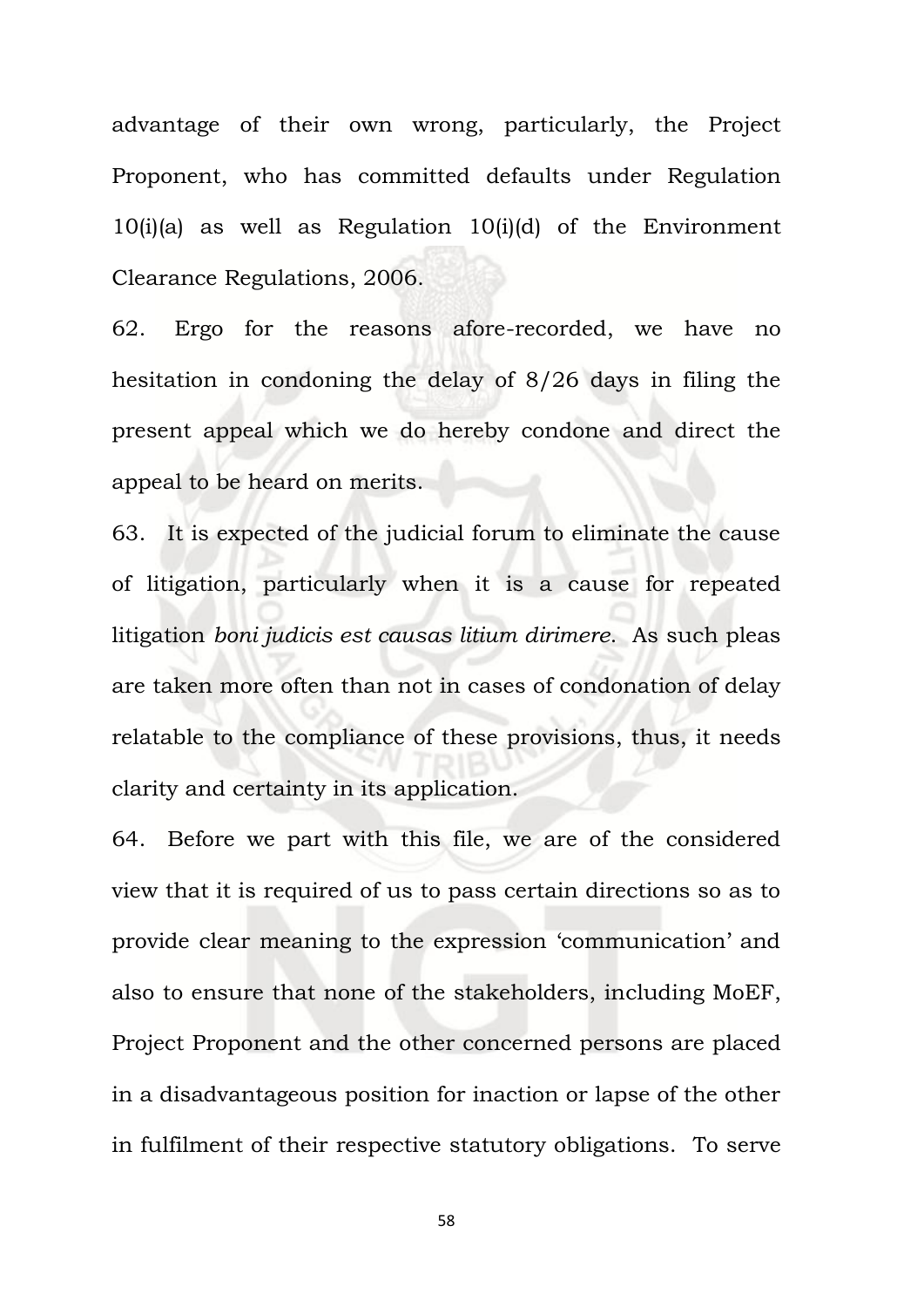the ends of justice better and in the larger public interest, we hereby issue the following directions:

- 1. The MoEF shall, within seven days from the date of passing of the order of Environment Clearance, upload it on its website. It shall be the duty of the MoEF to ensure that immediately upon its uploading the same should be made accessible and can be downloaded without any delay or impediment. It would remain so uploaded on the website for a period of at least 90 days.
- 2. The Ministry shall also maintain a public notice board in its premises including its regional offices, where the public is permitted without hindrance and display the order of environmental clearance on that notice board for a period of 30 days.
- 3. Orders communicated and displayed shall be complete, particularly in relation to the environmental conditions and safeguards, and proper records of the order being uploaded on the website and its placement on the public notice board of the MoEF shall be maintained by MoEF in normal course of its business.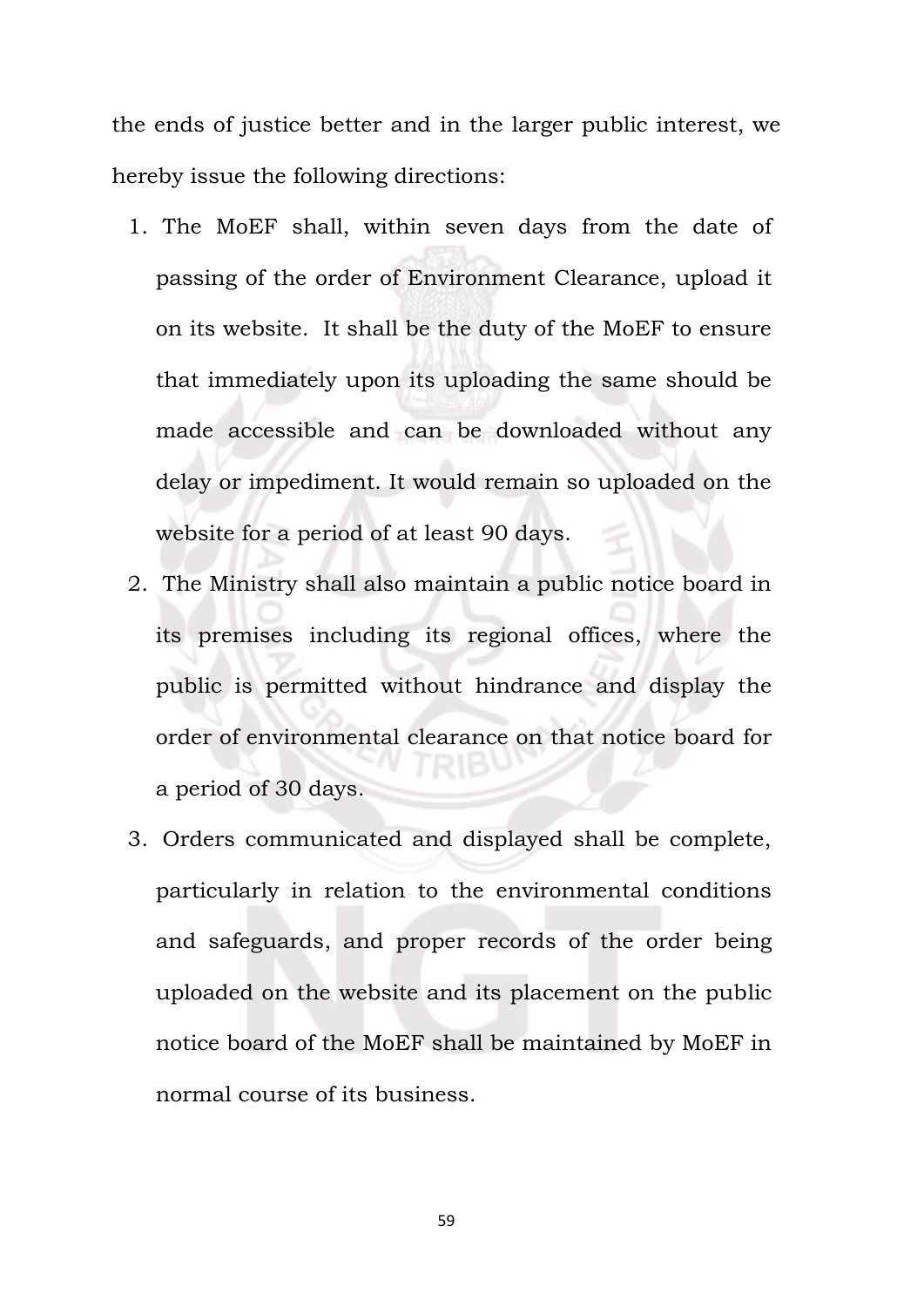- 4. The Project Proponent in terms of Regulation 10(i)(a) shall publish the factum of environmental clearance granted to the project along with environmental conditions and safeguards, at its own costs. Such publication shall be effected in two local newspapers of the district or State where the project is located.
- 5. In addition thereto, the Project Proponent shall display on its website permanently, the factum, environmental conditions and safeguards of environmental clearance. This shall be done in the name of the company, unit or industry which is the Project Proponent and not in the name of its parent or subsidiary company or sister concern.
- 6. The Project Proponent shall also submit the copies of the Environmental Clearance to the Heads of the local bodies, *panchayats* and municipal bodies of that district.
- 7. The Project Proponent shall also submit to the concerned department of the Government of that State, copy of the Environmental Clearance which in turn shall be displayed by the concerned department of that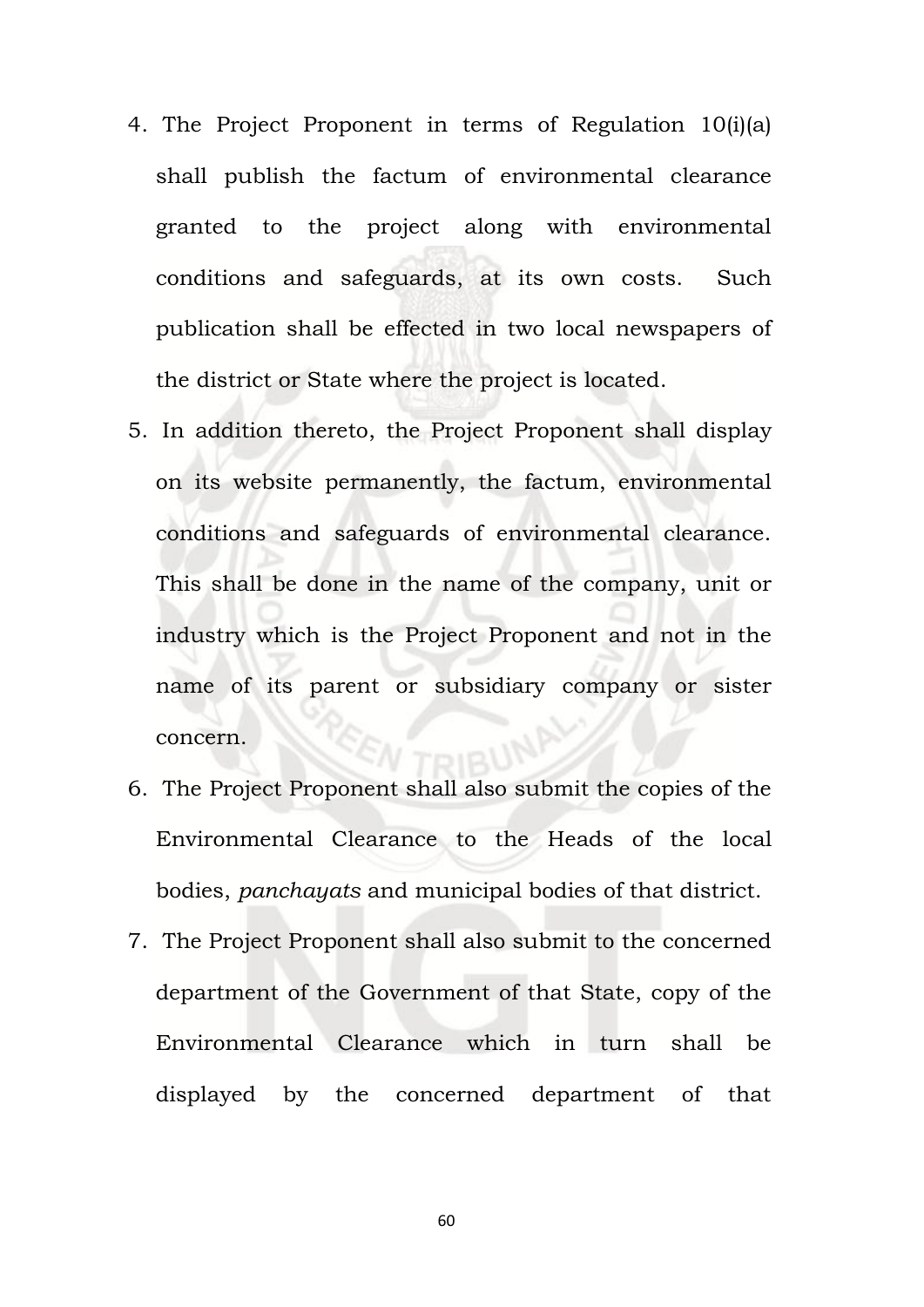government for a period of 30 days on its website as well as on its public notice board.

- 8. Besides the above, a Project Proponent, under the conditions of the consent order, if so provided therein, shall publish the factum of grant of Environmental Clearance in two newspapers, one being in vernacular language, having circulation in the area where the industry is located. It shall give such necessary information, which may not contain the conditions and safeguards for grant of Environmental Clearance.
- 9. In view of the order of the Central Information Commissioner and the record before us, we hereby direct the MoEF to ensure that its website is always in working order and shall be positively accessible to the public at large to enable any person to download the requisite information instantaneously. Such steps should be taken forthwith.
- 10. The date on which the order of Environmental Clearance is communicated to the public at large, shall be the date from which the period of limitation shall reckon as contemplated under Section 16 of the Act.